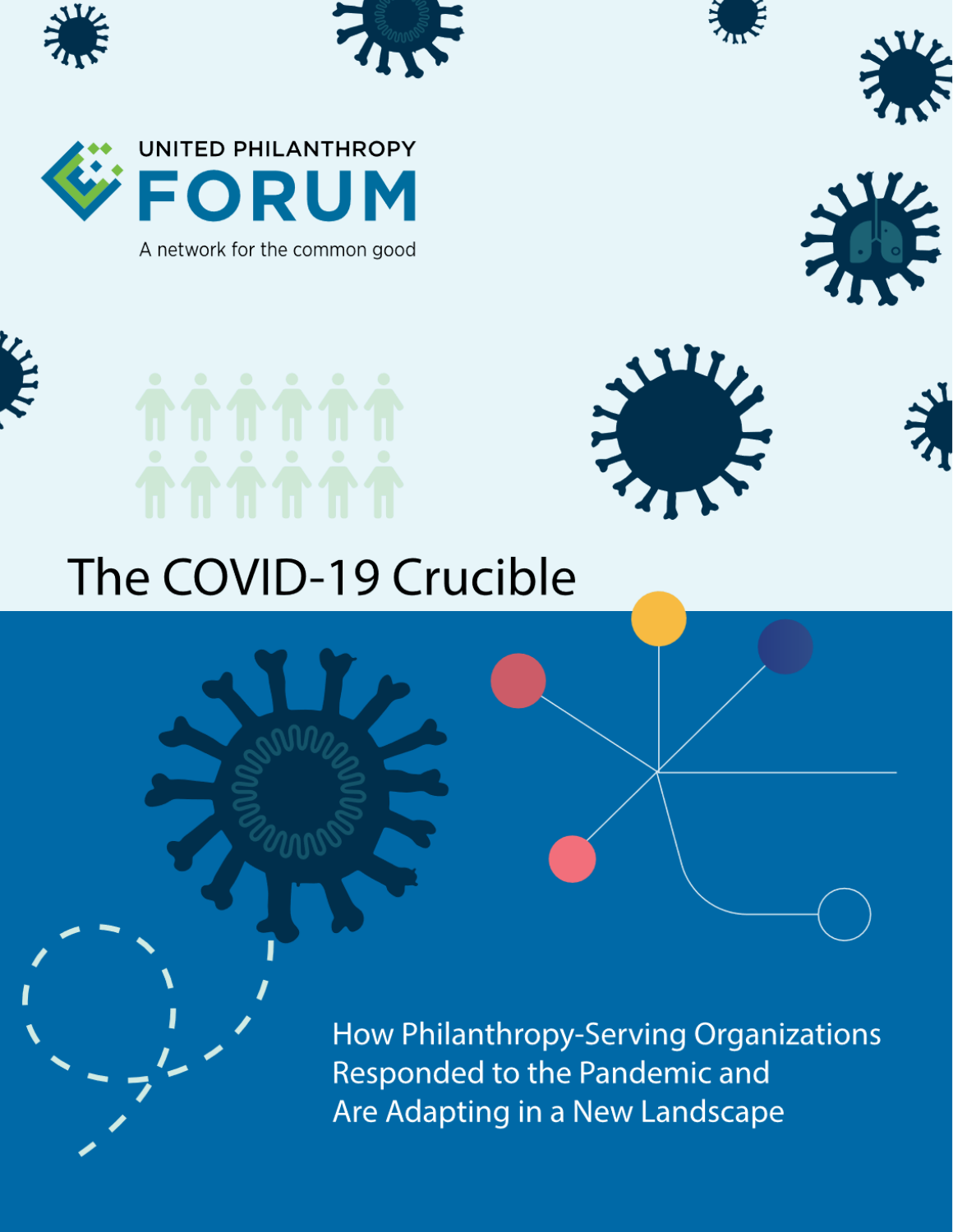**Crucible (n):** A situation of severe trial, or in which different elements interact, leading to the creation of something new



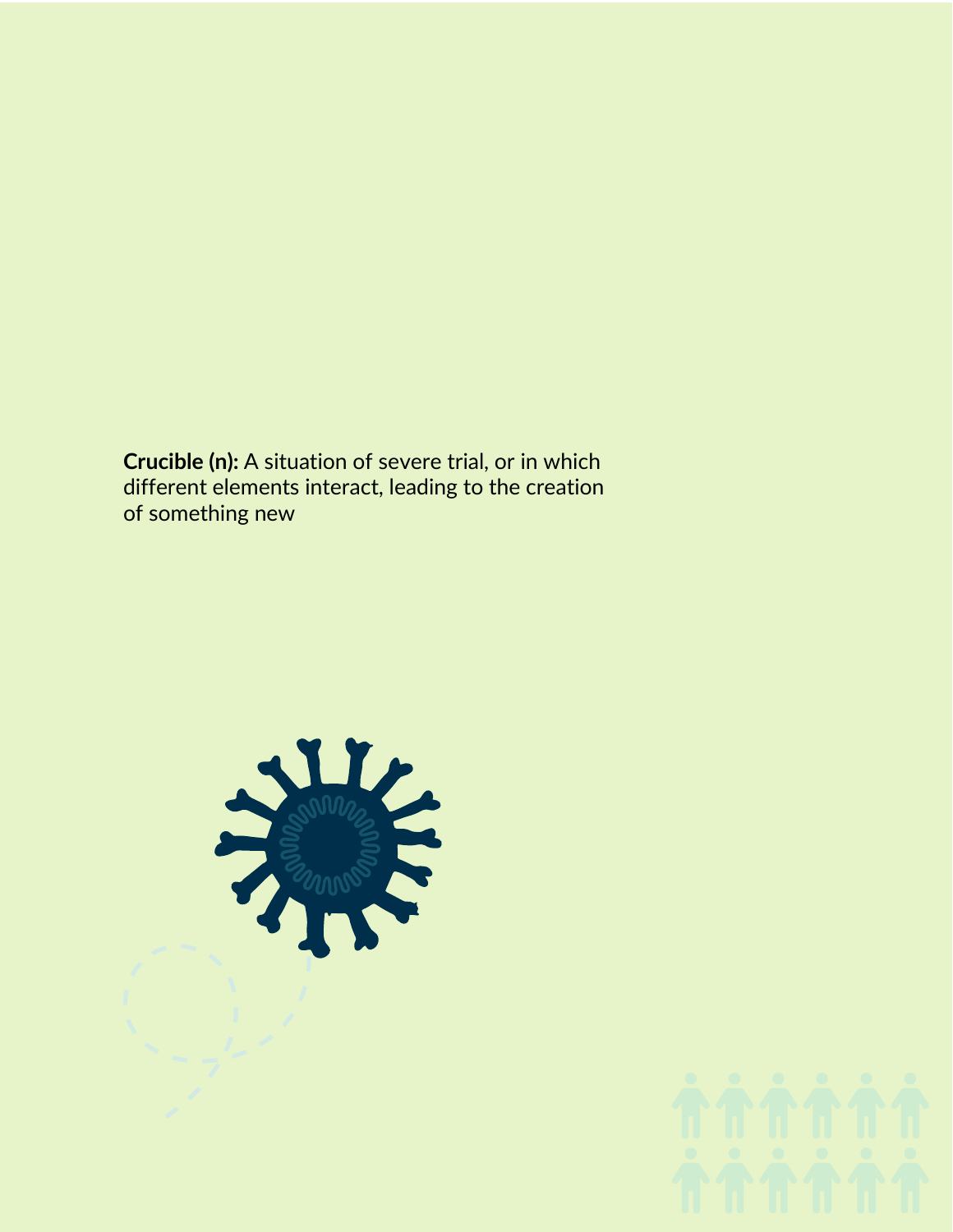### **Contributors**

**Authors/Researchers – The Giving Practice** Marissa Jackson *Consultant*

Mark Sedway *Senior Partner*

Leslie Silverman *Partner*

### **Staff Advisors – United Philanthropy Forum**

David Biemesderfer *President & CEO*

Ivana Bikombe *Senior Associate of Administration & Membership*

Courtney Moore *Director of Member Services*

Leslie Rose *Communications Manager*

### **Acknowledgements**

United Philanthropy Forum thanks all of the PSO leaders who contributed to this report by participating in surveys, focus groups and interviews. We also thank the William & Flora Hewlett Foundation for its financial support that made this report possible.

### **About the Forum**

As the largest and most diverse network in American philanthropy, United Philanthropy Forum holds a unique position in the social sector to lead change and increase impact in philanthropy. We are a membership network of more than 90 regional and national philanthropy-serving organizations (PSOs) who work to make philanthropy better, representing more than 7,000 foundations and other funders across the country. The Forum envisions a courageous philanthropic sector that catalyzes a just and equitable society where all can participate and prosper.

To learn more about Forum membership please visit: [www.unitedphilforum.org/join.](http://www.unitedphilforum.org/join)

### **United Philanthropy Forum**

1020 19th Street NW, Suite 360 Washington, D.C. 20036 888-391-3235 [info@unitedphilforum.org](mailto:info@unitedphilforum.org?subject=2017%20Forum%20Compensation,%20Benefits%20&%20Key%20Metrics%20Survey) [www.unitedphilforum.org](http://www.unitedphilforum.org/) @unitedphilforum

© Copyright 2022 United Philanthropy Forum. All rights reserved.

Data and information from this report may not be cited or reproduced without attribution to *The COVID-19 Crucible: How Philanthropy-Serving Organizations Responded to the Pandemic and Are Adapting in a New Landscape* report and United Philanthropy Forum. *The COVID-19 Crucible* report and all related reports are the property of United Philanthropy Forum. Any reproduction, total or partial, and any representation of the substantial content of these reports, or one or more of its components, by any process whatsoever, without the express authorization of United Philanthropy Forum, is prohibited and constitutes an infringement.

Design by MPK&D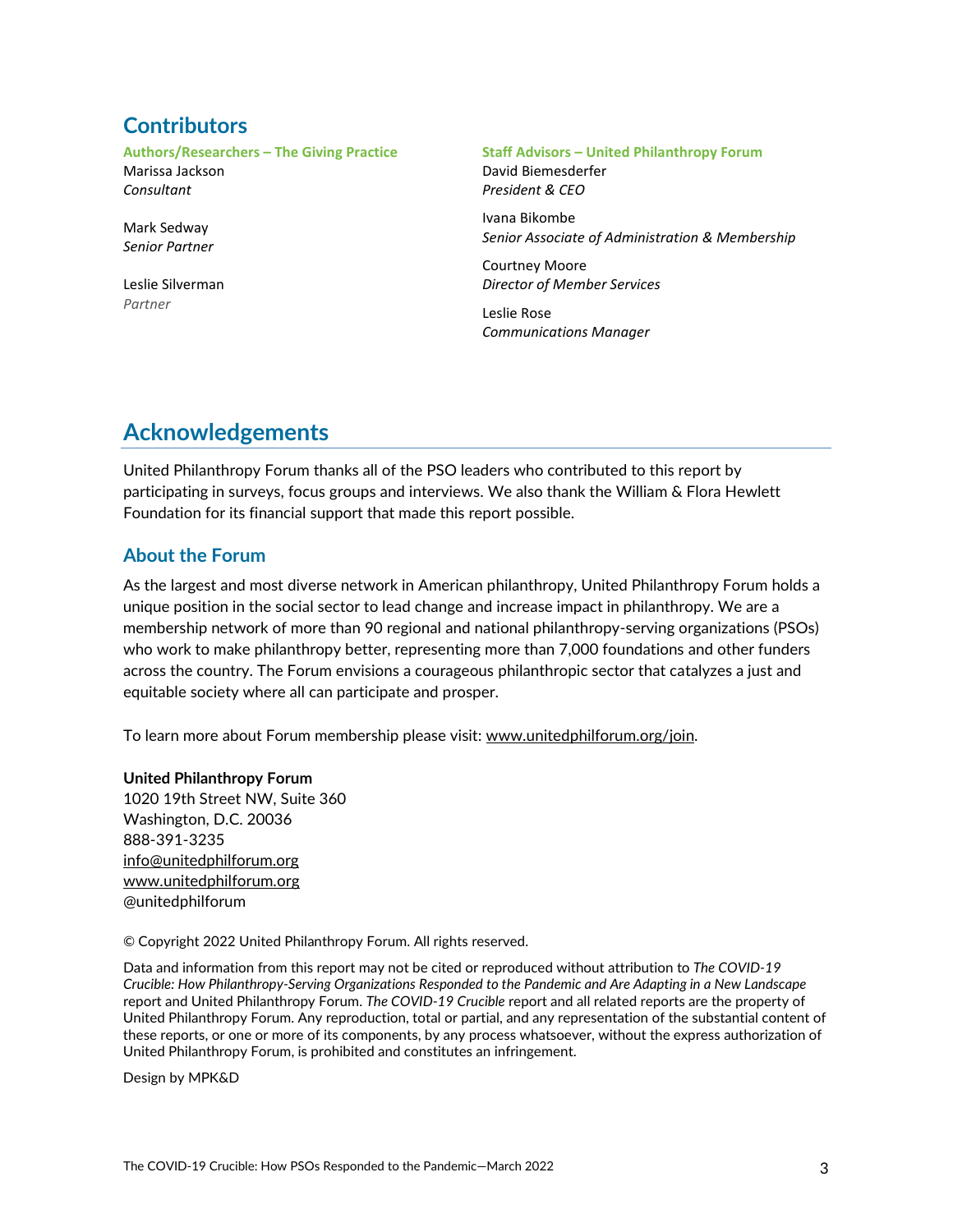### **CONTENTS**

| Looking Back: How PSOs Responded to the Pandemic 13<br><b>Activities</b><br><b>Examples</b><br><b>Member Perceptions</b><br><b>Membership Numbers</b><br><b>Internal Pivots</b><br>What's the Story Here? |
|-----------------------------------------------------------------------------------------------------------------------------------------------------------------------------------------------------------|
| <b>External Work</b><br><b>Internal Work</b><br>Forum Support                                                                                                                                             |
| <b>PSO Response</b><br><b>PSO Roles</b><br>Philanthropy's Response<br><b>Board Moves</b>                                                                                                                  |
|                                                                                                                                                                                                           |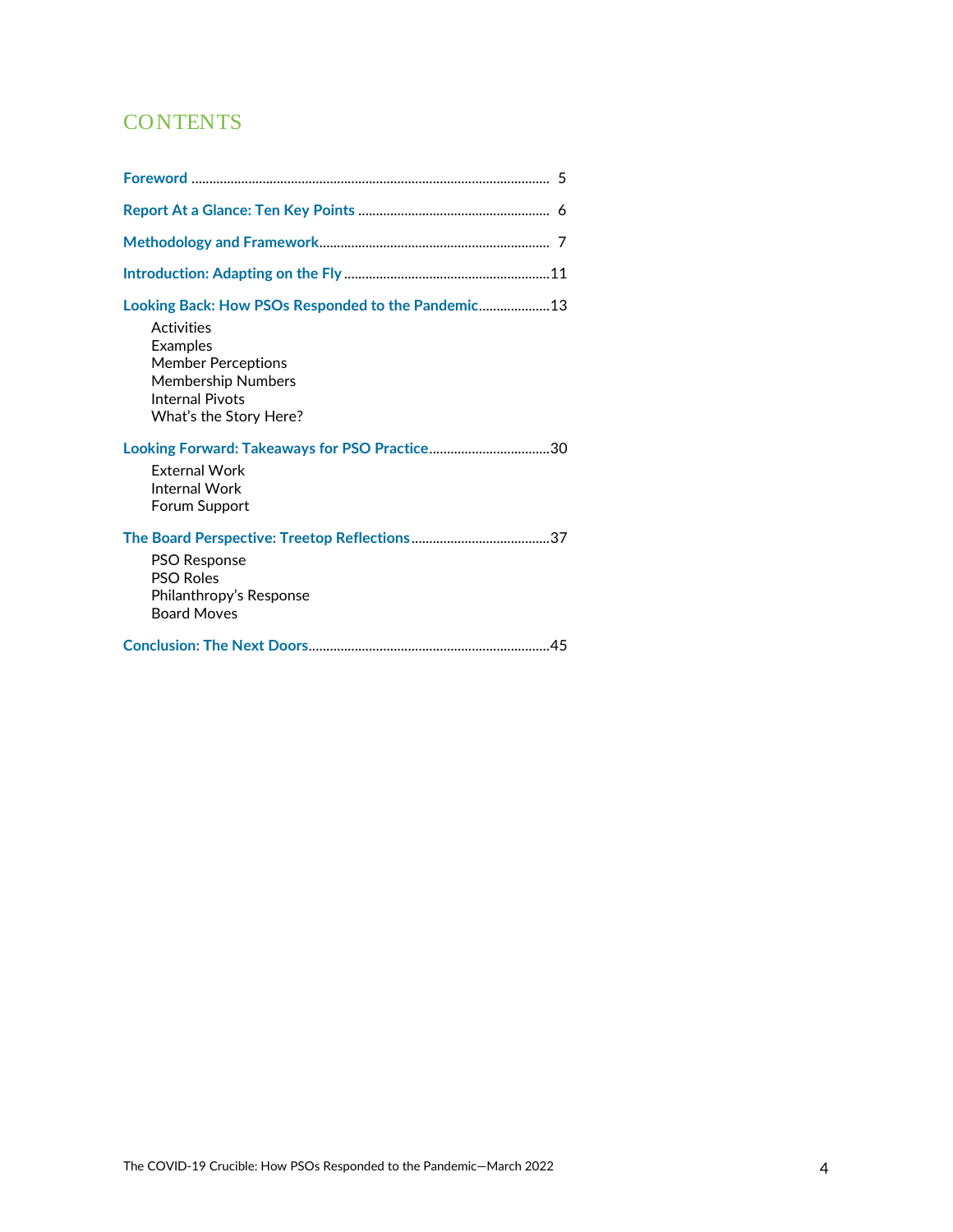### Foreword

United Philanthropy Forum is pleased to present this report documenting how our nation's philanthropyserving organizations (PSOs) have responded to the COVID-19 pandemic. The Forum uses "PSO" as something of a catch-all term to describe a diverse and dynamic group of philanthropy associations and networks that bring funders together with a focus on a geographic region, funding issue, identity/population group or philanthropic practice. But as this report demonstrates, PSOs do so much more than "serve" philanthropy. In responding to the pandemic, PSOs have advanced , mobilized, convened, informed and, yes, supported philanthropy, just as they have been doing for many years.

Over the past two years I have watched firsthand as regional and national PSOs have responded in truly astounding ways to ensure that philanthropy was being as effective and impactful as possible in helping our communities tackle a global health pandemic, demonstrating a powerful level of nimbleness, adaptability and flexibility. Almost on a dime, PSOs pivoted to bring funders together in virtual convenings to help them make sense of the pandemic, share what they were doing, and learn from their peers, as well as becoming vital clearinghouses for philanthropy's response to COVID-19. PSOs quickly engaged in new public-private partnerships, led and managed new collaborative funds, advocated for philanthropy and nonprofits in COVID-19 legislation, provided a strong voice of accountability to push philanthropy to respond to the pandemic in the most equitable ways to meet the needs of historically marginalized communities and populations that were most impacted by the pandemic, and much more. They did all of this at the same time that they were quickly switching all of their staffing, services and operations to a fully virtual environment.

The Forum has prepared this report because the COVID-19 pandemic has served as a touchpoint to remind everyone that PSOs are vital leadership organizations for the philanthropic sector in America, and we knew it was important to document their efforts. We also wanted to ensure that we gathered all of the learnings from PSOs' responses to the pandemic to help inform the sector when future crises strike. As noted in this report, the sector needs to be planning now for the next crisis, and PSOs must be an integral component of any plan. United Philanthropy Forum looks forward to working with philanthropy leaders on that planning.

I'd like to thank all of the PSO leaders who contributed to this report by participating in surveys, focus groups and interviews. I'd also like to thank the Forum's more than 90 regional and national PSO members whose pandemic response efforts are summarized in these pages; I am honored to be in community with you. Finally, I am grateful to the William & Flora Hewlett Foundation for its financial support that made this report possible.

Be well,

hill D. U

David Biemesderfer President & CEO United Philanthropy Forum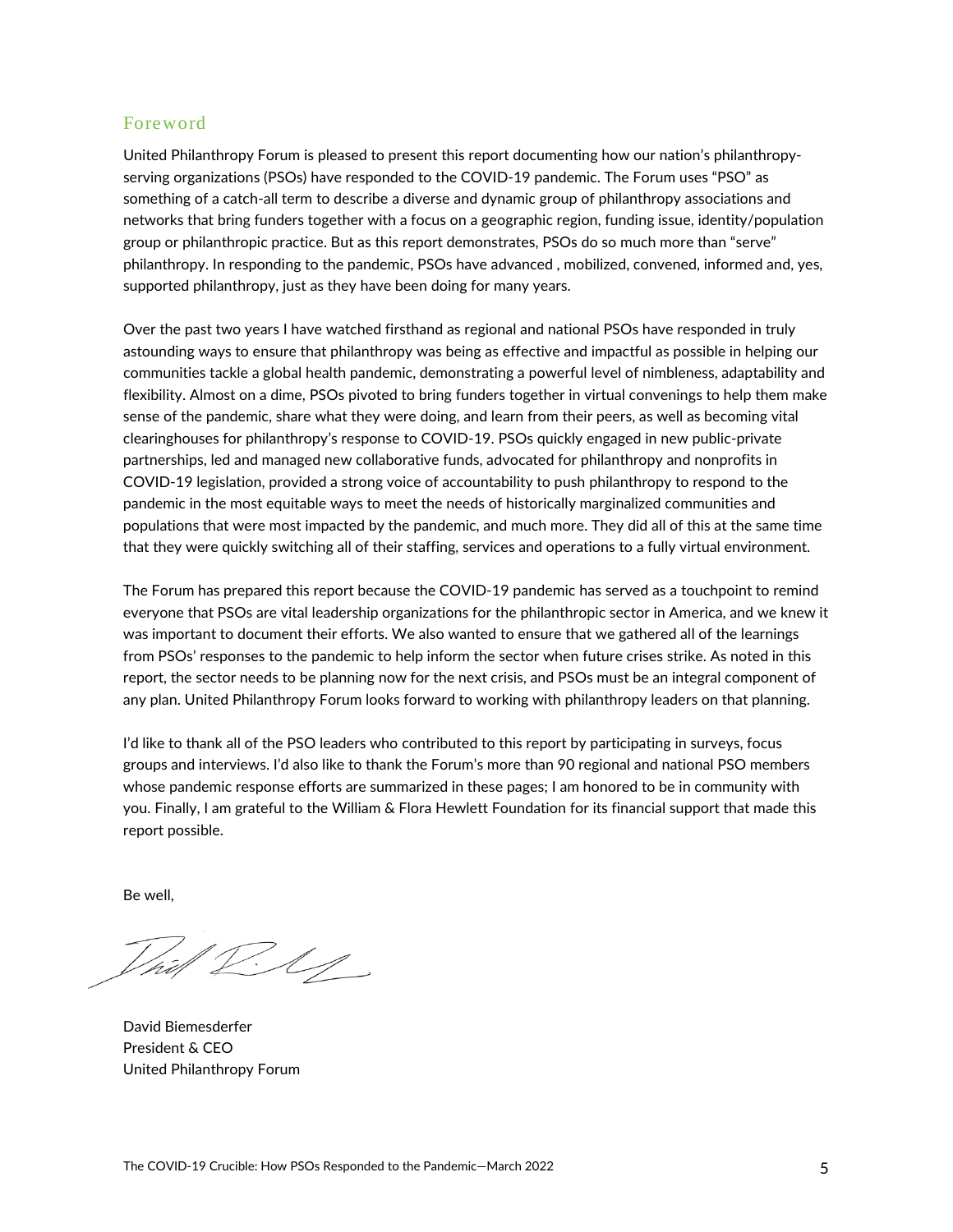### REPORT AT A GLANCE: TEN KEY POINTS

- 1. The study was conducted in four phases: A **scan** of websites and materials from the regional and national philanthropy-serving organizations (PSOs) that are part of the United Philanthropy Forum network; a **survey** of Forum members to which 55 PSOs responded for a 63% response rate; three video **focus groups** collecting input from 26 PSO CEOs; **interviews** with 13 PSO Board Chairs (See page 7).
- 2. More than 90% of PSOs **hosted member update calls and held issue convenings** in response to the pandemic. More than 85% served as an **information clearinghouse** for funders' pandemic responses and partnered with those inside philanthropy. (See page 13).
- 3. Leaders identified a dozen variables they considered in **assessing the impact** of their COVID-19 response (See page 15).
- 4. PSOs responded to the pandemic in numerous **nimble and versatile ways**. Most frequently, they did the following (See page 16).
	- 1. Served as information hubs
	- 2. Created space for collaboration
	- 3. Developed and deployed tools
	- 4. Advocated for equity
	- 5. Mobilized funding
	- 6. Led advocacy efforts
	- 7. Produced surveys and reports
	- 8. Partnered with government
- 5. In turn, **United Philanthropy Forum responded** by launching the Momentum Fund, participating in joint statements, providing online resources, convening PSOs regularly, and supporting members on public policy responses (See page 20).
- 6. More than 9 in 10 PSO leaders believe their PSO's response to the pandemic had a positive effect on how **members perceive their organization's value** (See page 21).
- 7. PSOs made significant **internal pivots** in response to the pandemic, including changes to programs and conferences, member services, and office environment (See page 24).
- 8. Fifty-five percent of PSO leaders are thinking differently about their **business models** as a result of the pandemic (See page 26).
- 9. According to PSO leaders, PSO responses can be framed in terms of **five overall stories**: a story about adaptation, a story about collaboration in philanthropy, a story about cross-sector partnership, a story about crisis response, and a story about leadership (See page 28).
- 10. Looking forward to what the new landscape looks like for PSOs in the wake of the pandemic, leaders shared reflections on **external work** with members and partners, **internal work** in organizational management and capacity; and the **Forum's ongoing work** to support, inform, mobilize and advance the PSO network (See page 30).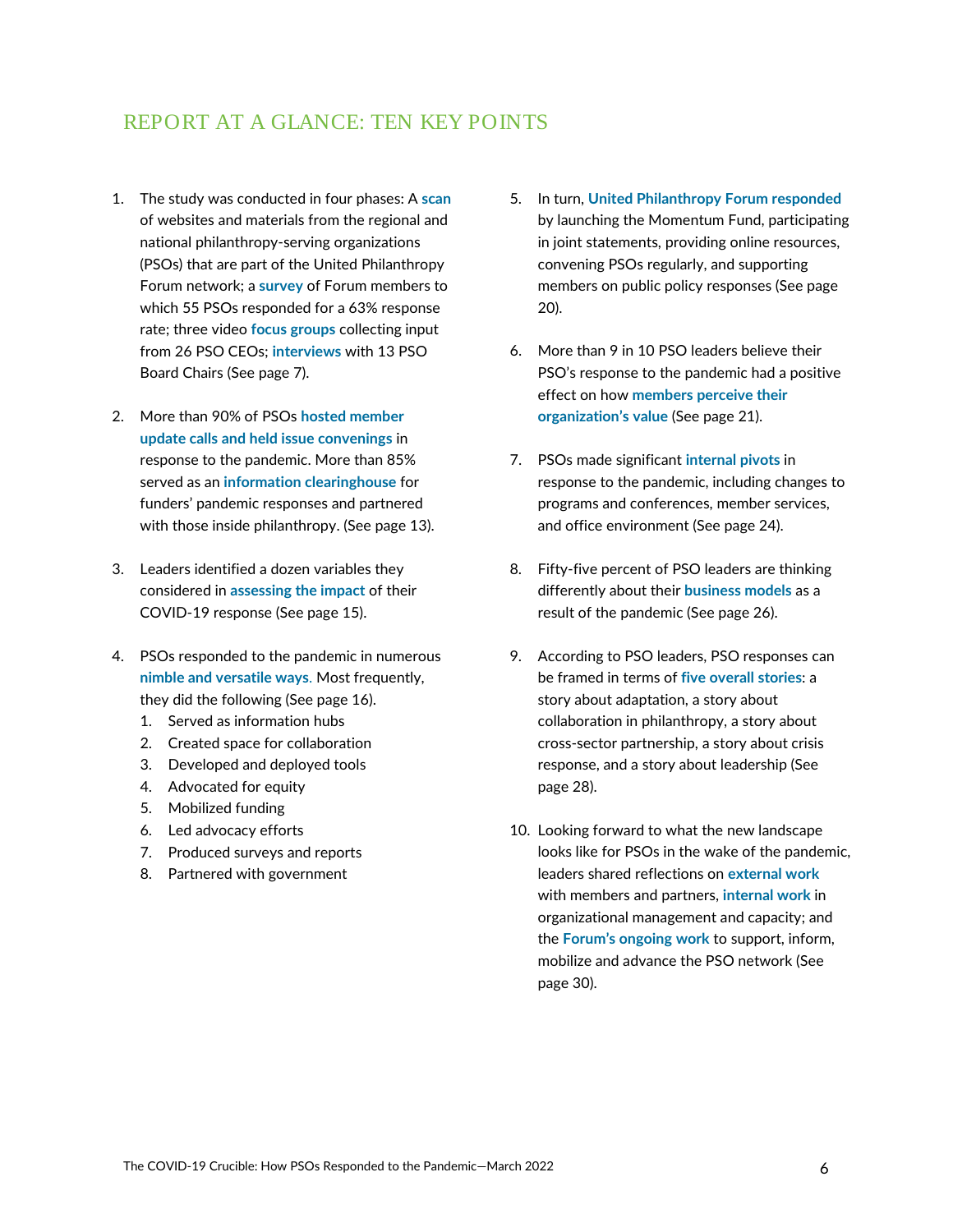### METHODOLOGY & FRAMEWORK

We conducted the project in four phases between September 2020 and November 2021.

### **Scan**

The Forum's more than 90 members are regional and national philanthropy-serving organizations (PSOs) that work in many important ways to strengthen, mobilize, lead, inform and support the philanthropic sector. We assigned PSOs into four distinct groups, based on shared characteristics—whether serving a regional or national constituency, and if national, whether their focus is on identity/population group, specific funding issues, or practices aimed to advance the field.<sup>[1](#page-6-0)</sup> Our sample for the Scan phase included 79 PSOs, representing a majority of the Forum's membership

- **Regional PSOs (n=38)**
- National identity focused PSOs (n=7)
- National issue focused PSOs (n=25)
- National practice focused PSOs (n=9)

We analyzed PSOs' websites, webinars, newsletters, funder briefings, open letters, member emails and materials, member survey findings and ongoing communications to better understand how PSOs were responding in the moment to COVID-19.

### **Survey**

A 22-question survey was sent to all organizations in the Forum network. Fifty-five organizations responded, for a 63% response rate. Questions were organized into four categories:

- *The Organization's External Responses*: What activities did you engage in? Which activities engaged the most members? Which activities had the greatest impact? What effect did the pandemic have on member perceptions of value? What effect did the pandemic have on membership numbers?
- *The Organization's Internal Responses*: What pivots did you make in your internal work? Which pivots will have the most lasting effect? Has the pandemic led to changes in how the organization approaches its business and membership models?
- *The Organization's Member Responses:* What changes are PSOs' foundation members making to their philanthropy practices in the wake of the pandemic?
- *Broader Responses:* Looking back, is there anything you learned in terms of what you wished your organization had done differently or approaches that fell short of expectations? Looking forward, what longer-term changes in your internal or external work are you thinking about in the wake of the pandemic?

<span id="page-6-0"></span> $1$  While there is a small set of PSOs that focus on funder type, we did not have a significant sample of PSOs to include as a separate group in our study.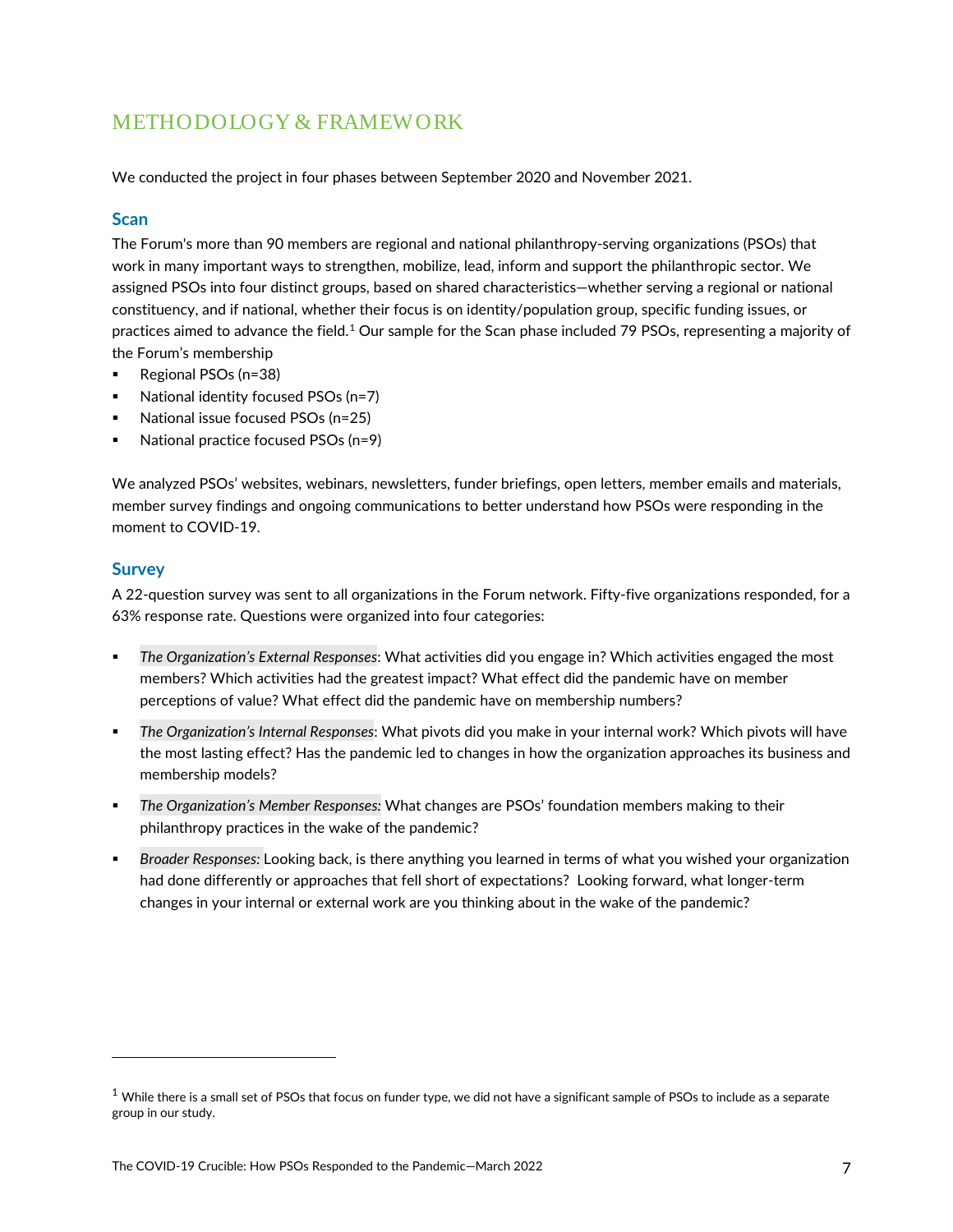### **Focus Groups**

We facilitated three focus groups via video, resulting in input from 26 PSO CEOs and senior leaders in total. The discussions were organized around the following questions:

- What did your PSO have in place that helped you respond to COVID-19?
- What do you wish you had in place to respond to the pandemic or would want in place in the event of the next crisis?
- What is one way that you're thinking about strengthening member engagement in a post-pandemic world?
- What kind of support from and collaboration with your peers, as well as the Forum, do you need in a postpandemic world?
- What's the main shift in your business model (e.g., in revenue sources, new lines of business, your membership model, new opportunities in your marketplace, etc.) that your organization is undergoing or considering as you look forward?
- What do you think philanthropy leaders should take away from how PSOs have responded to the pandemic over the past year?

| Name                   | <b>PSO</b>                                          |
|------------------------|-----------------------------------------------------|
| Deborah Aubert Thomas  | Philanthropy Ohio                                   |
| John Barnes            | <b>Funders Concerned about AIDS</b>                 |
| Amalia Brindis Delgado | <b>Hispanics in Philanthropy</b>                    |
| Phil Buchanan          | The Center for Effective Philanthropy               |
| Kyle Caldwell          | <b>Council of Michigan Foundations</b>              |
| Claudia Cummings       | Indiana Philanthropy Alliance                       |
| Paul D. Daugherty      | Philanthropy West Virginia                          |
| Satonya Fair           | <b>PEAK Grantmaking</b>                             |
| Karla Fortunato        | <b>Connecticut Council for Philanthropy</b>         |
| Sean Gibbons           | The Communications Network                          |
| Elisabeth Hyleck       | Maryland Philanthropy Network                       |
| Monique Jones          | Forefront                                           |
| Joanne Kelley          | Philanthropy Colorado                               |
| Laurie Liles           | Arizona Grantmakers Forum                           |
| Kari McCann Boutell    | <b>Iowa Council of Foundations</b>                  |
| Sammy Moon             | Mississippi Alliance of Nonprofits and Philanthropy |
| Kathryn O'Neal-Dunham  | Philanthropy New York                               |
| Anjana Pandey          | Philanthropy Northwest                              |
| Taryn Palumbo          | <b>Orange County Grantmakers</b>                    |
| Jeff Poulos            | Philanthropy Massachusetts                          |
| Laura Seaman           | League of California Community Foundations          |
| <b>Tony Shields</b>    | Wisconsin Philanthropy Network                      |
| Katy Smith             | Greenville Partnership for Philanthropy             |
| Megan Thomas           | Catalyst of San Diego & Imperial Counties           |
| Maria Vizcarrondo      | Council of New Jersey Grantmakers                   |
| Nancy Wolanski         | <b>Grantmakers Council of Rhode Island</b>          |

PSO Leader Participants: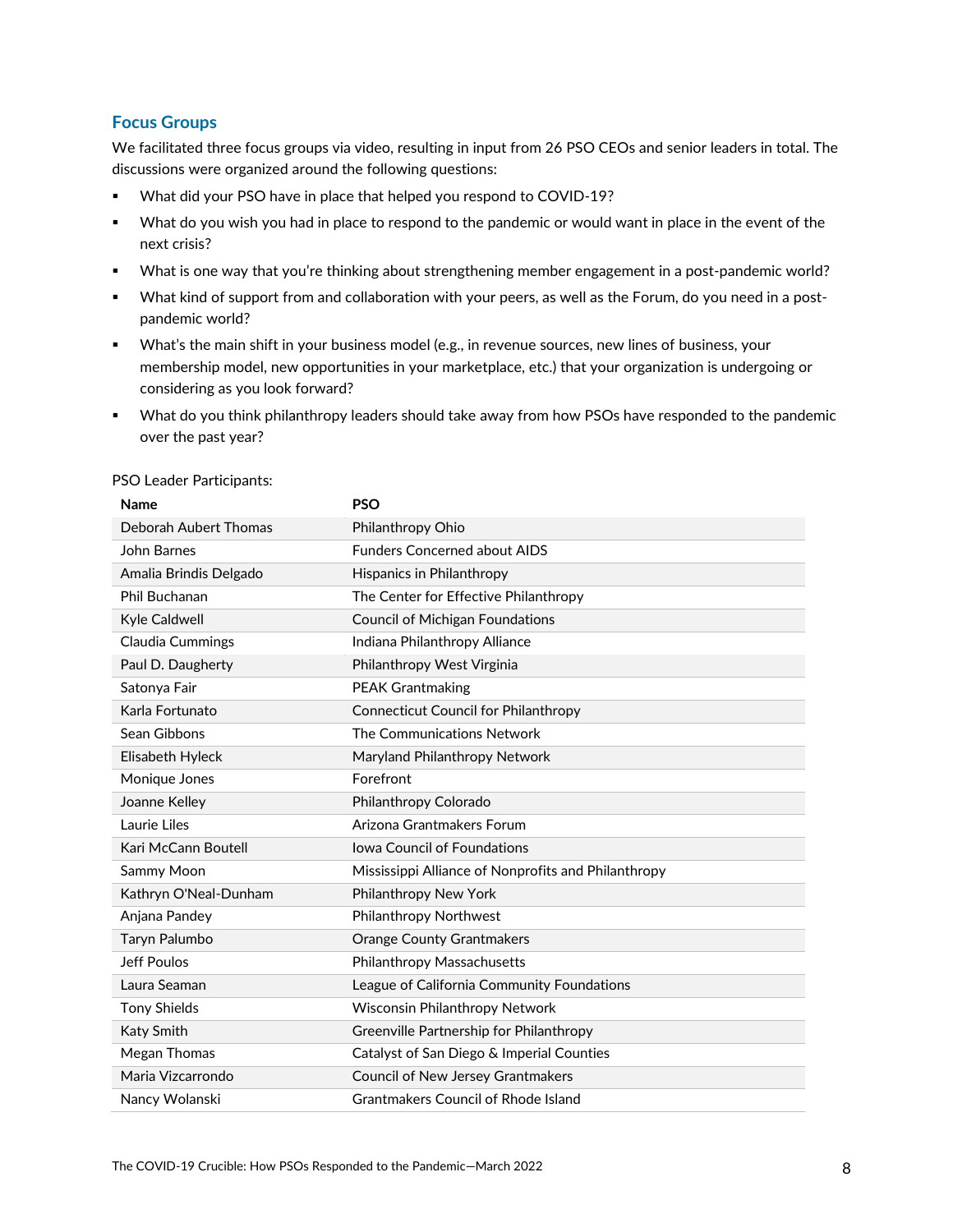### **Board Chair Interviews**

We conducted email interviews with 13 chairs of philanthropy-serving organizations, asking them four questions:

- How would you describe the way your PSO showed up during the pandemic? What were you most proud of? Any big challenges emerge?
- How did your PSO's response influence the way you think about its future strategy and roles?
- From your experience on the board of a PSO, what did you learn about the role of philanthropy during a crisis that surprised you? What would you want stakeholders outside the sector to know about philanthropy's response?
- What is one move that you think is essential for a board to make to effectively guide a PSO during a time of crisis?

| Name                 | <b>Foundation</b>                              | <b>PSO</b>                            |
|----------------------|------------------------------------------------|---------------------------------------|
| Heather Alderman     | Illinois Children's Healthcare Foundation      | Forefront                             |
| Kenneth Austin       | The Wallace Foundation                         | Philanthropy New York                 |
| <b>Steven Casey</b>  | John D. & Catherine T. MacArthur<br>Foundation | <b>PEAK Grantmaking</b>               |
| Mesha Davis          | Arizona Women's Foundation                     | Arizona Grantmakers Forum             |
| Lynne Doblin         | Richard and Susan Smith Family<br>Foundation   | Philanthropy Massachusetts            |
| Leslie Dunford       | The Cleveland Foundation                       | Philanthropy Ohio                     |
| Lynne Ferrell        | <b>Frey Foundation</b>                         | Council of Michigan Foundation        |
| Aretha Green-Rupert  | <b>Carlson Family Foundation</b>               | Minnesota Council of Foundations      |
| Regan Gruber Moffitt | Winthrop Rockefeller Foundation                | <b>Philanthropy Southeast</b>         |
| Lori O'Keefe         | <b>Triangle Community Foundation</b>           | North Carolina Network of Grantmakers |
| Erica Pelletreau     | <b>Ford Foundation</b>                         | The Communications Network            |
| Rani Snyder          | The John A. Hartford Foundation                | Grantmakers in Aging                  |
| <b>Richard Tate</b>  | California Wellness Foundation                 | Northern California Grantmakers       |

#### Board Chair Participants: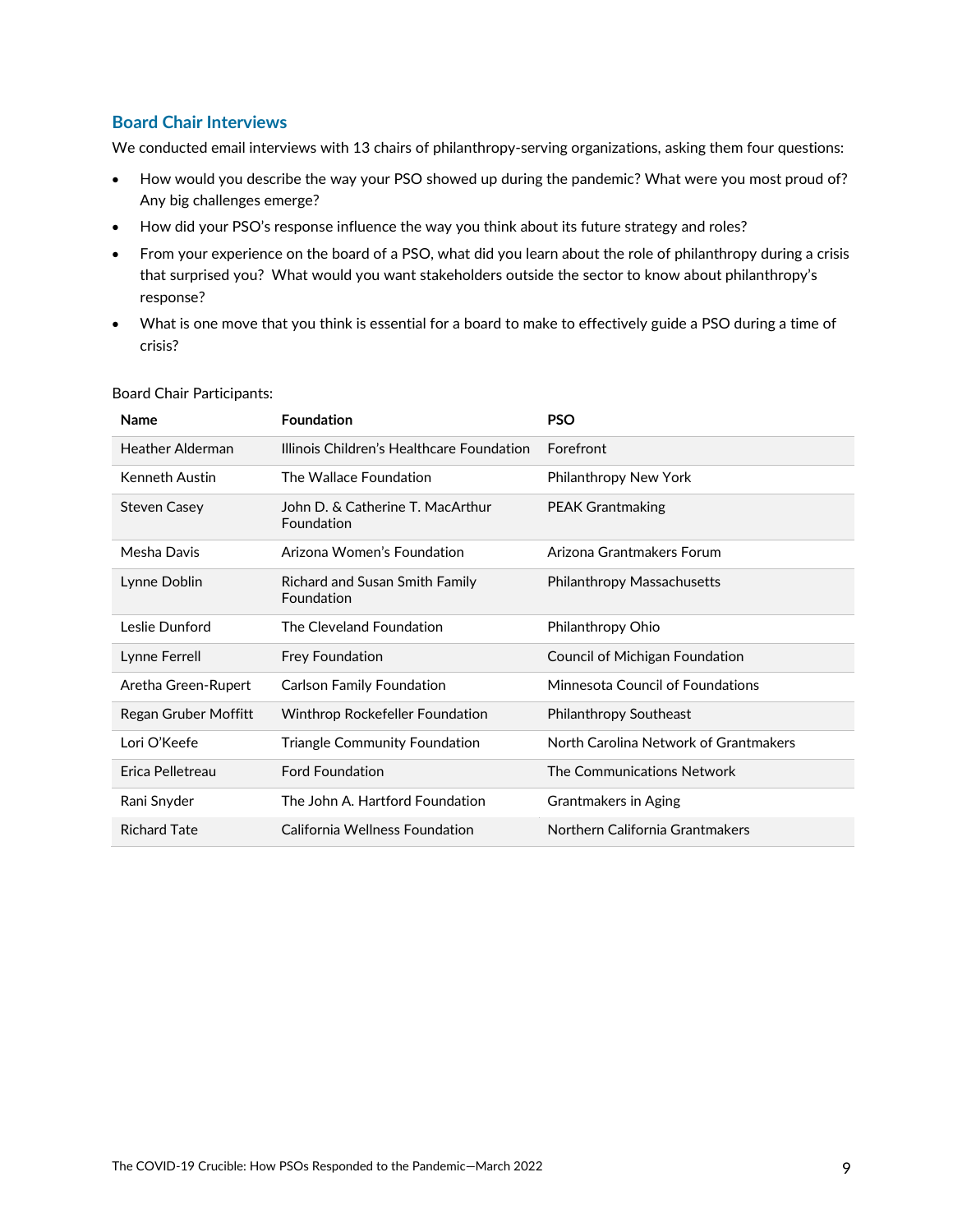### **Framework**





Across the four phases of information gathering, our inquiry analyzed PSO responses to the pandemic in terms of:

- Work and impact at four levels: the organization itself, its members (i.e., the philanthropy sector), its partners (i.e., other sectors, including nonprofits, government, business), and the communities they all serve
- PSOs serving in Resource (individual level), Network (collaborative level) and Advocate (collective level) roles
- PSOs helping to mobilize financial, human, social, intellectual and political capital in response to the pandemic and its effects
- Five types of PSOs, organized by: geography, funding issues, identity/population group, philanthropic practice, and type of funder served
- PSOs working with other PSOs in the Forum network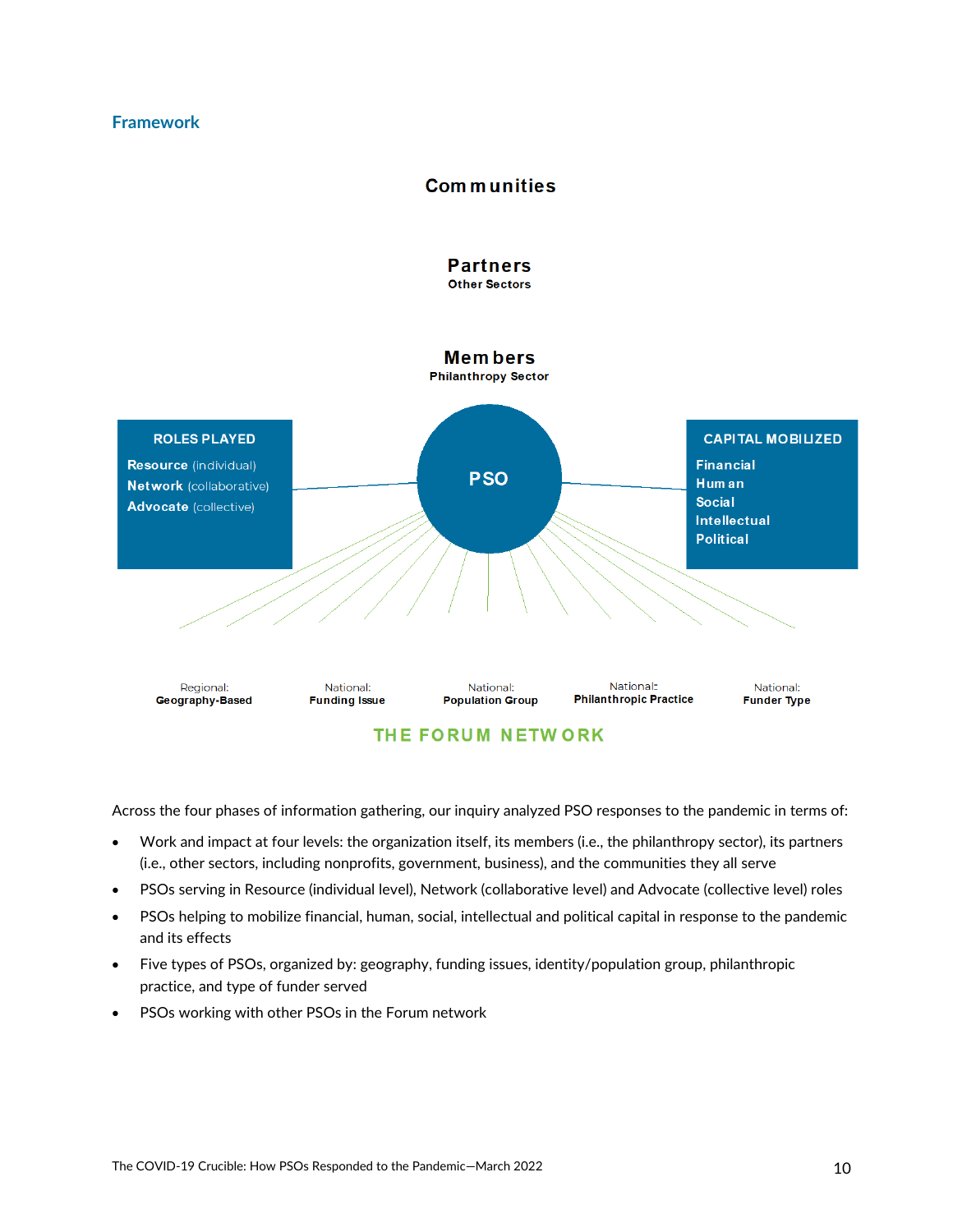Introduction

W

ADAPTING ON THE FLY

predictable. In a matter of weeks, office

a crawl, funders had to pick up the pace, as communities were suffering and the public and nonprofit institutions that support them were pushed to the brink. All this took place in an

scarce information.

e often hear about the accelerating pace of change. Every era seems to grapple with it, and in every era there's a

tendency to think change is happening faster than ever—and it probably is. But what is the COVID-19 pandemic if not the ultimate proof of that concept? This has been disruption at its swiftest and least

environments went remote, work went virtual, and in-person interaction ceased. Self-care became the watchword and social isolation the norm. While much of the everyday business of society slowed to

atmosphere of fear, uncertainty, political turmoil and

Philanthropy-serving organizations (PSOs) were seemingly made for this test. A formalized network was in place. Connections that had already existed among members of United Philanthropy Forum solidified into joint responses. Past forays into public policy had seeded relationships that bore immediate fruit in the form of emergency cross-sector calls and responses. Ongoing work on equity gave leaders lenses to see and share how the pandemic was affecting marginalized communities and act on their

behalf. PSOs' long track record as trusted sources of information made it clear where to go to hear the latest. Out of existing networks grew tight-knit communities of practice.

**PSOs' long track record as trusted sources of information made it clear where to go to hear the latest. Out of existing networks grew tight-knit communities of practice.**

Among the myriad shifts experienced by PSOs in the wake of the pandemic, a few stood out.

- **Going virtual with their membership was seen as a game changer.** In some ways, it made the game harder. How to create the same threedimensional experience—the spontaneous and informal interactions that happen in person, a sense of belonging and make things human—on a flat screen? But there were benefits, too. Programs became more accessible. Geographic barriers were bridged in an instant. The frictions of car and air travel disappeared. PSOs' members were able to bring up questions, share resources, and find connections in real time through chat features.
- **For these and other reasons, PSOs found that the pandemic ushered in a new era of member engagement and perception of value.** Thrust into a whirlwind, funders often looked to PSOs as the anchor. "We engaged as many members in one quarter as we had in the previous two years," one PSO leader said. "Our members feel closer to us, and we feel closer to our members," another leader reflected a few months into the lockdown.
- **In uniquely urgent circumstances, isolation begat collaboration.** The pandemic appeared to accelerate the shift in PSOs toward more collaborative learning and collective action. Funds were mobilized. Work with government partners increased. Advocacy efforts took hold. Peer cohorts on issues like racial equity, public health, and crisis communications intensified their work. At the same time, while the pandemic made collaboration imperative, the new virtual medium made it harder to do.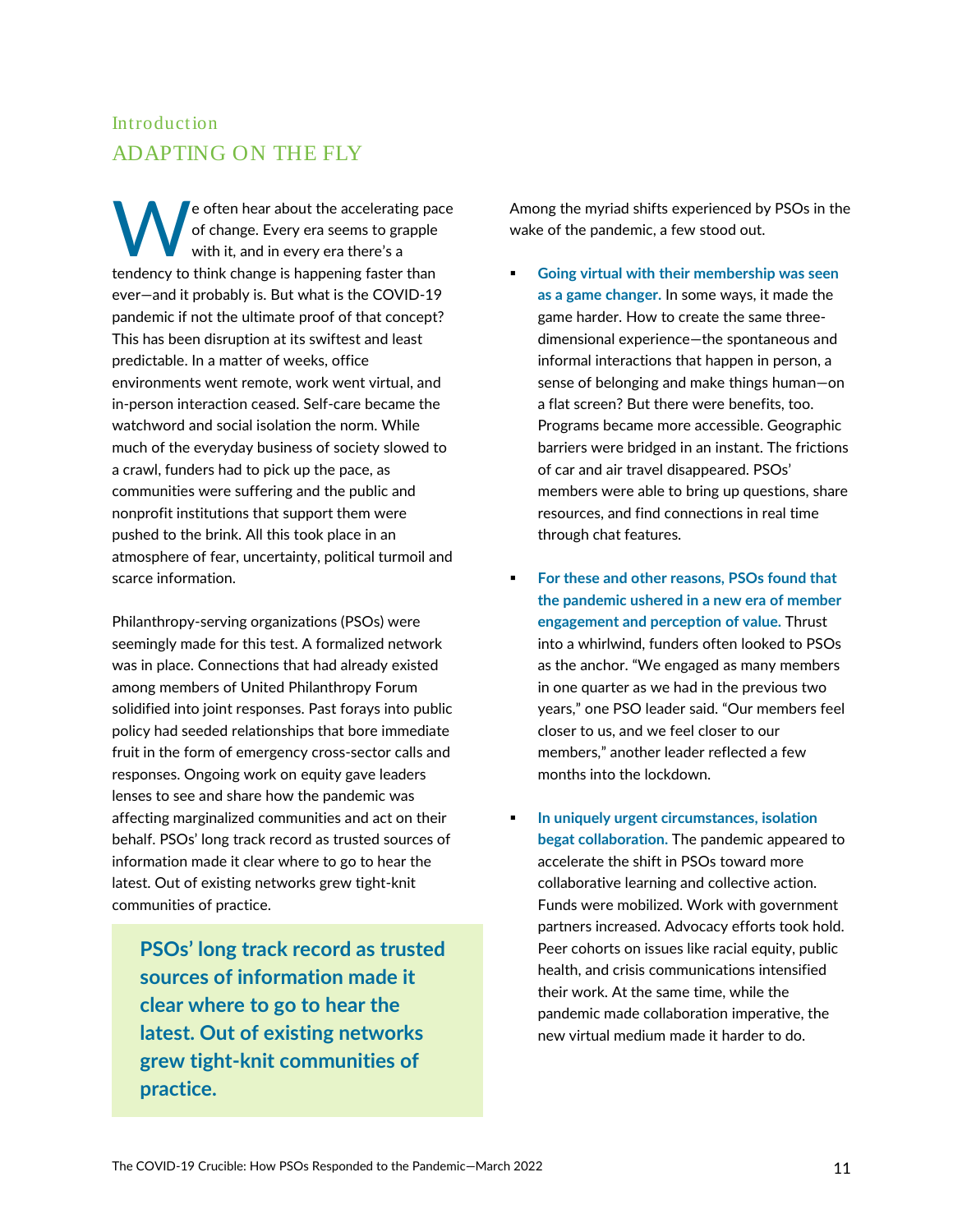- **Life in the wake of COVID-19 drove innovation.** Many PSOs experimented with new moves. One leader likened the shift to becoming more like advocacy organizations bold, nimble, focused on action. "Pop-up" strategies and "open mic" sessions were devised. New streams of work on programrelated investments and impact investing were developed. Staff members were thrust into new roles. Organizational cultures changed.
- **As people found themselves working harder and faster to navigate new and unfamiliar territory, they increasingly took a step back to create space and grace with each other.**  Bounced around by the rapids, they needed time to get to the riverbank and reflect. Creating that unstructured open space can be counterintuitive for conscientious practitioners who want to be sure programs are designed thoroughly enough that people feel they're getting their money's worth. And a tendency toward over-scripting can be a common hazard, particularly in virtual settings, where order feels at a premium and looseness in design can feel like a waste. But sometimes just getting the chance to talk and share is exactly what people are seeking, especially during a traumatic time. As the lockdown persisted, PSOs began to make more time for check-ins and more space for self-care.

In the pages that follow, we look back on these changes, tracking what PSOs did to help philanthropy and communities respond to the pandemic. That's Part 1 of the report. We share PSO leaders' reflections on the pandemic chapter in their institutional story. That's Part 2. And we look forward, sharing how PSO leaders are thinking about what life in a post-COVID world will look like and how they can adapt. That's Part 3.

The story here is not only about the extent of PSO pandemic responses, which, broad and deep, were indeed significant. It's also about how those responses were made possible by evolutionary shifts already underway. Within PSOs and their networks, the pandemic didn't start change as much as accelerate it. And there's a future angle at work how that response is in turn leading to even greater evolutions still.

> **Many PSOs experimented with new moves. One leader likened the shift to becoming more like advocacy organizations—bold, nimble, focused on action.**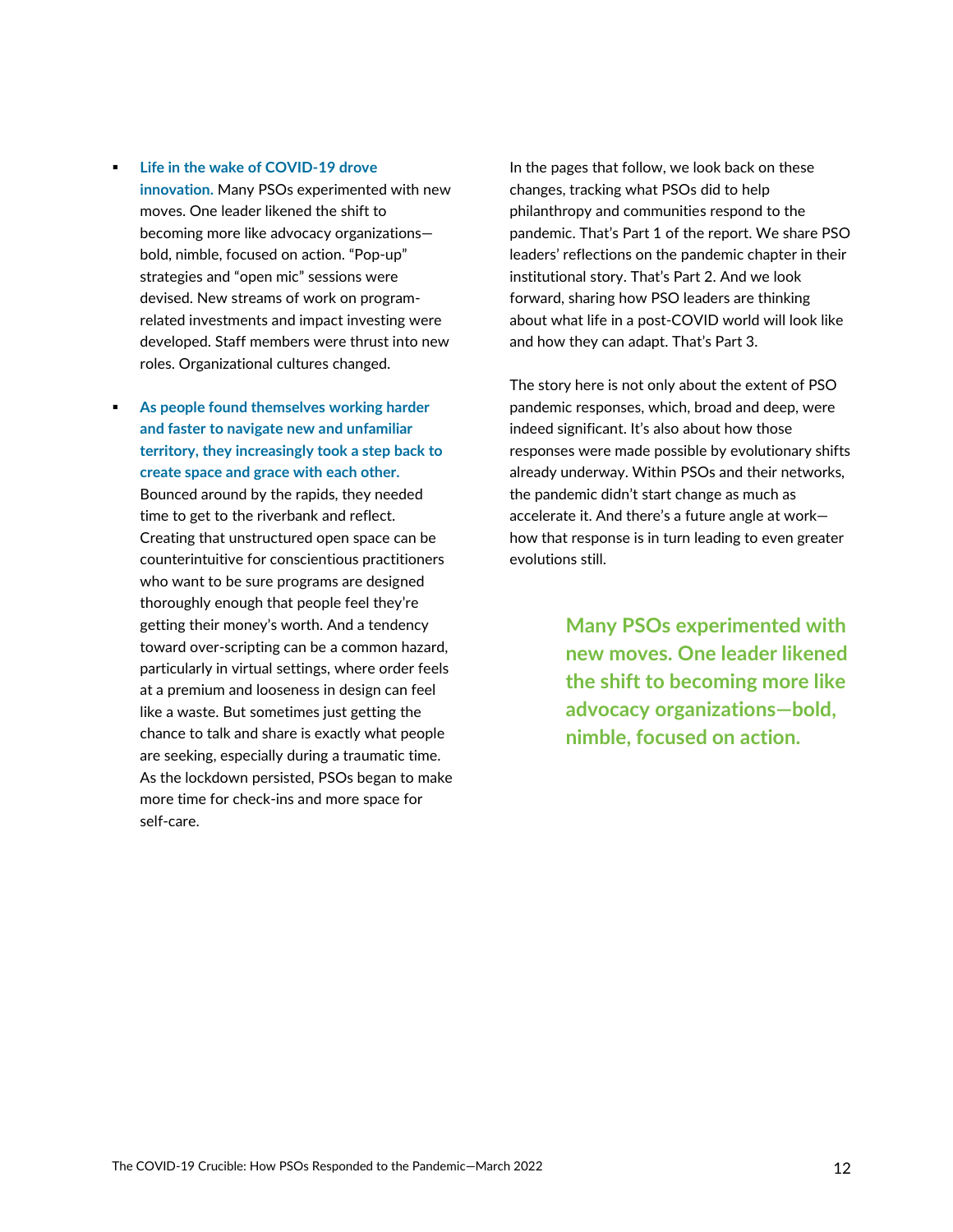### Looking Back HOW PSOs RESPONDED TO THE PANDEMIC

### **PSOs Took on An Array of Activities**

The range of PSO responses to the COVID-19 pandemic was striking.

On average, each PSO engaged in eight of eleven activities covered in the inquiry. Leaders reported experiencing a significant leap in their work.

> **"Our programming went from 80 programs in a given year to 120, a 50% increase, with no increase in staff," one PSO leader said. "And it was member and sector driven."**

- More than **90%** hosted regular member calls and conducted virtual convenings focused on specific issues related to the pandemic.
- More than **85%** served as an information clearinghouse for funders' pandemic responses and partnered with those inside philanthropy, such as funders and other PSOs.

Philanthropy-serving organizations took on activities as part of their resource and advocacy roles. But it was the network role that they were most likely to play in response to the pandemic, particularly in the beginning, bringing members together for critical updates, peer collaboration and sharing, and virtual learning.

### **We asked PSO leaders to report on which of the following activities they did in response to the pandemic:**

- 1. Advocating for COVID-related legislation at local, state and/or federal level
- 2. Creating original pandemic-related content (reports, research, tools, etc.)
- 3. Hosting regular member calls
- 4. Issuing public policy-or advocacyrelated statements (a call to action, policy position, etc.)
- 5. Issuing statements focused on the pandemic's impact on marginalized communities
- 6. Mobilizing funding (creating special funds, identifying opportunities for support, etc.)
- 7. Partnering with those in sectors outside philanthropy (government, nonprofits, business, etc.)
- 8. Partnering with those inside philanthropy (such as funders and other PSOs)
- 9. Providing assistance and tools to members (virtual platform training, simplifying grantmaking practices, communications)
- 10. Serving as an information hub/clearinghouse for pandemic response support, etc.
- 11. Virtual convening focused on specific issues related to the pandemic (webinars, conferences, etc.)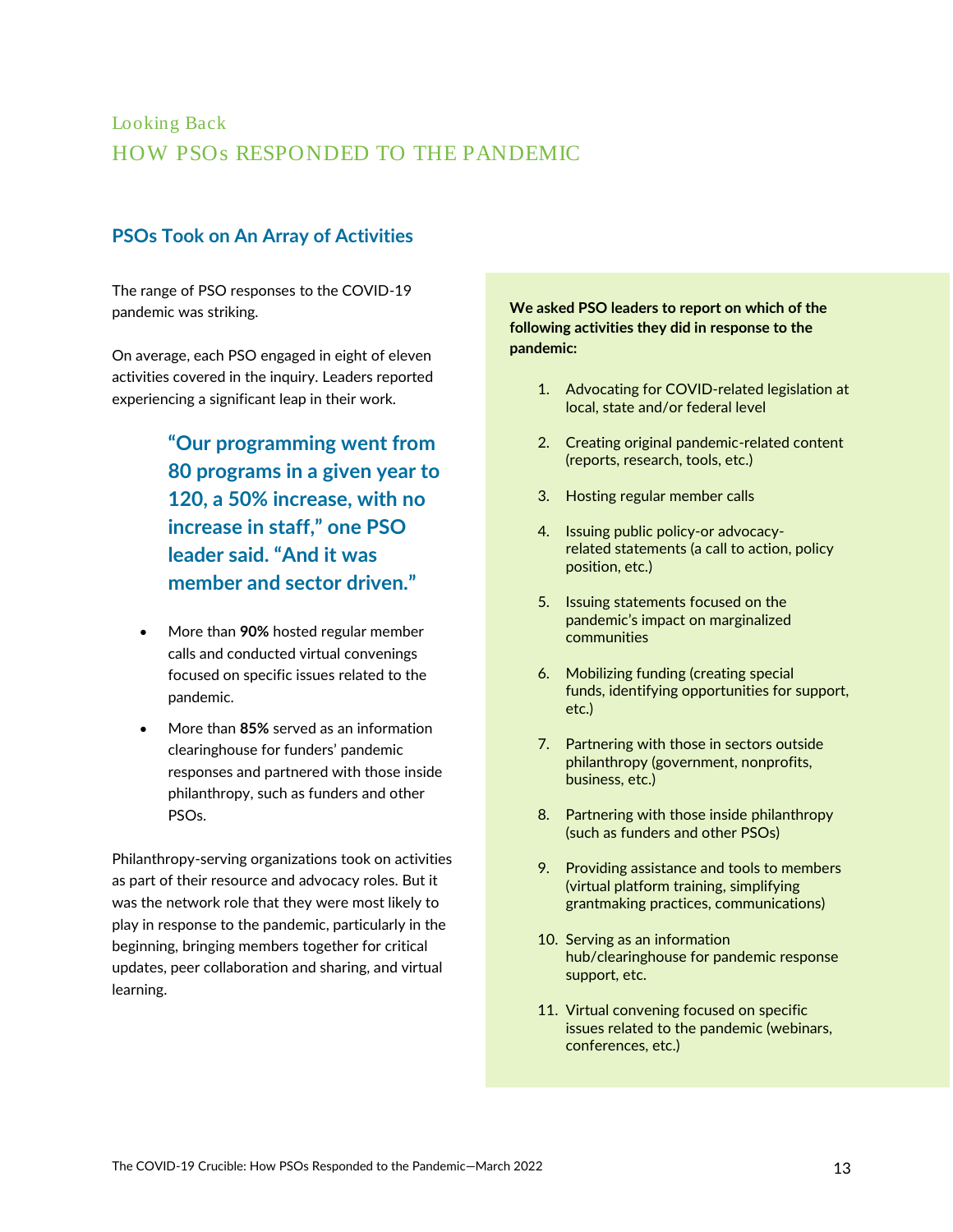

In addition to the frequency of activities, we asked which activities engaged the most members as well as which activities were seen as having the greatest impact. Answers to these questions differed between regional and national PSOs<sup>2</sup>.

For regional PSOs, hosting regular member calls was the activity that engaged the most members.

> **"Hosting regular member calls gave members and organizations a space to discuss challenges, updates, issues and best practices surrounding the pandemic," one leader said.**

For national PSOs, virtual convenings focused on specific issues related to the pandemic drew the most participants. "Our members needed a centralized place to receive and disseminate information," according to one leader. "They can operate in silos in other circumstances, but the giant unknown that COVID has proven to be required orchestration and access to multiple sectors beyond just philanthropy."

Which activities were seen as having the greatest impact? Leaders of national PSOs saw the virtual convenings they held as having the greatest impact among the activities they undertook. Leaders of regional PSOs were split between two activities in their answer to the "greatest impact" question: hosting regular member calls and mobilizing funding.

<span id="page-13-0"></span><sup>&</sup>lt;sup>2</sup> National philanthropy-serving organizations bring funder together around a particular funding issue, identity/population group, philanthropic practice or type of funder. Regional philanthropy-serving organizations bring funders together around a geographic area.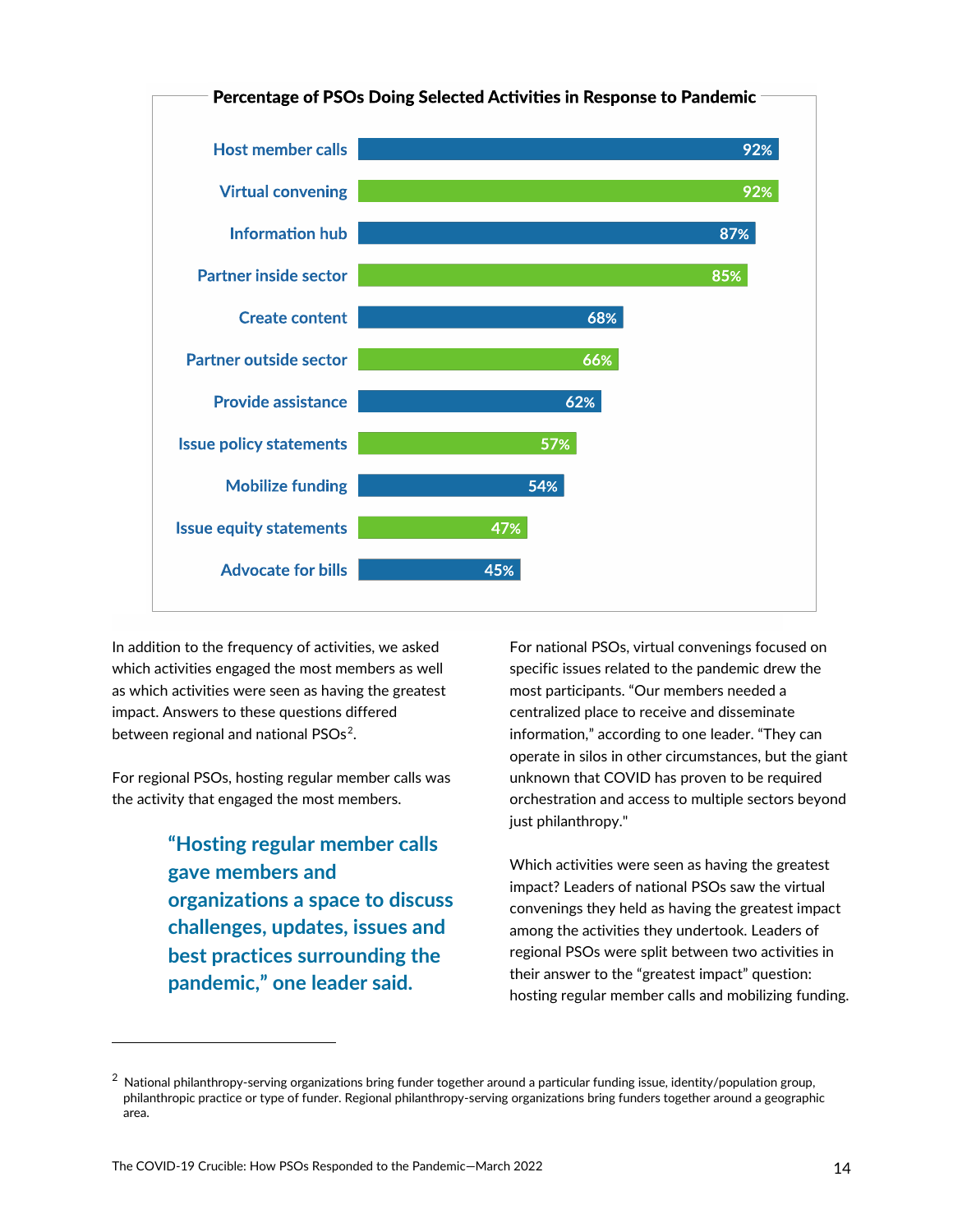**Leaders of PSOs were asked how they thought about the impact of these efforts. They identified a dozen variables that they considered in their assessment:**

- 1. Amount of money raised
- 2. How effectively efforts contributed to systems change and equity progress
- 3. How effectively they were able to connect members to funding and partnership opportunities
- 4. How effectively they were able to connect members with each other and provide opportunities for collaborative learning and funding
- 5. Influence on funder practices (e.g., change in payout in response to the crisis)
- 6. Member feedback
- 7. Number of members participating in events
- 8. Number of members using information and tools
- 9. Quality and comprehensiveness of information provided
- 10. Quantity and quality of organizational partnerships and individual relationships established
- 11. Reports from members' grantees
- **12.** Speed of response

Whether they lead national or regional organizations, PSO leaders consistently focused on the equity dimensions of the pandemic and getting response dollars to communities disproportionately impacted by the crisis. One leader said,

**"Our role in mobilizing funding catalyzed relationships that are leading to even more resource mobilization, each building on one another in repeated demonstrations of support to populations in our community otherwise left out of COVID-19 response and recovery funds."**

It also included longer-term efforts to shape recovery. Another leader noted,

**"While all efforts have been impactful, advocacy and public policy works gets most directly to the heart of systems change that can advance equity."**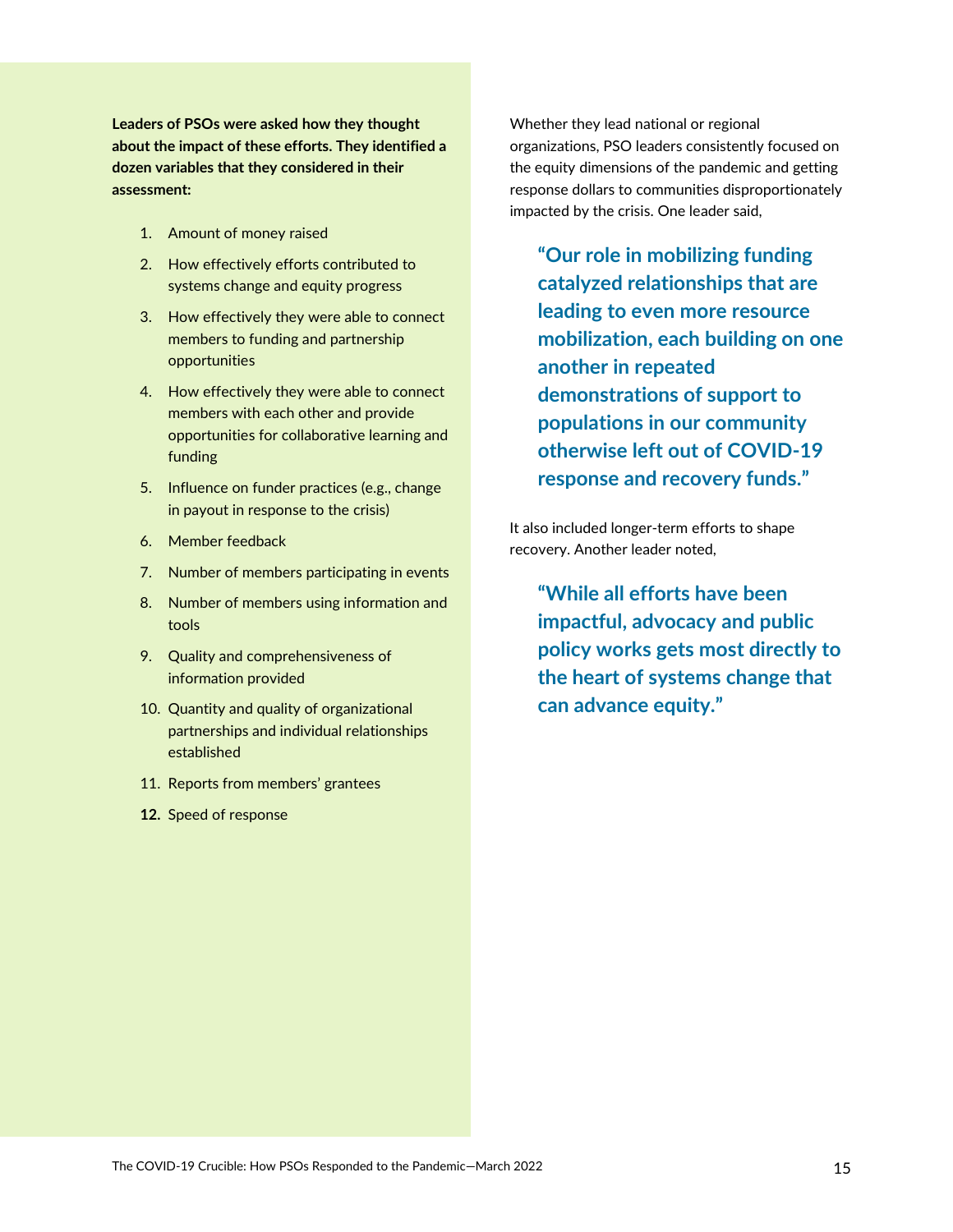### **PSOs Responded in Nimble and Versatile Ways**

In the pandemic's immediate and confusing aftermath, PSOs had to leap into action, often with little time to think or plan. They moved to provide space for members to process, learn and reflect. They listened to members and shaped their response accordingly. They collected and shared information. They brokered relationships with

government officials. They created new programs and pivoted and accelerated existing ones.

Following were the most frequent areas of work along with selected illustrative examples. [3](#page-15-0)

| <b>RESPONSE</b>                                                                                                                                                                                                                                                                                  | <b>EXAMPLES</b>                                                                                                                                                                                                                                                                                                                                                                                                                                                                                                                                                                           |
|--------------------------------------------------------------------------------------------------------------------------------------------------------------------------------------------------------------------------------------------------------------------------------------------------|-------------------------------------------------------------------------------------------------------------------------------------------------------------------------------------------------------------------------------------------------------------------------------------------------------------------------------------------------------------------------------------------------------------------------------------------------------------------------------------------------------------------------------------------------------------------------------------------|
| PSOs served as information aggregators<br>and hubs of COVID-19 resources and<br>information. Nearly every PSO<br>developed a resource page on their<br>websites, sharing updates from the field,<br>information about response funds,<br>insights from the sector and learning<br>opportunities. | Forefront's website featured COVID-19 resource pages that<br>included a nonprofit survey report, recommendations to<br>funders and state officials, public policy updates, and a<br>clearinghouse of funds.<br>PEAK Grantmaking created a COVID-19 resource page to<br>$\bullet$<br>support grants management professionals to adopt<br>principled, equitable grantmaking practices with urgency in<br>response to the crisis.<br>Philanthropy Missouri provided a COVID-19 resource page<br>along with a collaborative working document to track<br>collaborations and funder responses. |
| PSOs created space for members to<br>connect, reflect and collaborate. Many<br>PSOs made member calls a regular-<br>often weekly-part of their<br>programming.                                                                                                                                   | Indiana Philanthropy Alliance mapped member COVID-19<br>funds and began a monthly "Recovery to Resilience" webinar<br>series.<br>Mission Investors Exchange held "Open Mics," lightly<br>$\bullet$<br>structured, flexible calls for MIE members to come together<br>and ask: "What ideas, projects, or resources exist within the<br>MIE community-and how can we help each other respond<br>to the COVID-19 crisis?"                                                                                                                                                                    |

<span id="page-15-0"></span> $3$  Each area of work has multiple examples. Please note that we're providing snapshots of just two or three illustrative examples for each area, not the comprehensive picture of all relevant efforts.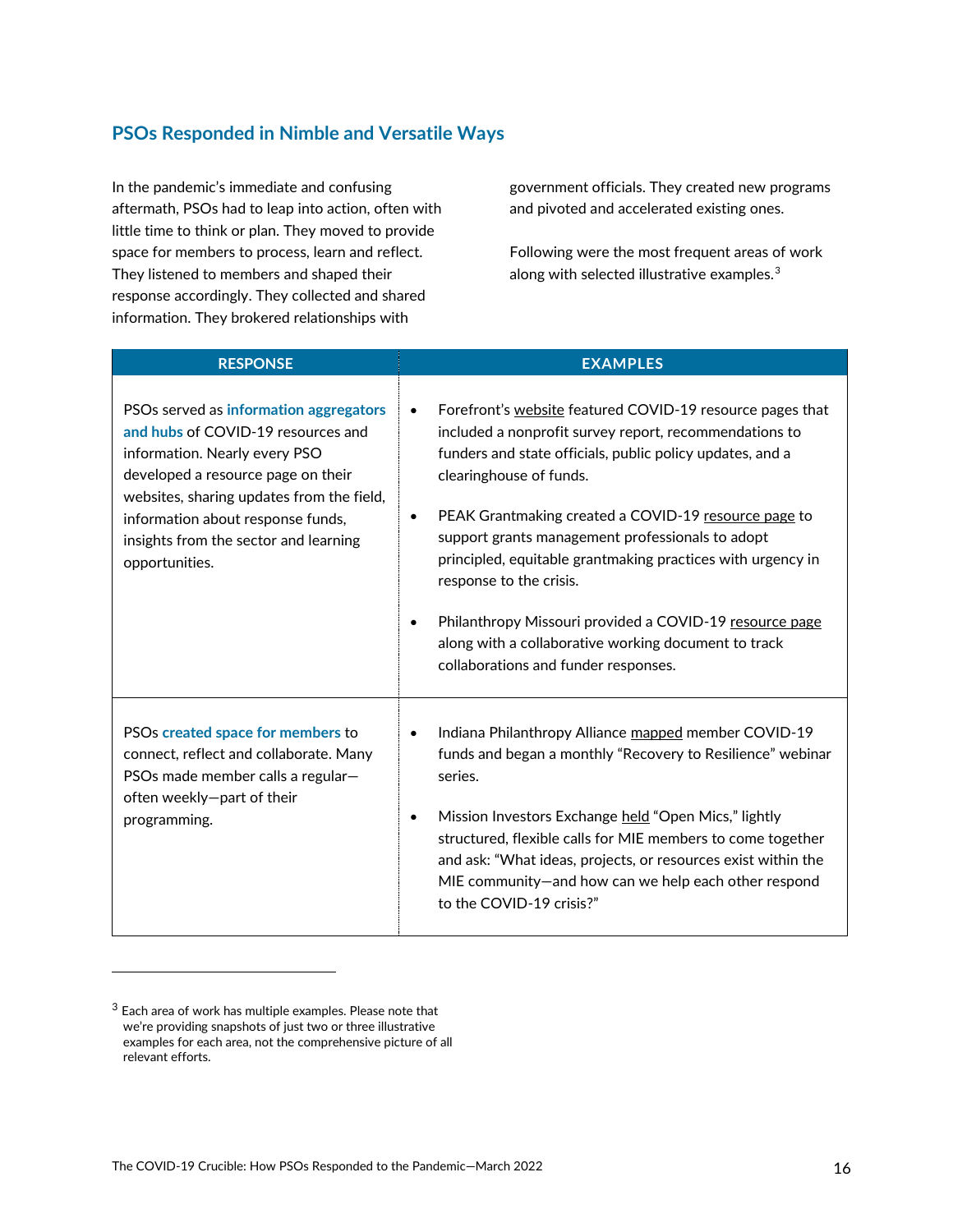| <b>RESPONSE</b>                                                                                                                                                                                              | <b>EXAMPLES</b>                                                                                                                                                                                                                                                                                                                                                                                                                                                                                                                                                                                                                                                                   |
|--------------------------------------------------------------------------------------------------------------------------------------------------------------------------------------------------------------|-----------------------------------------------------------------------------------------------------------------------------------------------------------------------------------------------------------------------------------------------------------------------------------------------------------------------------------------------------------------------------------------------------------------------------------------------------------------------------------------------------------------------------------------------------------------------------------------------------------------------------------------------------------------------------------|
| PSOs developed and deployed tools<br>that amplified existing mission-related<br>work.                                                                                                                        | Center for Effective Philanthropy created an assessment tool<br>$\bullet$<br>to help funders gather a comprehensive picture of what their<br>grantees and other partners were experiencing during the<br>COVID-19 pandemic and related economic challenges.<br>Economic Opportunity Funders released an "Emergency<br>$\bullet$<br>Response and Planning Survey" covering economic security<br>issues related to the pandemic.<br>The Communications Network developed a Crisis<br>$\bullet$<br>Communication Triage Kit on COVID-19 to share and<br>crowdsource best practices, resources and examples of<br>effective crisis communications from foundations and<br>nonprofits. |
| PSOs advocated for centering racial<br>equity and fighting against racism in the<br>sector's response to the pandemic.<br>Some of the most extensive work in this<br>area was done by identity focused PSOs. | ABFE held funder briefings on COVID-19 relief for Black<br>$\bullet$<br>businesses and focused its annual conference, which shifted<br>to virtual, on a range of critical challenges facing Black<br>communities in the pandemic, including redlining, the racial<br>wealth divide, and ensuring relief efforts reach Black<br>communities.<br>Asian Americans/Pacific Islanders in Philanthropy issued an<br>open letter to philanthropy, "The Cure to Viral Racism Is<br>Within Our Hands," calling for support for groups<br>confronting racism in their pandemic relief efforts. The letter<br>was signed by more than 350 people and organizations.                          |
| PSOs released surveys and reports for<br>use by their members and other<br>stakeholders.                                                                                                                     | Funders' Committee for Civic Participation released a report,<br>٠<br>"Understanding the impact of COVID-19 on 2020 Census<br>Funders and Grantees."<br>Technology Association of Grantmakers developed "Call for<br>$\bullet$<br>Funders for Nonprofit Tech Support," an educational<br>publication for how to support digital infrastructure during<br>COVID-19, working with NTEN and NetHope.                                                                                                                                                                                                                                                                                 |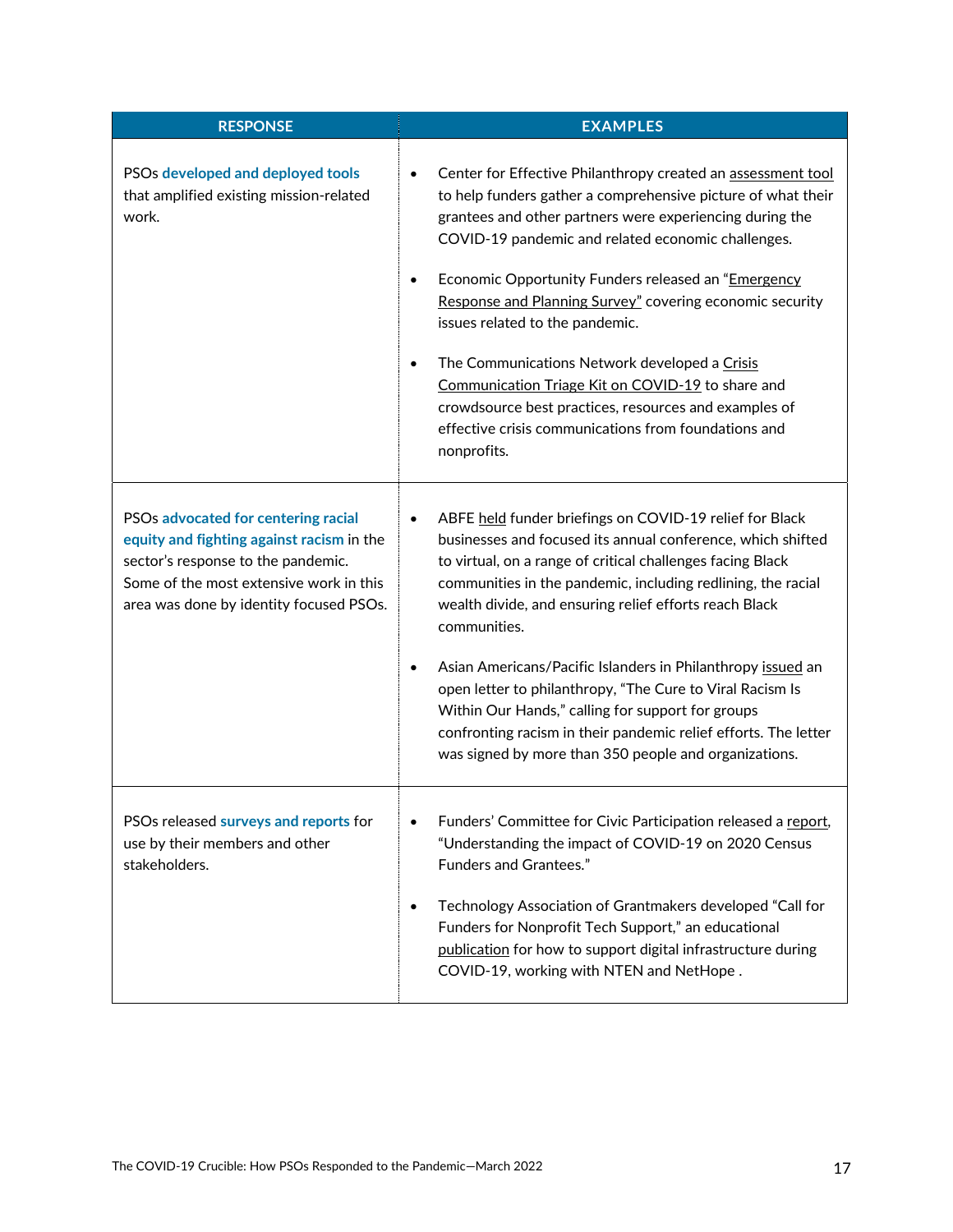| <b>RESPONSE</b>                                                          | <b>EXAMPLES</b>                                                                                                                                                                                                                                                                                                                                                                                                                                                                                                                         |
|--------------------------------------------------------------------------|-----------------------------------------------------------------------------------------------------------------------------------------------------------------------------------------------------------------------------------------------------------------------------------------------------------------------------------------------------------------------------------------------------------------------------------------------------------------------------------------------------------------------------------------|
| PSOs led advocacy and policy efforts<br>regionally and nationally        | Grantmakers Concerned with Immigrants and Refugees<br>$\bullet$<br>mounted an extensive advocacy effort in response to the<br>pandemic. They shared findings from more than 50<br>interviews with immigrant-serving organizations across<br>California about priority concerns and policy strategies;<br>issued recommendations for government and philanthropic<br>action; and held member programs on immigrant justice,<br>public-private partnerships, immigrant response funds,<br>Census 2020, and other pandemic-related topics. |
|                                                                          | Philanthropy California, an alliance of Catalyst of San Diego<br>٠<br>and Imperial Counties, Northern California Grantmakers, and<br>SoCal Grantmakers, had its disaster resilience team<br>coordinate with state agencies and partners to respond to<br>the potential impacts of COVID-19. They also held a series<br>of webinars and town halls on the crisis.                                                                                                                                                                        |
| PSOs mobilized funding for<br>communities most impacted by COVID-<br>19. | Hispanics in Philanthropy made grants totaling \$6 million in<br>$\bullet$<br>support of COVID-19 relief efforts in the United States,<br>Mexico, and Central and South America. The funds were<br>raised by more than a dozen funders, recognizing that Latinx<br>people in the United States were more likely to be infected<br>by COVID-19 and to die from it than their white neighbors.<br>Minnesota Council on Foundations moved quickly to<br>$\bullet$                                                                          |
|                                                                          | establish the Minnesota Disaster Recovery Fund, partnering<br>with the Saint Paul & Minnesota Foundation to raise and<br>distribute more than \$11 million to more than 1,700<br>nonprofit organizations and more than 3,000 small<br>businesses. Donors included 56 foundations and donor-<br>advised funds and 123 individuals.                                                                                                                                                                                                       |
|                                                                          | Philanthropy Northwest, in partnership with the state of<br>$\bullet$<br>Washington and major food banks in the state, established<br>the WA Food Fund to respond to the growing food crisis as a<br>result of COVID-19. The fund raised more than \$14 million<br>from 60 philanthropic institutions and 9,000 individual<br>donors.                                                                                                                                                                                                   |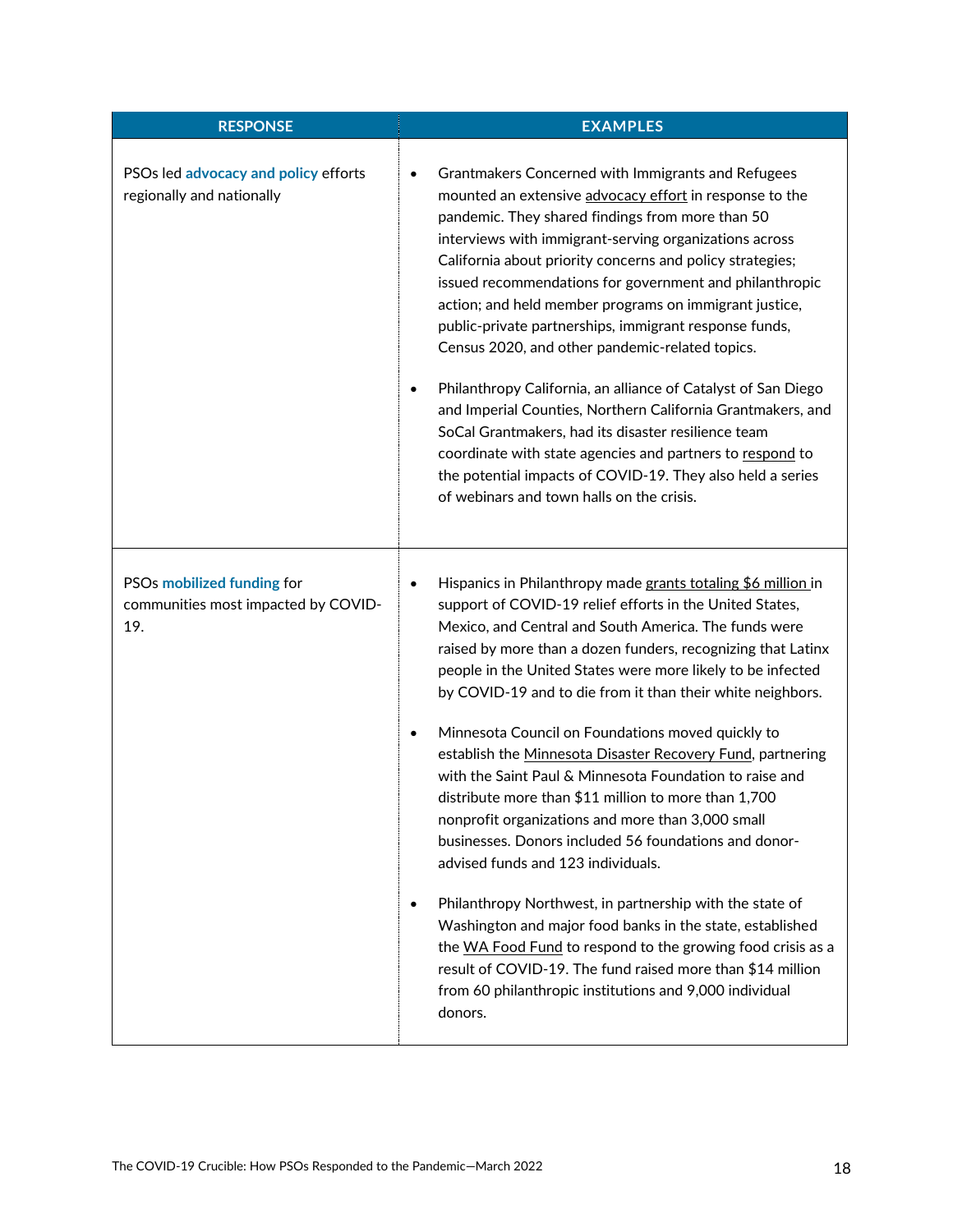| <b>RESPONSE</b>                                      | <b>EXAMPLES</b>                                                                                                                                                                                                                                                                                                                                                                                                                                                                                                                                                                                                                                                                                                                           |
|------------------------------------------------------|-------------------------------------------------------------------------------------------------------------------------------------------------------------------------------------------------------------------------------------------------------------------------------------------------------------------------------------------------------------------------------------------------------------------------------------------------------------------------------------------------------------------------------------------------------------------------------------------------------------------------------------------------------------------------------------------------------------------------------------------|
| PSOs partnered with government in<br>innovative ways | Catalyst of San Diego and Imperial Counties partnered with<br>city government to raise and distribute funds to small<br>businesses left out of the Paycheck Protection Program<br>through an equity-centered grantmaking program that they<br>designed and the city subsequently adopted to distribute<br>CARES Act relief funds to small businesses.<br>Philanthropy Ohio partnered with the Ohio Department of<br>Education to establish the Collaborative Fund for Educating<br>Remotely and Transforming Schools. The fund supported<br>projects to help schools in the state improve remote<br>education practices and in particular address inequitable<br>circumstances related to remote education during the<br>COVID-19 crisis. |

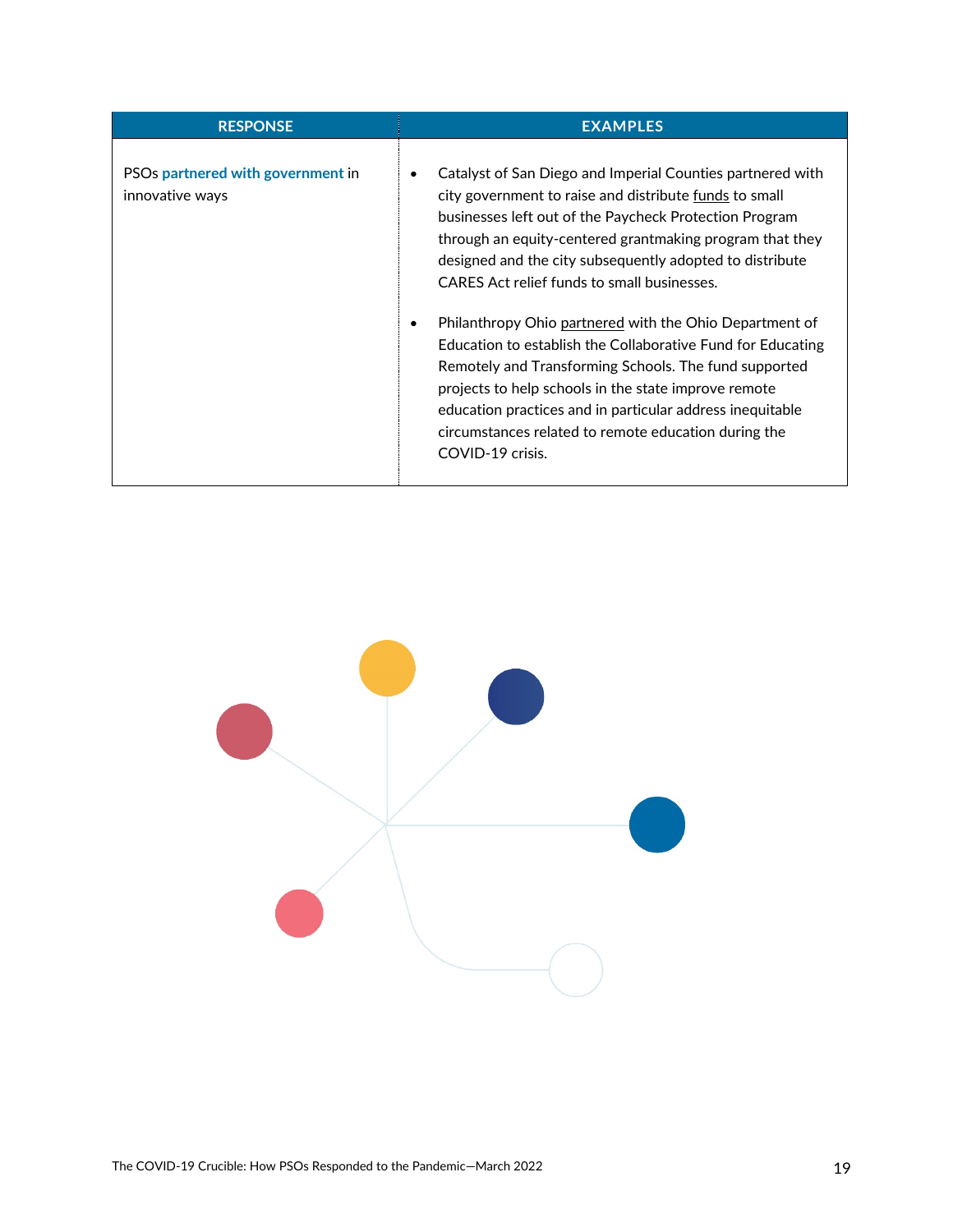### **The Forum's Response**

At that same type that United Philanthropy Forum's PSO members were responding to the pandemic, the Forum itself was also responding to COVID-19 in a variety of ways. The Forum worked to support, convene and inform its members, amplify its members' work, mobilize funding and provide leadership to the field. The pandemic responses of the Forum and its members were often interconnected and reinforcing of each other.

A centerpiece of the Forum's pandemic response was the Momentum Fund. Launched in May 2020, "with a vision of ushering in a new model of philanthropic giving that focuses more explicitly on race, class, and gender." Supported by the Bill & Melinda Gates Foundation, the Fund awarded \$9.1 million in grants to 139 501(c)(3) organizations around the country managing COVID-19 relief funds that provided grants and other forms of direct support to community-run organizations working with communities of color, historically marginalized populations, and other groups being disproportionately impacted by the pandemic. The Fund leveraged the full power of the Forum network, with its intersection of geography, issues and populations impacted by the pandemic. The Forum's PSO members comprised the Fund's Advisory Board and Grant Review Committee, and Forum members played a key role in ensuring that news of the funding opportunity reached the communities and organizations that could most benefit from the support.

#### The Forum also:

- Convened its PSO members for regular COVID-19 member check-in calls to provide a space for them to share how they were responding to the pandemic and to also bring in experts to help inform their work.
- Issued a joint statement from leaders within the Forum network, "Keep Equity at the Forefront in Philanthropy's Response to the Coronavirus." The statement was the basis for a Letter to the Editor published in *The Chronicle of Philanthropy* in March 2020.
- Joined a group of colleague national philanthropy-serving organizations in signing a joint statement in April 2020 calling on all funders to consider a significant increase in their grant spending during this time of crisis.
- Joined other national nonprofit and philanthropy organizations in advocating on behalf of the sector regarding proposed COVID-19 economic stimulus package legislation.
- Provided information and support to members on public policy aspects of the response to COVID-19, including all related stimulus packages, and analysis of implications for philanthropy and nonprofits.
- Provided a range of online resources relating to philanthropy and PSO responses to the pandemic and its impact on regions, populations, and issues, including a clearinghouse of philanthropic response funds nationwide.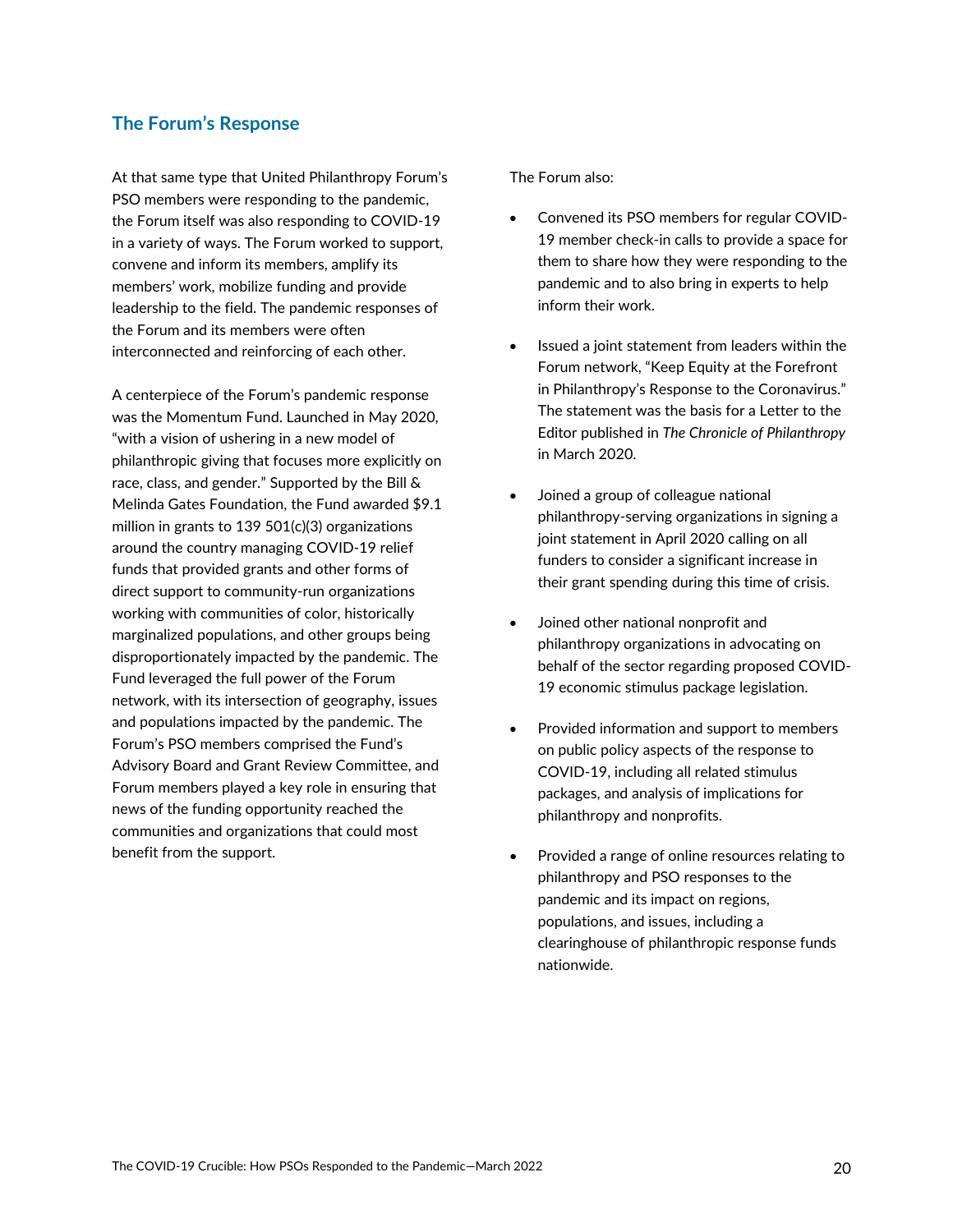### **PSOs Saw a Big Effect on Member Perceptions**

In their immediate responses to COVID-19, PSOs were focused solely on helping philanthropy address the growing pandemic as effectively as possible. But as time went on, many PSOs observed some unexpected byproducts of their efforts, particularly related to member engagement and perceptions among members and constituents of the PSO's value. According to the survey, the COVID-19 response provided a big boost to PSOs' value perception:

- **94%** of PSO leaders thought their PSO's response to the pandemic had a positive effect on how members perceive their organization's value to them.
- **6%** saw the effect as neutral.
- **0%** said the effect was negative.

Throughout the pandemic, PSOs were able to display their value to their foundation members. They heard consistently from their members that the pandemic had a positive effect on how they perceived their organization. This shift was even more striking because it emerged at the same time that big member benefits, such as in-person conferences, were being cancelled. As has happened in the past, a crisis served as a reminder of the core role and value of PSOs in the philanthropy sector. Some example perspectives on member perceptions of value:

> **"From the start, we viewed the pandemic as a major opportunity to demonstrate our value to our members through our mission-based, strategic approaches."**

**"It gave us an opportunity to step forward as a convener and trusted source of information and support."**

> **"Members feel informed. They feel part of something bigger than their organizations and our sector as a whole. And they feel we've made their lives easier and their work more impactful."**

**"Our data is showing our members using our resources more than ever and we hope that out of this use, they are also seeing more value out of their membership."**

> **"Our members could finally see how important our work is."**

**"We know from data gathering and anecdotally that members highly valued the quality, speed and depth of information we shared to connect, strengthen and mobilize our membership."**

> **"We saw the greatest engagement from our members that we have ever seen."**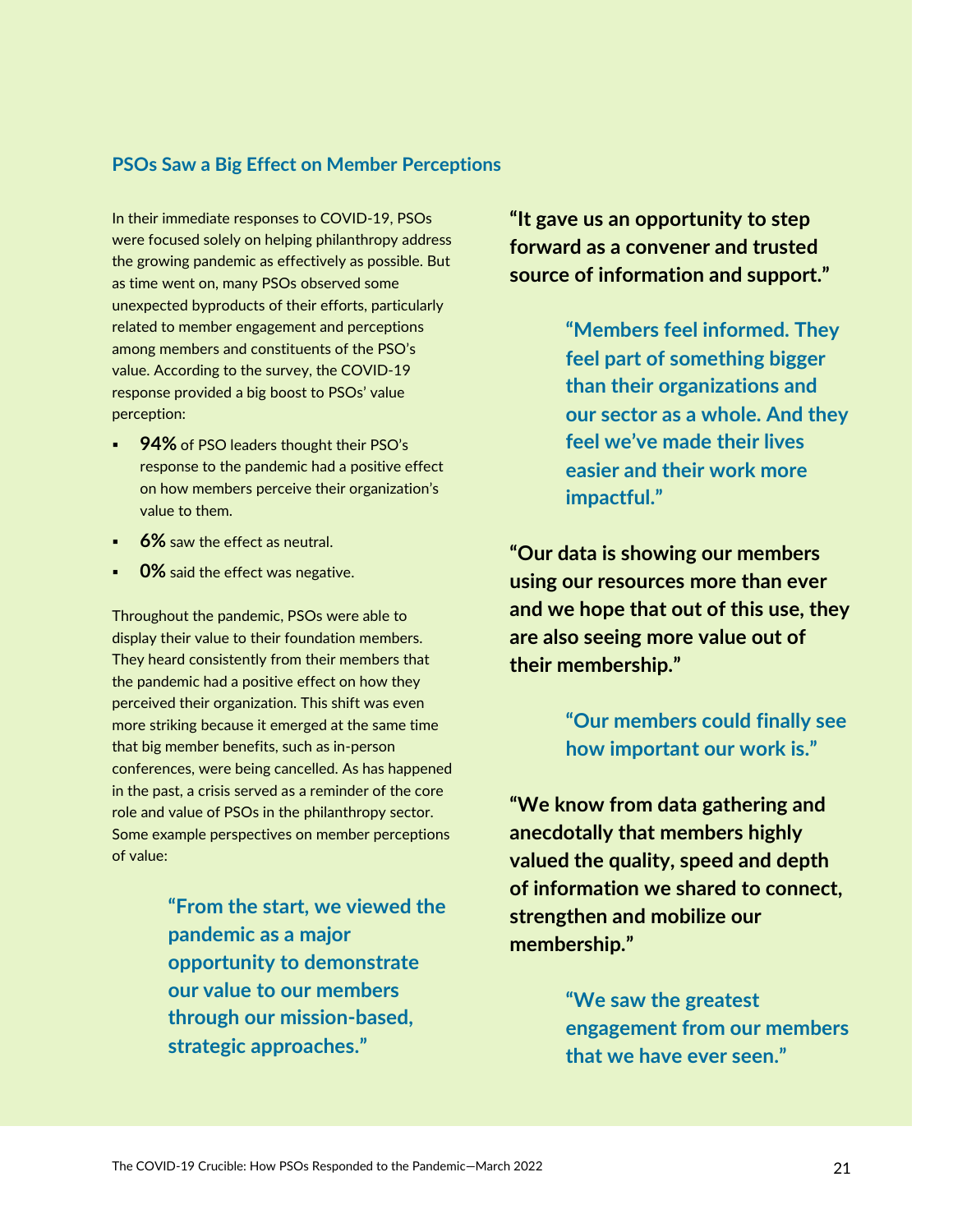When asked why their members' response was so positive, PSO leaders cited several reasons, including the speed of response, quality of information provided, creation of spaces for connection and collaboration, and providing members opportunities to respond to urgent social, economic and political challenges. More specifically, PSOs suggested that the response to the pandemic was seen as valuable to members because they…

- **Quickly pivoted to provide the resources and support their members needed.** This allowed their membership to better adjust to the new realities of COVID-19. Nearly every respondent to the survey talked about this responsiveness. Tracking what's happening in the external landscape, understanding member needs, pivoting to virtual, providing the latest information—these were the moves of nimble, attentive, connected, relevant organizations. Members noticed.
- **Became clearinghouses of information and curated virtual convenings for action and learning tailored to member needs and interests.** "Our members needed a centralized place to receive and disseminate information," one leader said. "We have received feedback from our members, both through feedback forms and directly through email letting us know that they appreciated the peer learning spaces, issues expert presentations, collaborative opportunities, and other support we have offered during the pandemic," one PSO leader said. Another leader reported that, even after the emergency calls stopped, their PSO continues to get member feedback, "that these calls were the most impactful thing we've ever done."
- **Were able to help facilitate public-private partnerships.** Work across sectors established partnerships, relationships, and muscles that continue to produce results. "Because of our work, members were able to understand federal funds, the impact locally, and how communities can advocate for dollars once relief packages were passed. We have heard from several members that they became more effective advocates with the public sector and with other funders to focus public-private dollars on the needs of vulnerable populations."
- **Used virtual engagement to make real connections.** For regional PSOs in particular, which tended to offer more in-person programming than national PSOs prior to the pandemic, virtual programming not only expanded participation beyond what it would have been in person but helped members farther away from a regional PSO's geographic center feel like more equal participants than they might otherwise. "The pandemic pushed all our efforts to a virtual space that subsequently bridged the urban/rural divide for us," one leader reported. "We have had more participation by our rural members than we ever have!" According to the leader of a regional PSO focused on a state and located in a major city, "We became truly statewide overnight when life and work went into virtual mode." PSOs reported another effect of the shift to virtual: "Prior to the pandemic, much of our programming was provided through affinity groups, which led to a bit of unintended siloing," one leader said. "We have been doing much more all-member programming during the pandemic, and this has helped de-silo the membership."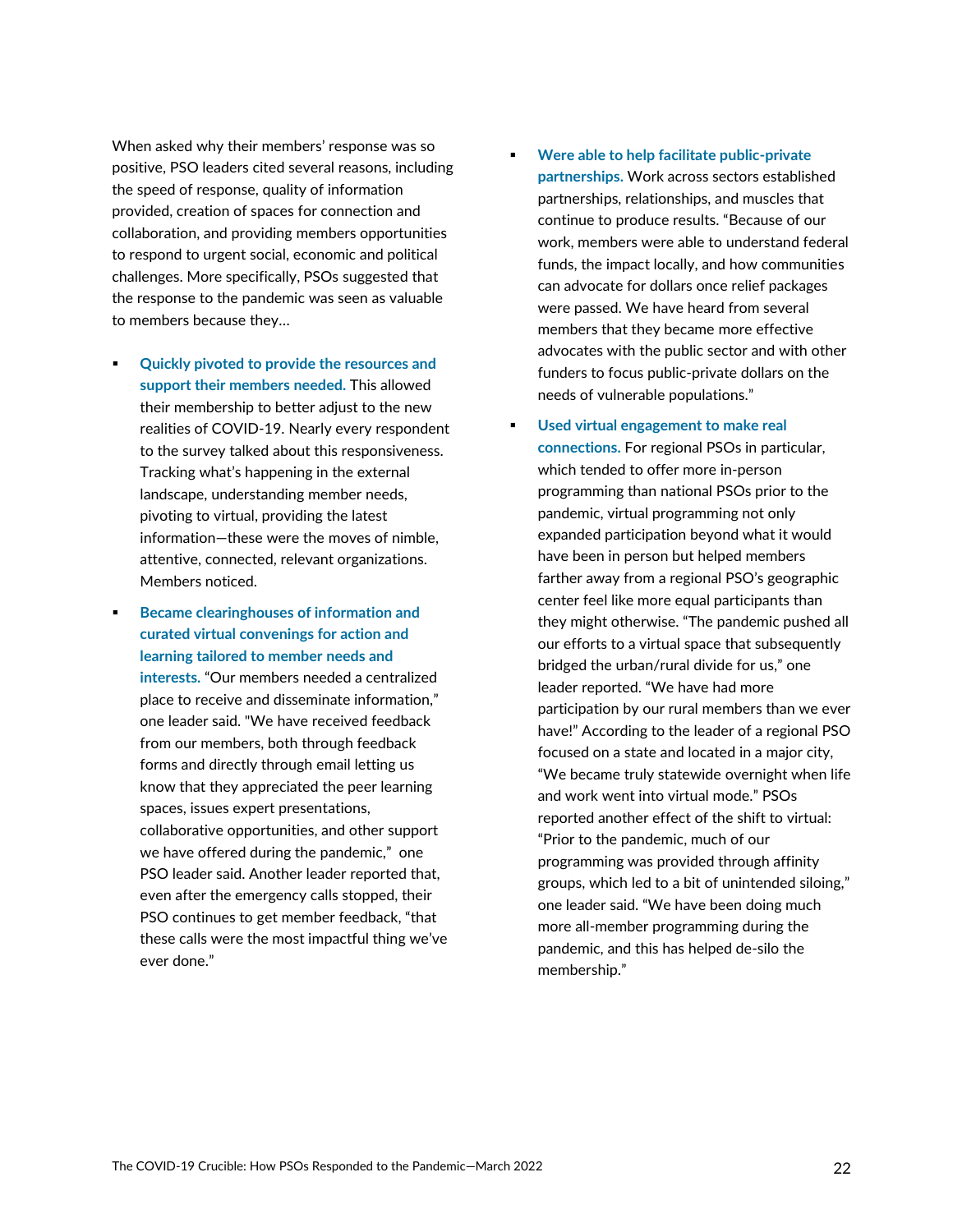- **Were able to help members leverage large amounts of financial as well as political capital.** Many PSOs were able to quickly create collaborative funds for their members to contribute to. They also were able to mobilize political capital in the form of advocacy efforts directed at government as well as philanthropy itself.
- **Used a racial equity lens in their response to COVID-19 and encouraged their members to do the same.** "We reaffirmed our commitment to equity but in the context of rebuilding the economy and equipping workers with greater resiliency," one leader said. Another reported that "We are more intentional in addressing anti-racism, anti-oppression and racial disparities at the core of our next strategy."

### **PSOs Saw a Smaller Effect on Membership Numbers**

Leaders were asked what effect, if any, did they think the pandemic and their PSO's response to it have had on their membership numbers. The results were mixed:

- **40%** said they experienced an increase in membership since the start of the pandemic.
- **11%** experienced a decrease in membership.
- **49%** experienced no change.

**"Our paid membership increased by some of the economic volatility would decrease our membership," one leader said.**

Many PSOs provided pandemic programming access to members and non-members alike, a move that paid future dividends. "In our case, free access resulted in new revenues in membership and unsolicited grants," a PSO leader said.

**"We kept our members going, put ourselves in the center of their network and created logistical support," another said. "For anyone who had question about why we existed, we have demonstrated our value proposition. The big question now is how do we keep member engagement and momentum up as we move from crisis to normal life."**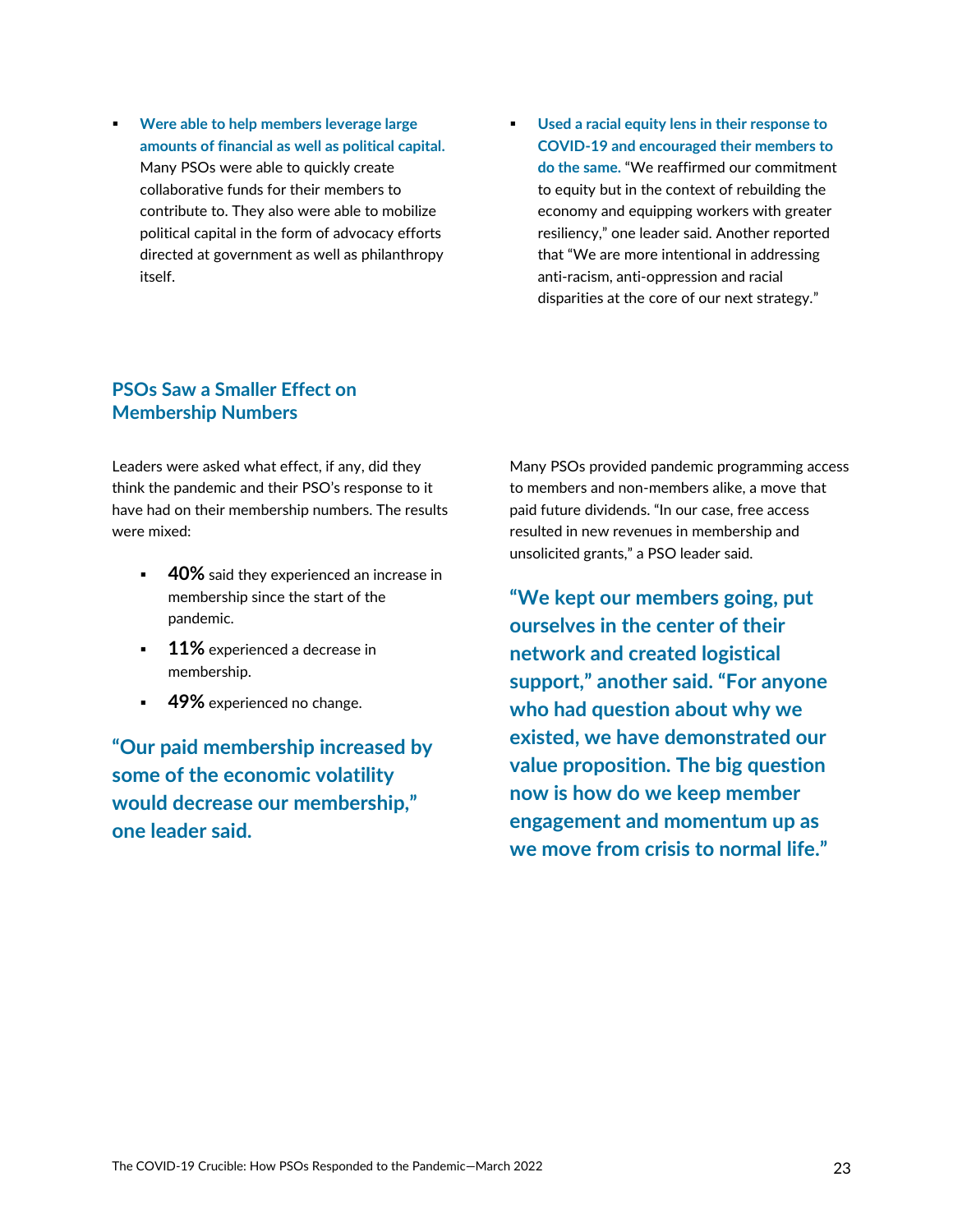### **PSOs Made Significant Internal Pivots**



In responding to the pandemic, PSOs made some substantial Internal changes:

- **92%** of PSOs changed the way they approach their conferences and programs.
- **84%** changed the way they provide services to members.
- On average, respondents reported making five of the nine pivots covered in our inquiry.

All these pivots took energy and time, but ultimately had a galvanizing effect on staff, challenging them to build new skills and work in new ways. "I think a time of crisis showed the staff that they could move fast, and be nimble, and move programs without waiting for them to be perfect," one leader said.

"That in order for us to be relevant and for philanthropy to be relevant, we need to move like advocacy organizations, be creative and be bold." According to another leader, the pandemic "changed our culture—from kind of slow and very planful, to rapid response, fast acting, and regular, timely and relevant content."

Respondents were asked which pivot would have the most lasting effect on their organization. Regional PSOs were more likely than national PSOs to say that the pivot in how they provide services to members will have the most lasting effect, whereas national PSOs were more likely to say a pivot in programs and conferences will have the most lasting effect.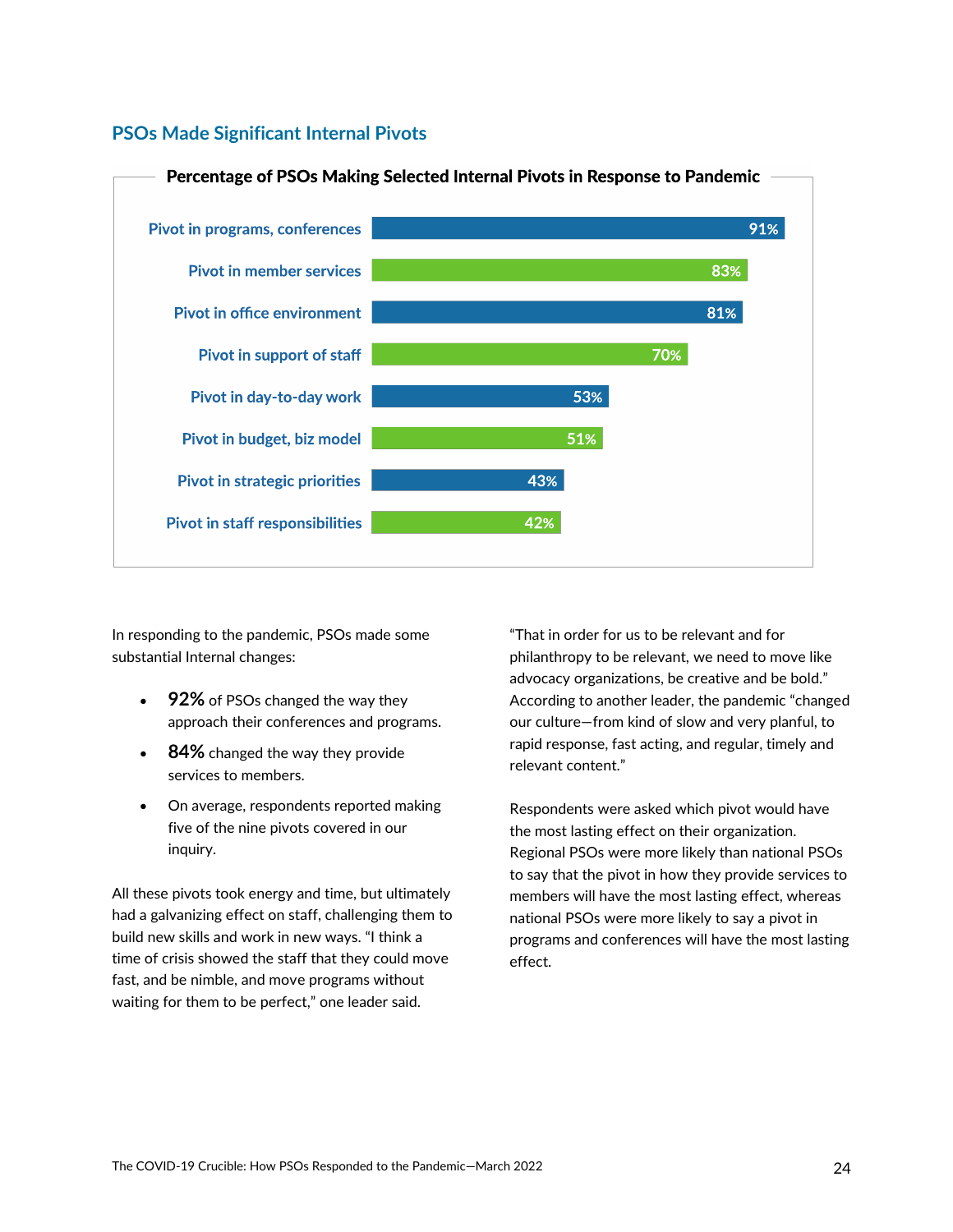### **Going Virtual**

The big pivot, of course, was the move to virtual ways of working, both inside the organization and with members. This shift included hosting virtual rather than in-person engagements and having staff work remotely from home rather than in an office. Many leaders noted that while these shifts occurred during the pandemic, it is likely that some of these changes will remain permanent. When asked to reflect on this shift to virtual, PSO leaders talked about both the benefits as well as the challenges of working electronically, but were significantly more positive than negative in their appraisal:

"As a staff with a significant rural component and lack of public transportation infrastructure, shifting to virtual programming has allowed us to work with more of our membership."

"Delivering services virtually allows for much more content to be covered, for sub-groups to work together, and for staff of our member organizations—not just CEOs—to engage with our organization."

"Going all virtual has been a gamechanger."

**"It's finally possible to imagine not paying for mediocre office space in one of the most expensive rental markets in the country."**

"Serving members virtually allows for great reach as a statewide organization—reducing geographic boundaries and barriers to participation."

"We wouldn't have imagined it for ourselves but going virtual has been a relatively good thing for our team and for our members. We have broader reach, more participation, and we are saving in monthly expenses."

Going virtual brought challenges, too. Some worried about "learning how to create effective peer learning without being in person." Others wondered if not being in person hindered peer-to-peer diffusion of innovations in critical issue areas like equity. "I'm concerned about the ability to reach funders who aren't already predisposed to our message of equity and social justice," one PSO leader shared. "With in-person conferences, you get lots of opportunities for that. With virtual content delivery, those already with us are the ones attending. It's a real challenge if the pandemic permanently crushes in-person gatherings."

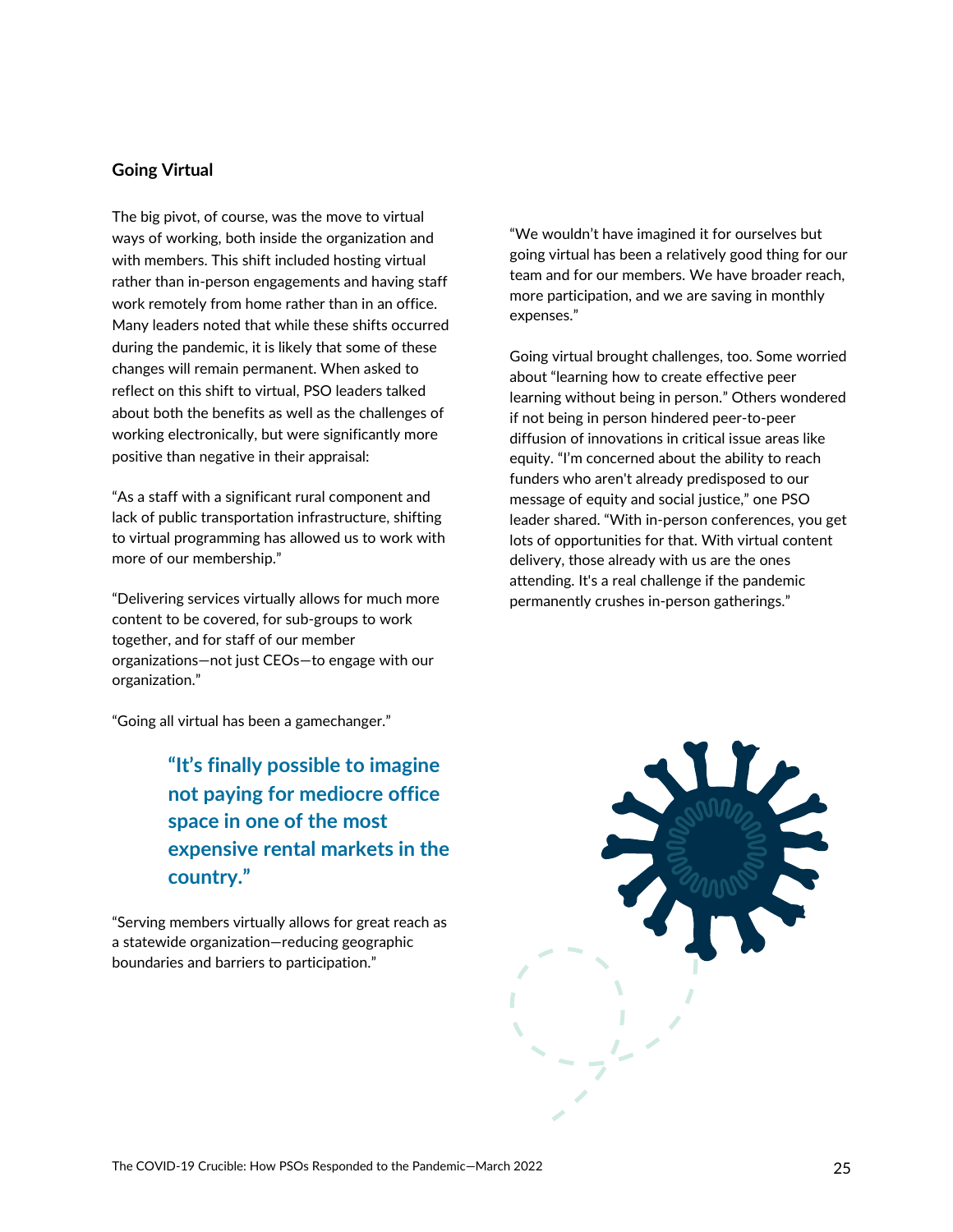### **Business and Membership Model Changes**

**We asked PSO leaders, "Is your organization thinking differently about your business model or membership model as a result of the pandemic?"**

- **55%** said they were thinking differently about their business model
- **22%** said they were thinking differently about their membership model

Many PSOs, as their members grappled with how to redirect funding and energies toward responding to the pandemic, decided they had to endure shortterm pain. Plans to increase member dues were put on hold. Fundraising campaigns were put on the backburner. In-person events that had been revenue generators and brand-builders were suspended. Rather than charging a registration fee, virtual programming related to the pandemic was often made available for free, and to members and nonmembers alike.

The urgency of the pandemic shrunk the horizon in some cases and expanded it in others. Some PSO planning efforts stalled. "It's difficult to predict behavior in a pandemic," according to one leader. In other cases, the disruption led some to question long-held assumptions and even accelerate planning. Ideas about expanding membership categories including expanding to nonprofits—took hold.

Opportunities to serve as intermediaries and managers of funds that emerged during the crisis were a turning point for some PSOs. These opportunities led some leaders to explore how to maintain those revenue-generating roles. "It is showing us that we can manage large funds," says one leader, "and galvanize both institutions and individual donor support." Mobilizing funding in quick time spans and across sectors pushed PSOs to pick up speed and expand their usual reach. New muscles were developed. Confidence rose. "I don't think we would have thought we could move quickly and take on this work," according to one PSO leader. "It has really excited the staff."

PSO leaders kept their eyes focused on long-term gain. The pandemic response could lead with a loss while paving the way for member engagement and loyalty down the road. And that strategy has already borne fruit for some. "We wanted to focus on 'being a provider' versus another nonprofit with new fiscal needs," according to one leader whose PSO was able to make new progress in member renewals and fund development after the pandemic crisis subsided. "It allowed us to become more of a partner during crises. So far, our members are not only renewing, they are giving us more money beyond their usual membership fees. We were tangibly there for them, so now they are honoring that presence through their membership."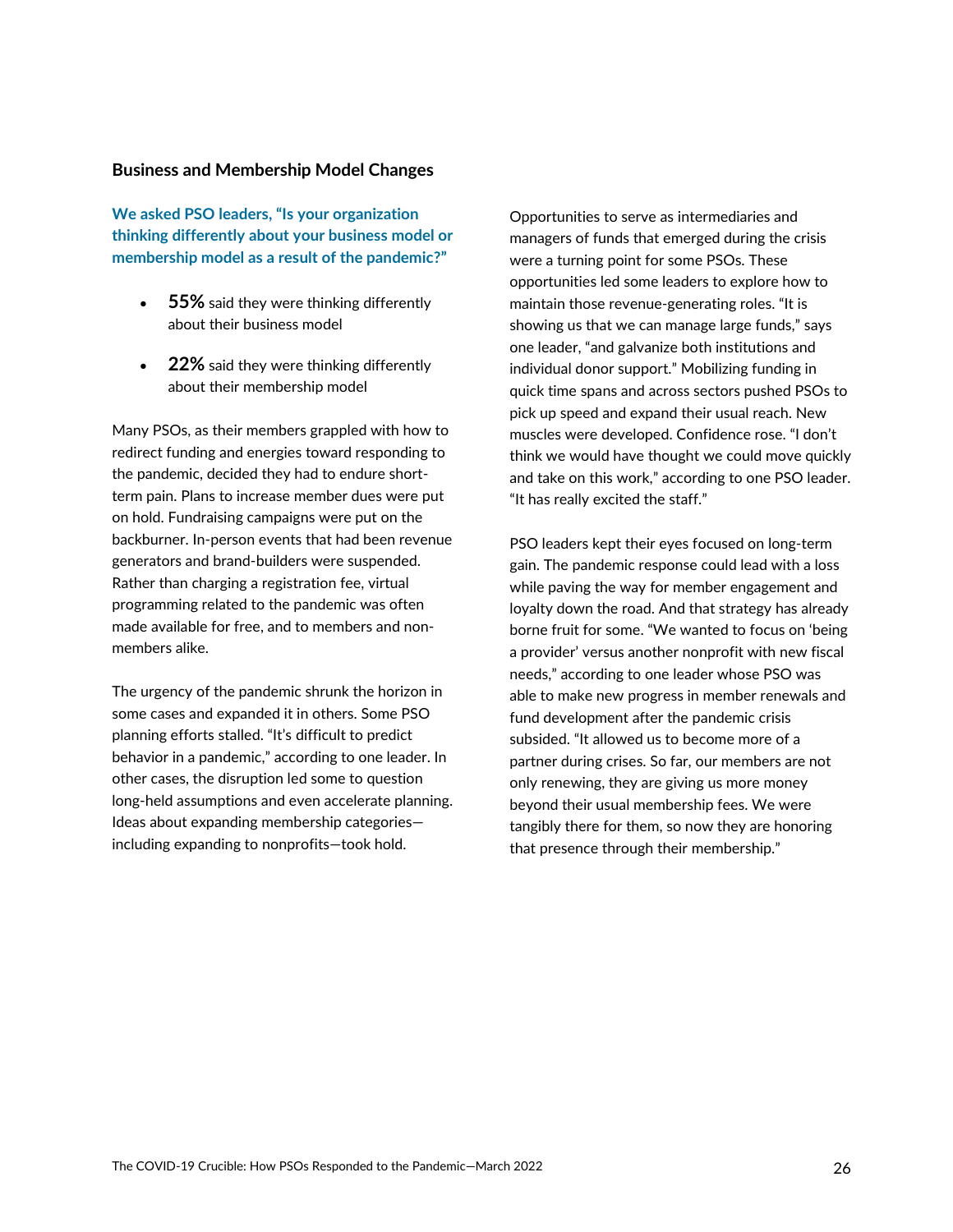### **What's the Story Here?**

During the focus groups, PSO leaders were asked, "What do you think philanthropy leaders should take away from how PSOs have responded to the pandemic?" In short, what story do they think was told about PSOs? Their responses can be organized into five stories: crisis response, adaptation, philanthropy collaboration, cross-sector partnership, and PSO leadership.

### **A Story about Crisis Response**

The pandemic was a powerful and unprecedented reminder that funders naturally turn to PSOs for guidance, information and connection when crisis hits.

**"The importance of infrastructure, voice, relationships, and connectivity in a crisis."**

**"Disaster preparedness includes investing in relationships, human infrastructure, etc."**

**"PSOs are the backbone to effective crisis response."**

**"PSOs are in it for the long-term from immediate response, ongoing needs, and working to convene partners for long-term rebuilding to make the next normal better than the challenges pre-pandemic."**

**"Place-based funders and place-based PSOs offer tremendous value during disaster."**

### **A Story about Adaptation**

PSOs rose to the challenges of COVID-19, adapting quickly to an ever-changing landscape and moving funders to do the same.

**"Funders changed practices and many also stepped-up funding levels. PSO support and encouragement was a big part of that."**

**"Philanthropy leaders should understand that the funding landscape has changed and will not return to the old standards. Some changes that they made in their workflows should be standard and permanent."**

### **"That we have the capacity to pivot quickly to meet their needs."**

**"The need to be adaptive to, and supportive of, change and the costs of retooling."**

**"There's a lot of flexibility and agility with PSOs an ability to share info quickly, finger on the pulse, important for info sharing and moving funding."**

#### **"We are extremely nimble."**

**"We helped the sector chart a response from: chaos, disorder, ambiguity to response to resilience to adaptation—and did so through the tumult of a pandemic, racial reckonings, climate crises across the U.S. and deep political discord, distrust and misinformation."**

**"We're good at test and learn, quick adapters and have access to relationships and information across sector and geography."**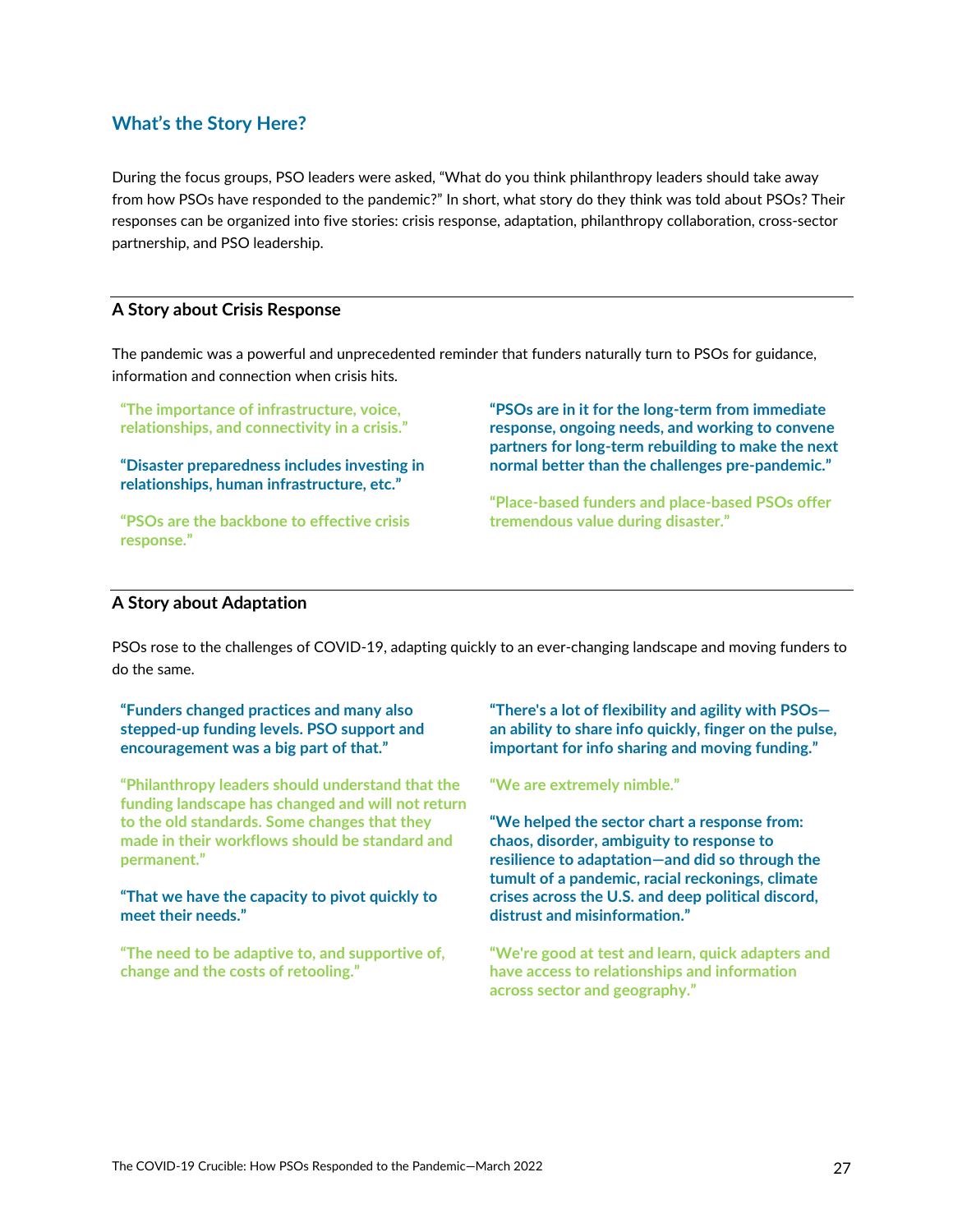### **A Story about Philanthropy Collaboration**

PSOs helped paved the way for new forms of collaboration within the philanthropic sector.

**"Coalitions of all types are what made a huge difference."**

**"Collaboration, please!"**

**"Continue to leverage existing networks to connect national PSOs, funders, resources through the Forum network—both post-pandemic and when the next disaster happens."**

**"That PSOs are conveners and continue to blur the lines both physical and psychological throughout our network."**

**"The fundamental necessity of relationships and trust to do this work well, to be in community."**

### **A Story about Cross-Sector Partnership**

PSOs are natural conveners for bringing philanthropy together with other sectors—a role that expanded and deepened for many PSOs during the pandemic.

**"Local knowledge, connections, and cross-sector partnerships established."**

**"PSOs can provide a central touchpoint to other sectors, e.g., public, corporate to coordinate responses. This can be an ongoing role."**

**"We have been trying to work more proactively with state government and have realized how much philanthropic influence is needed to change the way some parts of government think about the nonprofit sector—not understanding/valuing its work and impact, not resourcing it adequately, not treating it as a 'vendor' when its services are needed and then ignoring it."**

**"When philanthropy partners, communities can prosper."**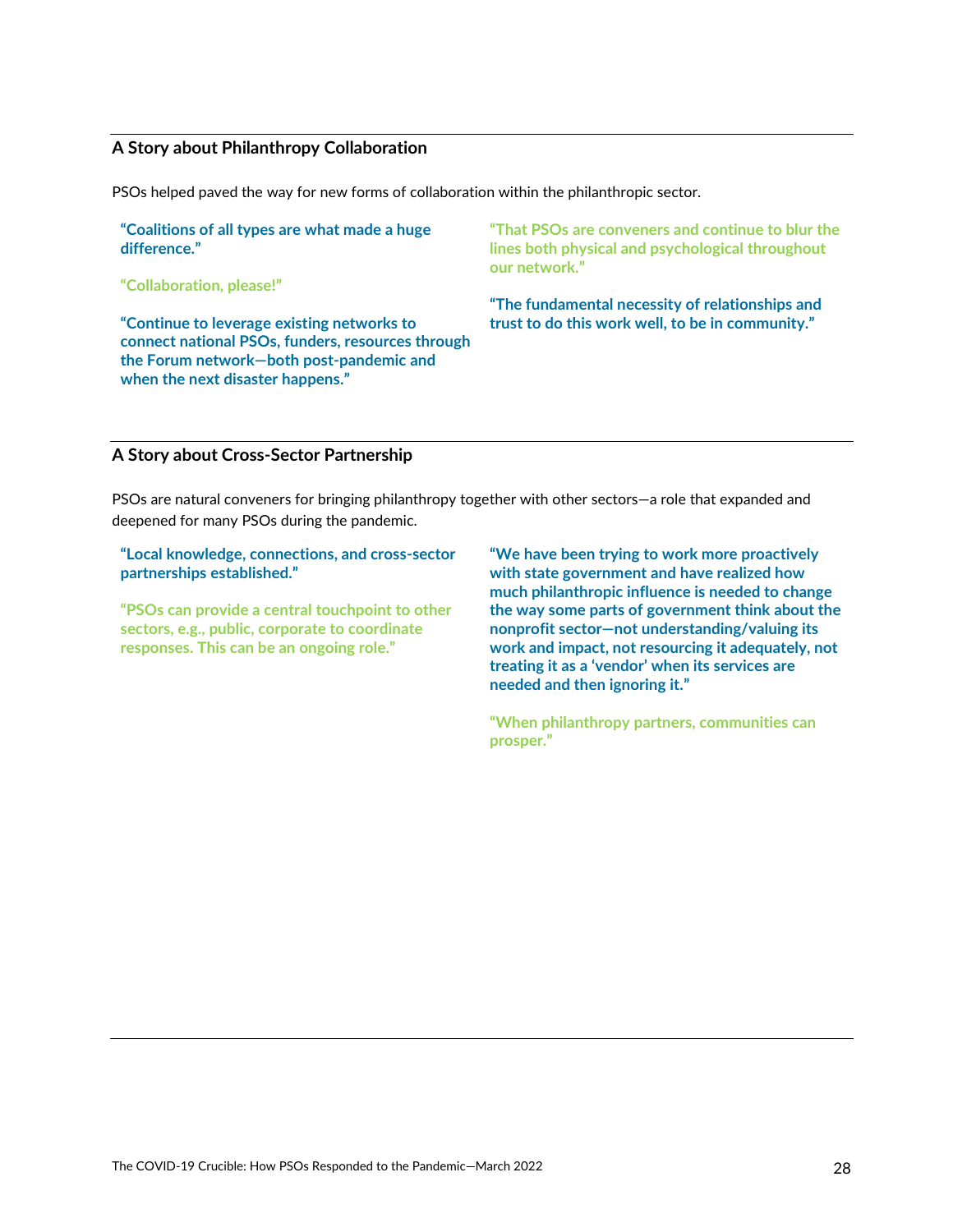### **A Story about PSO Leadership**

The pandemic put a particularly bright spotlight on the important leadership role of PSOs in the sector that has always been there.

**"Equity, equity, equity—we provide support to funders in considering how to update their priorities and processes to address institutional and systemic oppressions."**

**"PSOs can support external and internal capacity. We were able to support large grantmaking efforts and consolidator of resources that a foundation can't do."**

### **"How much value PSOs brought to the sector of Philanthropy."**

**"I am at a national PSO, but I serve on the board of a regional PSO, and I was so blown away by the work of that staff. I really hope more funders get it now—and will support infrastructure orgs in the ways they deserve to be supported."**

**"I have been blown away by the amazing work of the regional and national PSOs to help funders get the info they need and connect with each other. I think PSOs showed their incredible value—they have been essential."**

**"Recognize the strength and power of your PSO to convene, address critical issues, support nonprofit partners, educate policymakers about the roles and powers of philanthropy."**

### **"The value of support in times of crisis and the infrastructure necessary to ensure that capacity is available when needed."**

**"We were seen as an immediate and ongoing resource at an unprecedented level."**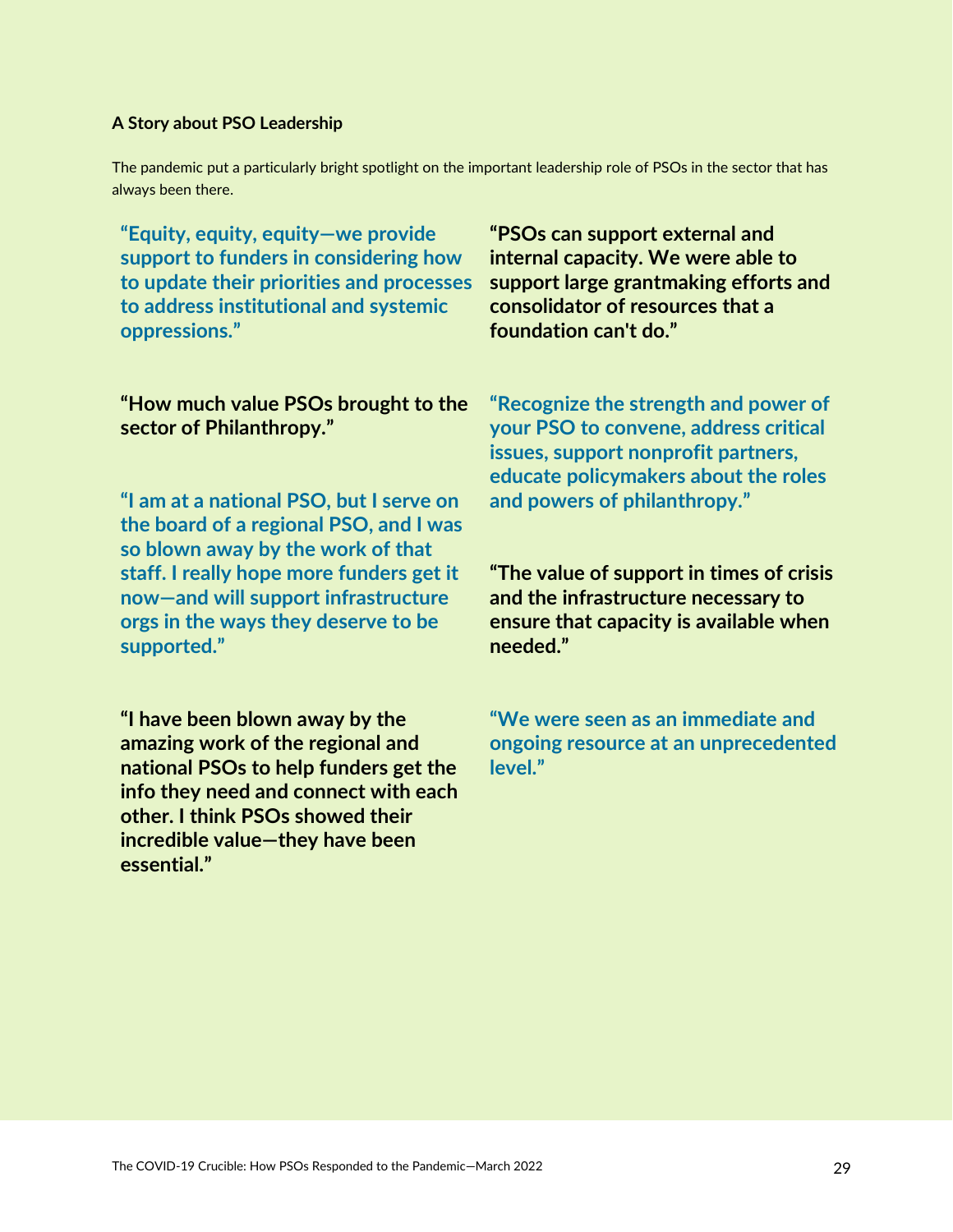### LOOKING FORWARD

When the cascade of precautions and lockdowns began, PSOs found themselves in a state of limited information and rapid adaptation. It was difficult if not impossible to plan far ahead or make purposeful choices. Turbulence hit, visibility was low, navigation became tricky. During this stretch, PSO leaders readily acknowledged mistakes made, challenges faced, and lessons learned. As part of our inquiry, we held focus groups with PSO leaders to explore those lessons. **What takeaways from their experience could help them succeed in a post-pandemic world?**

The discussions covered what the new landscape looks like for PSOs in the wake of the pandemic and its reverberating effects. They also focused on what PSOs can do to prepare for the next such disruption. The result was a set of ideas that could be characterized as "glad we had," "wish we had," and "let's have going forward." We've organized these reflections<sup>[4](#page-29-0)</sup> into three categories:

- 1. Takeaways related to **external work** with members and partners
- 2. Takeaways related to **internal work** in organizational management and capacity
- 3. Takeaways related to **United Philanthropy Forum's ongoing work** in support of the PSO network

### **EXTERNAL WORK IN A POST-PANDEMIC WORLD**

#### **Member Engagement Takeaways**

- **Relationships are the solvent.** Relationships dissolved the emotional buildup of both pandemic and politics. They enabled people to be human and vulnerable—while things were in upheaval. More practically, they made quick adaptation and collaborative action possible. "We had strong relationships with our members, and our members had strong relationships with each other." "We had good distribution networks and high engagement among members, which really helped when we were trying to get time-sensitive information out to members via email or video conferencing."
- **Create space to "just talk."** Often the idea of "networking" conjures images of people mingling in between the sessions of an inperson session. Without that, PSOs were forced

to create open spaces in the more closed virtual world, during a time when the desire for connection was at its most palpable. Allotting time on a Zoom call for people to just talk with each other about their work can feel counterintuitive and messy. But during lockdowns, it was vital. "We have been creating space for less structured conversations so members can connect in various ways outside a structured program or meeting." "We've realized how much our members look to us for custom networking support," one leader said. "We are planning to deepen our work in the networking space."

• **Segment members.** It would have helped to approach engagement of members in terms of different segments—assets, type of work,

<span id="page-29-0"></span> $<sup>4</sup>$  Note that these are not intended to be an exhaustive set of practices and steps in these areas but instead a snapshot of what was top</sup> of mind among consulted PSO leaders.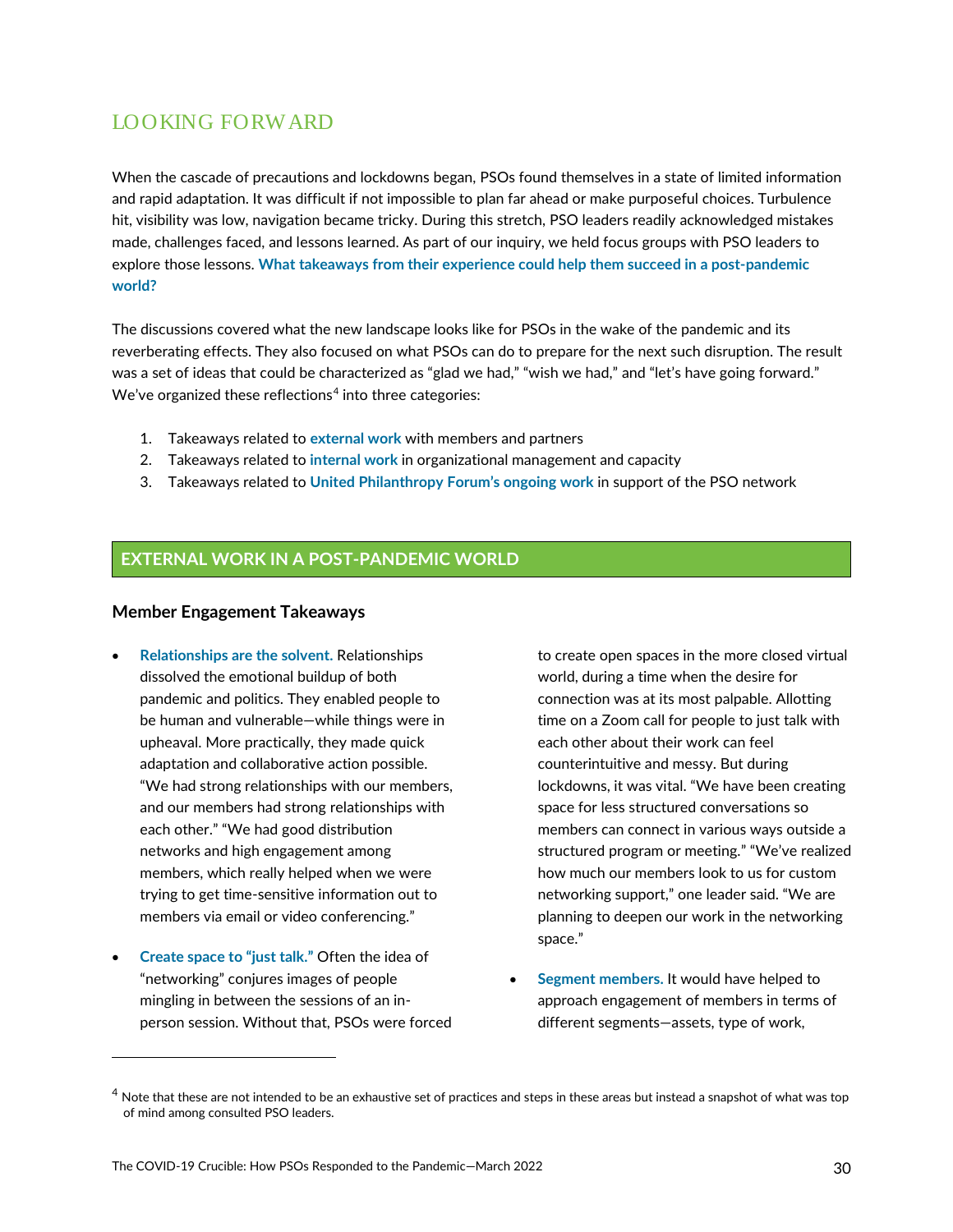location, etc.—during and after the pandemic, according to PSO leaders. "In some cases, it would have been helpful to have had smaller networks to work with, to have better segmented our members for engagement," one said. "I am planning to do quite a bit of segmentation to support future work."

- **Ask members what they need.** The pandemic opened the door to new kinds of conversations with PSO members and for more leadership from them. One new-on-the-job PSO leader said, "We're asking members more than ever, 'How do we support your work?' This is leading to more engagements with individual members, which is great for a new CEO."
- **Provide members with more leadership platforms.** Three leader perspectives: "Members are hungry to help lead the work, so they are coming forward with program ideas." "We

#### **Leadership Takeaways**

• **Be strategic about your roles.** So many PSOs became content aggregators, resource hubs and fund coordinators during the pandemic that leaders began to worry they were duplicating efforts. In retrospect, they wondered, how could we have coordinated activities? How could we have streamlined funds? Another hazard was the sheer range of choices. Some leaders said they found it difficult to "stay in our lane" and focus only on responses that could make the biggest difference, given a barrage of needs. For example, one leader—in a point reinforced by many others—said, "It could have been beneficial to work more strategically on public-private partnerships rather than being responsive to opportunities." Another challenge that surfaced was how to carve out time to think strategically and not get stuck in permanent crisis mode. "It felt like emergency after emergency, hitting you in your belly and your heart," one leader reflected. "Sometimes

launched a member-led webinar series." "We are leaning on our members to take up more leadership in our work. This started prepandemic, but we have to do it more intentionally with the workload and decreased staff capacity during the pandemic."

- **Make use of cohorts and collaboratives.** "We're launching communities of practice to better support relationship building *and* to support the application of learning, such as our racial equity cohort. We're really good at learning programs. We are hoping to get good at hosting *doing*  programs."
- **Support member self-care.** "We're designing more confidential conversation opportunities as members work through these challenging return-to-work moments," one leader said. "How do we blend in mental health connections?"

you want to do a good ol' fashioned strategy retreat."

• **Integrate racial equity with crisis response.** For many if not most PSOs, work during and after the pandemic was a Venn diagram, with one circle pandemic response and recovery and the other racial equity and a large overlap between. The racial justice reckoning during the summer of 2020 and the disproportionate impact of COVID-19 on communities of color brought racial equity to the center of PSO work. For PSOs that had been making racial equity a centerpiece of their leadership agenda before the pandemic, the inequitable burdens of the pandemic were a galvanizing proof point. "If we're not speaking up now as a PSO that has the privilege to do so, when are we going to speak up?" one leader said. "Still, I wonder if we could have been bolder and conveyed more urgency?" Some wondered: how could we have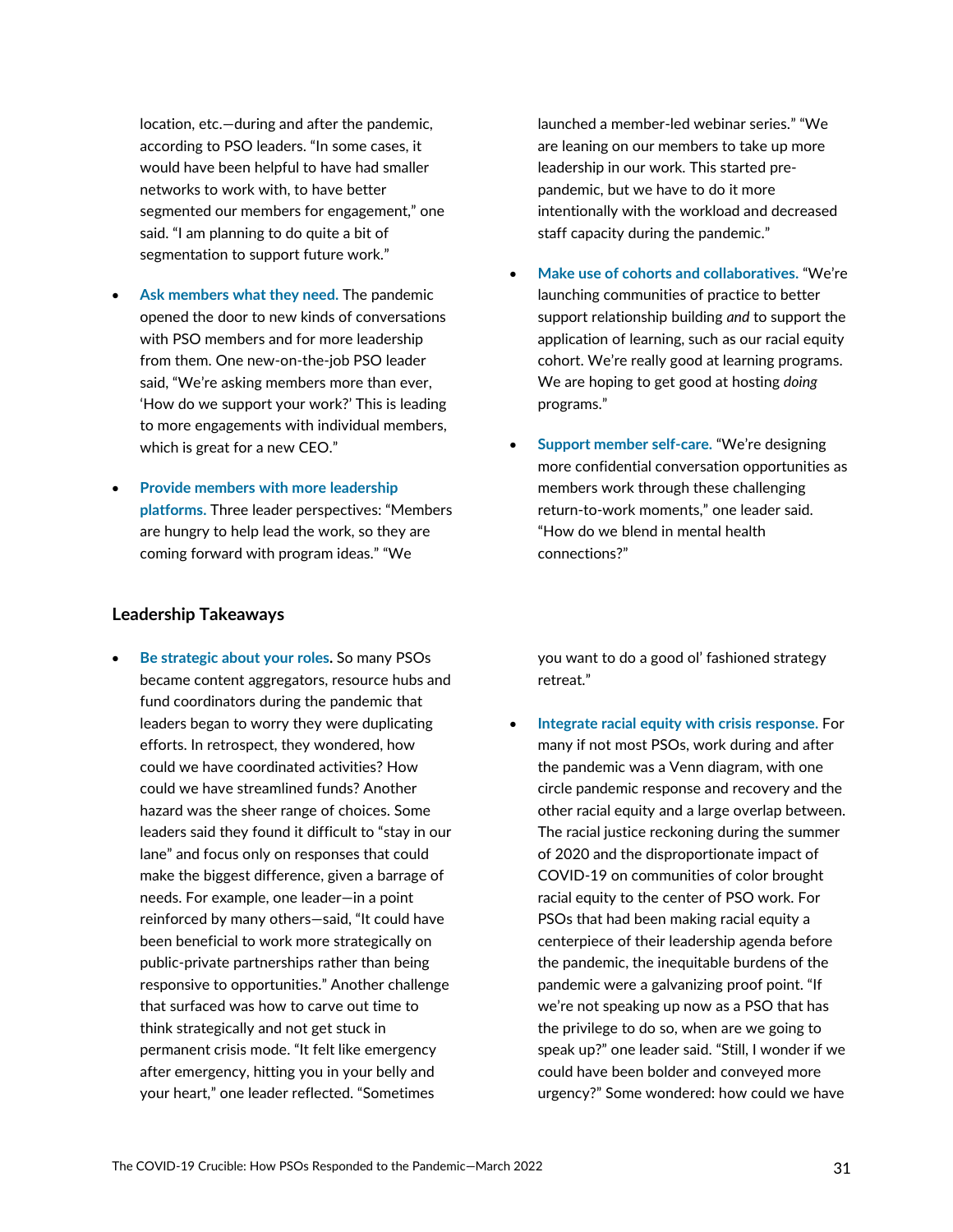connected our pandemic response with our racial equity work earlier and more intentionally? "I wish we would have utilized pandemic response conversations as a more integrated component of our racial equity strategy during the early months," one leader said.

• **Lay the groundwork for policy.** "I wish we had been better positioned on the advocacy and public policy front," one leader said. Preparing for public policy efforts was seen as essential. Those who had principles, practices and relationships in place before the pandemic and were able to build on those seemed to experience success. Those who hadn't done so were left more wary about policy work. "I think that our members see public-private partnerships as the Holy Grail of philanthropy," one said. "I had a front row seat to watching efforts to work together across public and private entities that just failed. Full stop. I've learned from them and I'm trying to prompt some reflection across my colleagues about what happened and how we could do better. What I learned: where things went well is where there was trust and relationships. We need to

#### **Partnership Takeaways**

- **Maintain strong connections with other PSOs.** This enabled efficient and speedy coordination and collaboration. "We had strong relationships with PSO partners in the field who were able to help us identify critical issues and were willing to speak with us and our members," one leader said.
- **Get seats at different tables—philanthropy, cross-sector, government, nonprofit, community.** "Our staff had seats at several regional tables where our members gathered," one regional PSO leader reflected. "It allowed us to get quick insights on needs and challenges for our members." Many mentioned the benefits

identify some guiding principles for these partnerships."

#### **Preparing for a Crisis**

These seven Do's and Don'ts were most frequently shared by PSO leaders:

- 1. Do develop a Business Continuity Plan, specifying how your organization will continue to operate during disruptions across all areas of work.
- 2. Don't underestimate the amount of staff time needed to mobilize and manage collaborative funds.
- 3. Do plan for recruiting and onboarding new staff during remote work.
- 4. Don't hesitate to work with funders to repurpose program grants to general operating support during difficult circumstances.
- 5. Do learn from work done by some PSOs in the Forum network on disaster response and recovery.
- 6. Don't assume the next crisis will be like this one.
- 7. Do have a crisis communications plan in place.

of previous work and relationships—from Foundations on the Hill, the Census work, programmatic partnerships, etc.—being a critical advantage during a crisis when there's no time to form them. "Our statewide and national network of partnerships gave us muscle memory and the ability to lead with strategic thinking and actions," another leader said.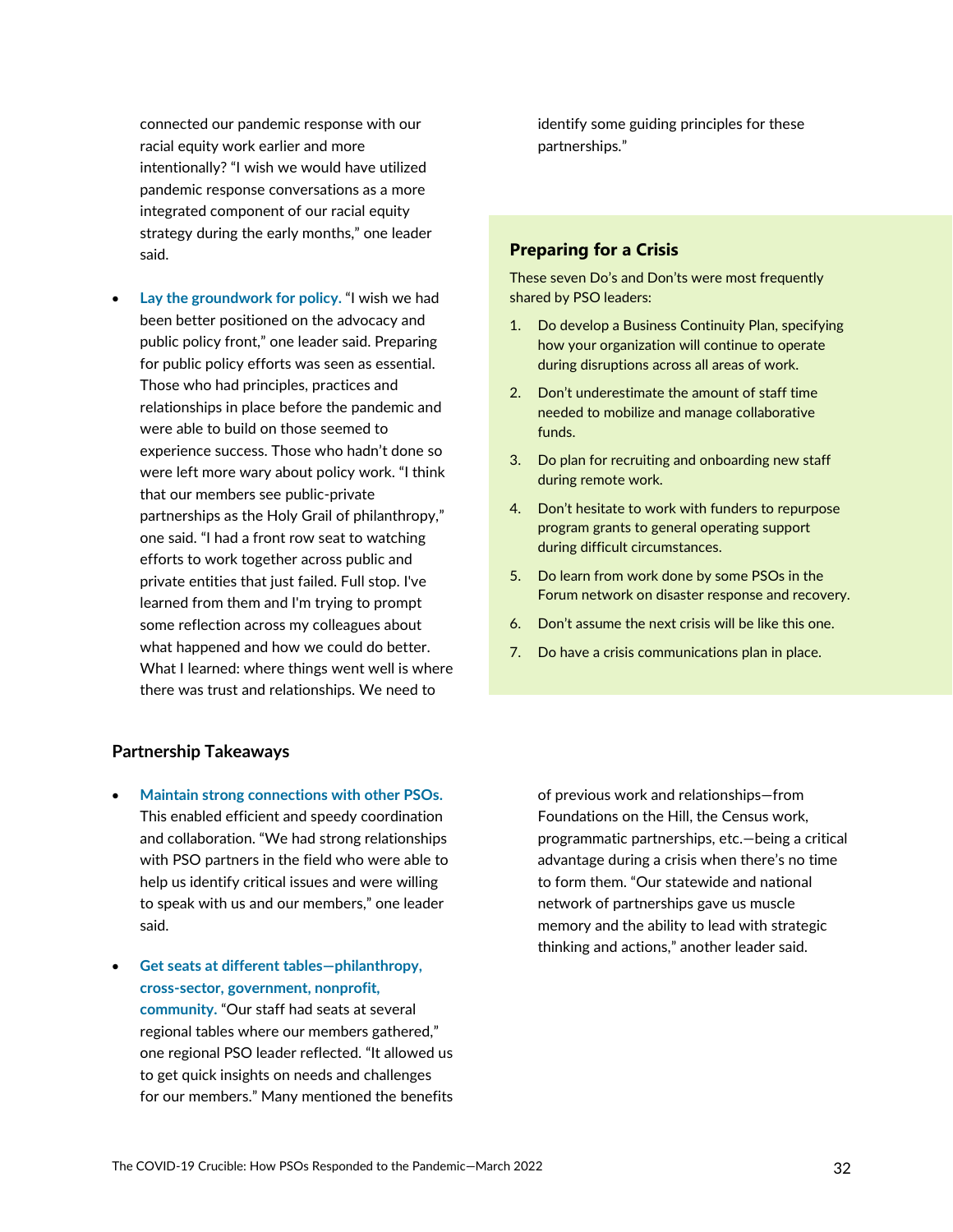### **Programming Takeaways**

• **Find the right balance between in-person and virtual.** For many PSOs, there's no going back to the pre-pandemic world in which virtual programming was the exception. Virtual options will now be on the table, and some PSOs are experimenting with hybrid programs in which some participate in- person and some virtually. "Our network is more engaged than ever," one leader said. "We're able to engage remote parts of our region. The level of inclusion has been amazing and we don't want to lose that. We're going to keep virtual programming."

"We're going to continue to offer more virtual opportunities and keep members comfortable learning this way," another leader said. A third noted, "We are looking to find the balance between online, in-person and hybrid programs. Virtual work allows more to participate, but members still want personal connections from in-person gatherings."

• **Make virtual personal.** Because so many members now prefer virtual, which makes it easier to meet and meet more often, PSOs are working on finding ways to enable the relationship-building so crucial to cohorts and peer networks to happen on video. How to create the special experience of cohort learning and bonding virtually? Nearly every leader we spoke with was grappling with this. "We have to figure out how to pivot our cohort-based programs to a virtual world," one leader said. "So much of the trust and relationship work that is core to those programs is difficult to replicate in Zoom."

**"Our network is more engaged than ever. We're able to engage remote parts of our region. The level of inclusion has been amazing and we don't want to lose that"**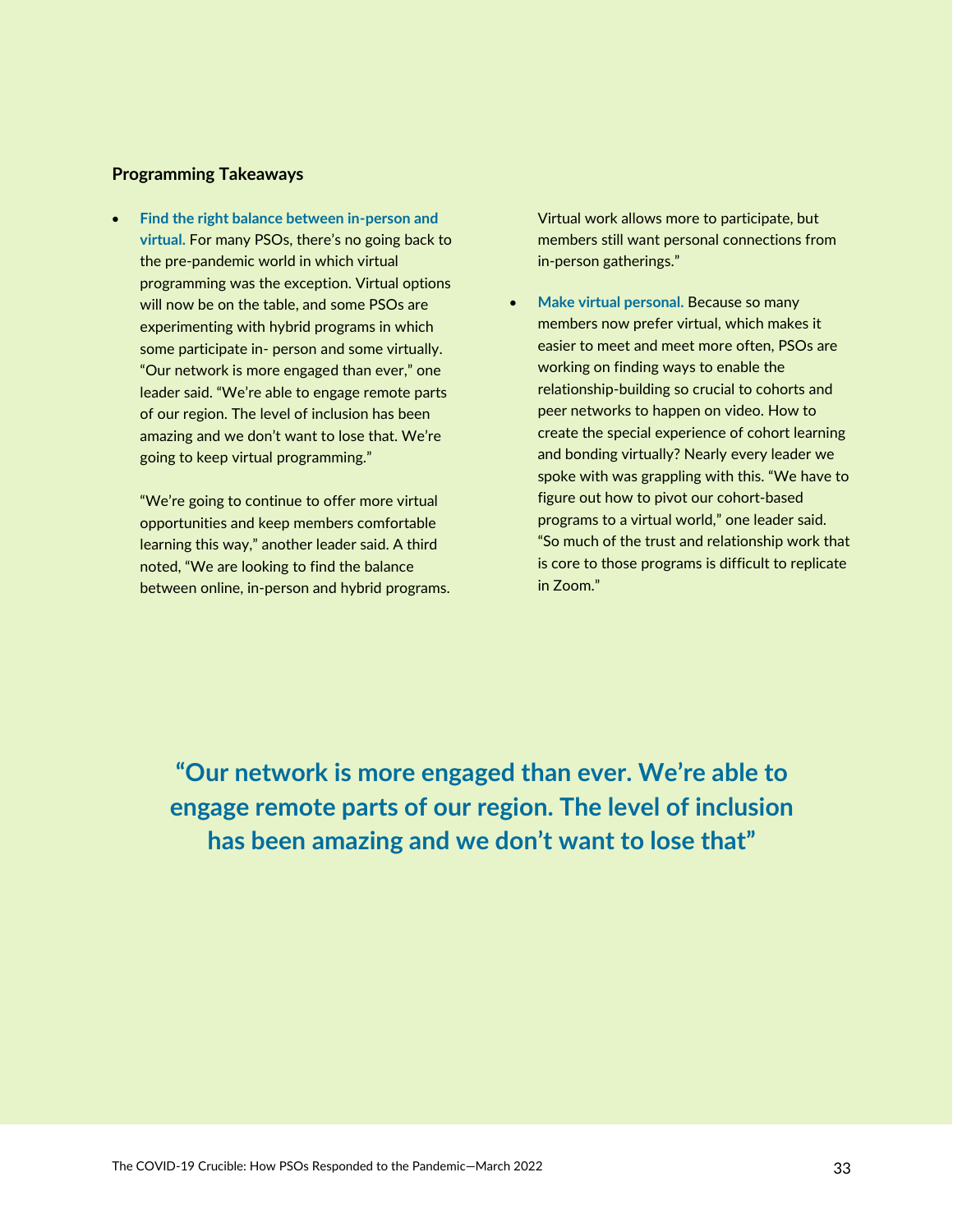### **Planning Takeaways**

- **Plan for the next crisis.** Advance planning and preparation for the next crisis was seen as a must. In some cases, having a plan in place was helpful but not sufficient. It needed to be adjusted on the fly. "We had a business continuity plan that helped us to be ready for remote work," one leader said. "It was built on the idea that the longest we would ever be out of the office was two weeks!" Those PSOs that had been involved in disaster planning, response and recovery prior to the pandemic felt that the experience had helped them. "We had engaged in disaster planning," one said. "Although this was different, we used the same lessons on how to bring funders together and use our platform to collate and share information." "Place-based funders and place-based PSOs offer tremendous value during disaster," another said.
- **Be intentional about time.** The most common challenge leaders cited: resisting the pressure to act immediately and take enough time to prepare their organization's response. "If I had to do it all over again," one leader said, "I would

### **Organizational Structure Takeaways**

- **Tap into diverse experiences among staff.** Having diverse skills and experiences represented among staff was mentioned by some leaders as a key ingredient and others as a missing one. "We had a diverse staff from different industries," one leader said. "Some were more familiar with crisis communications and leveraging public resources. So, we were able to respond quickly to community and member needs."
- **Cross-train staff.** This involves training staff to work in different roles and to do tasks outside

approach it as a marathon rather than a sprint and pace our work differently in order to preserve the team's energy and boost morale."

At the time, it was difficult to know if the acute circumstances would take weeks, months or years to stabilize and subside. Still, leaders agreed that being intentional about time recognizing how much time would be required for programming in a new context, giving themselves leeway to postpone annual meetings when shifting to virtual rather than trying to meet the original in-person date, etc. would have made a difference. One retrospective question that leaders wrestled with: How could we have better differentiated when an immediate response was required from when longer-term work would be more effective? For example, one PSO spent a lot of time working with a contractor to create a tool to collect information on how members were responding. By the time they finalized and fielded it, they felt like they missed the critical window for gathering that information.

their normal responsibilities. "We didn't have good cross-training across staff," a leader said. "When we locked down, I immediately had staff cross-train each other. We are planning cross training in the future."

• **Revisit board engagement.** With a majority of PSO members intending to add in more virtual events to their programming model in a post-COVID era, there is concern that board members will have fewer opportunities to engage with members, community partners, and staff.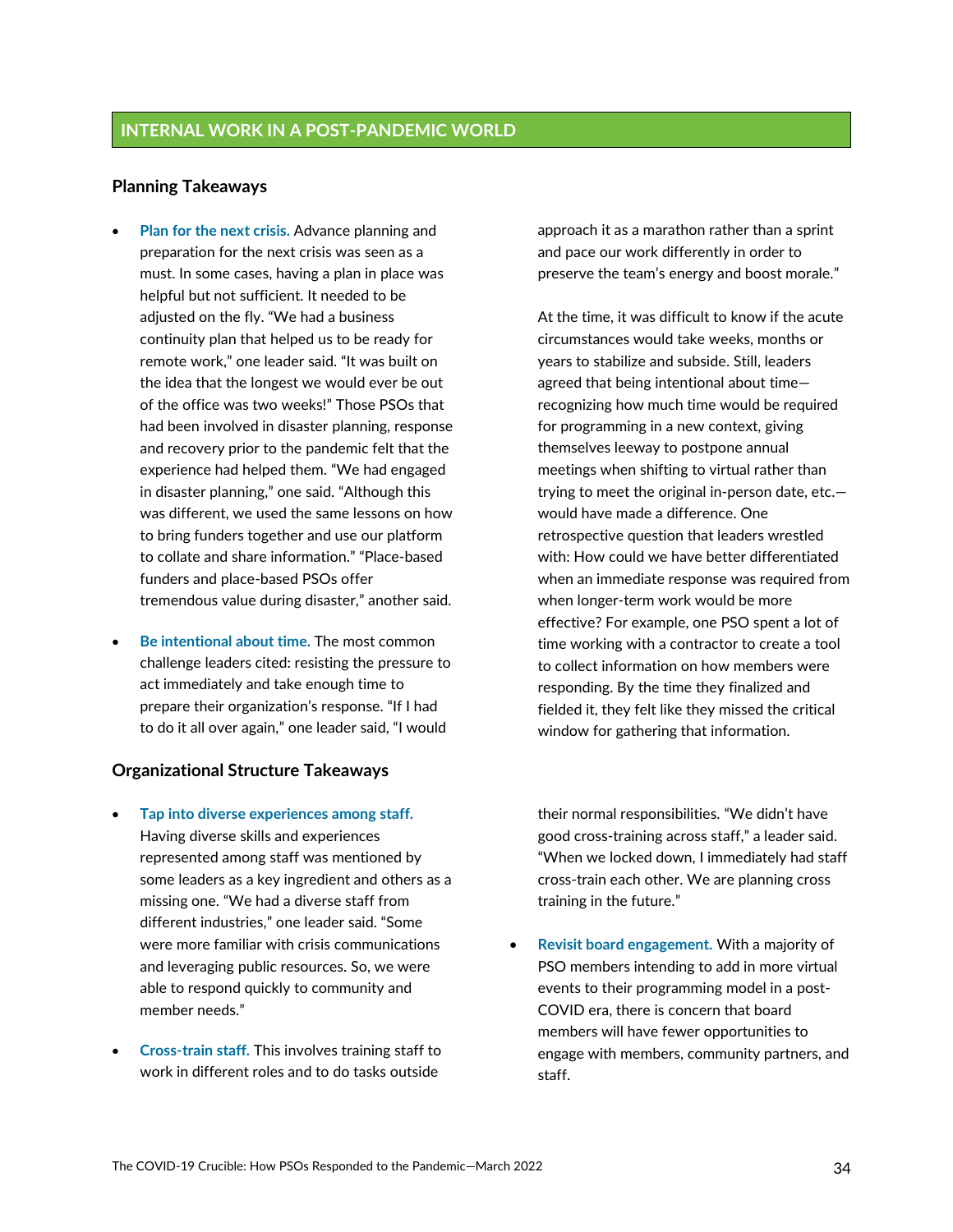### **Business Model Takeaways**

- **Develop a Business Continuity Plan.** This guides how your organization will respond during a crisis or disruption and was seen as a must-have by several leaders. "It helped us to be ready for remote work," one PSO leader said.
- **Build the case for support.** Many PSOs put dues increases on hold but are now recognizing the urgency of making the case for support, pointing to PSO work in pandemic response and recovery as a big part of that case, and increasing board member engagement in fund development. While PSO performance in the

wake of the pandemic is widely seen as a plus in mobilizing greater financial support, there are challenges. "How do you make the case for renewals and membership dues increases in this new context when priorities might not be in your favor?"

• **Maintain a healthy reserve.** Having a reserve "allowed us to relax both personally and professionally, and to focus on the needs of our members rather than ourselves," one leader noted.

**Having a reserve "allowed us to relax both personally and professionally, and to focus on the needs of our members rather than ourselves"**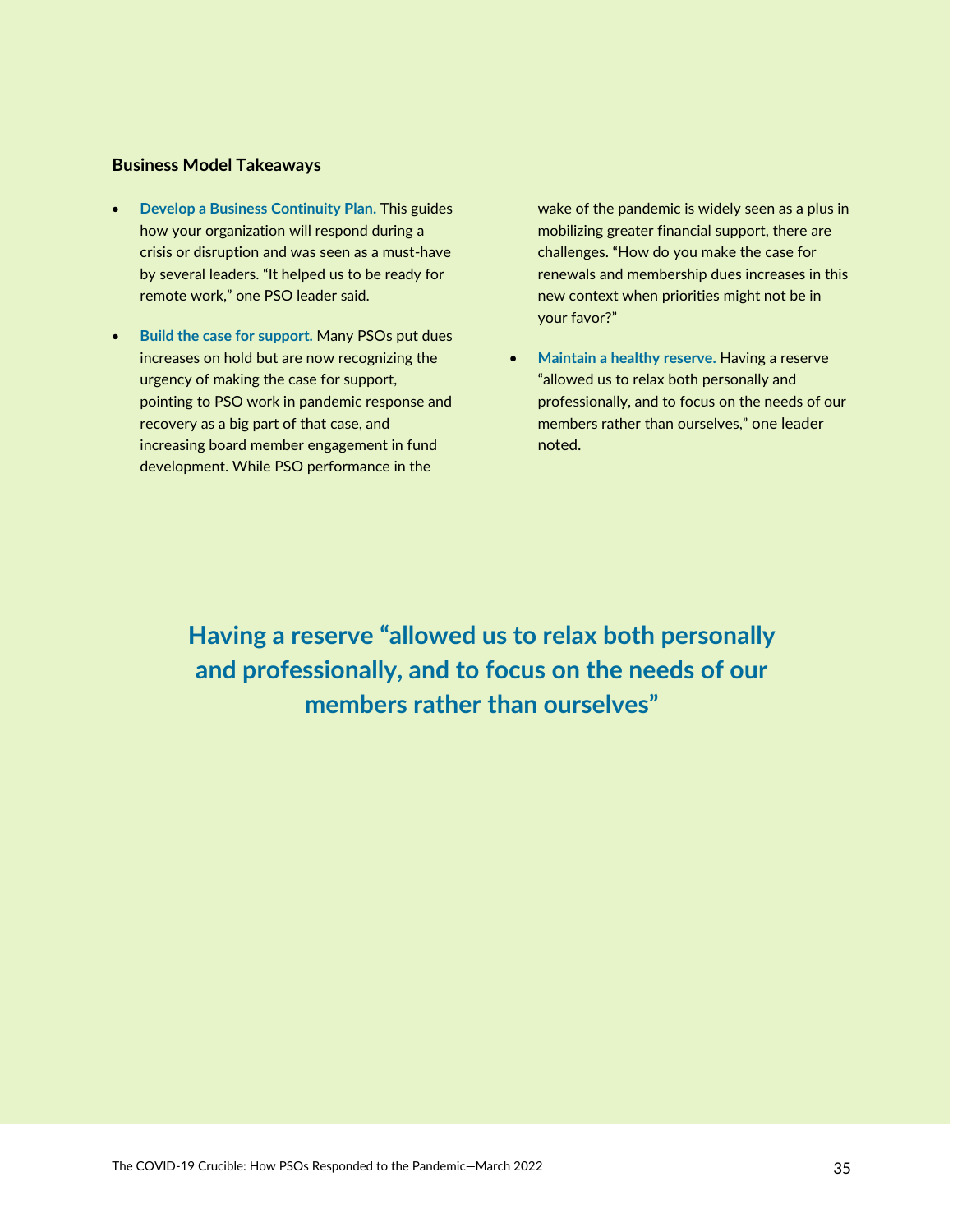### **FORUM SUPPORT**

PSO leaders were asked what kind of support they might need for other PSOs in the Forum network and from the Forum itself in a post-pandemic world. They made these observations and suggestions:

- **The network is working AND can do more.** That was the clear consensus among leaders who participated in the inquiry. "We will continue to connect with national PSOs, funders and resources through the Forum network," one regional PSO leader said. "It will help us postpandemic and when the next disaster comes." "We are talking much more with other PSOs and doing a lot of joint programming with them. We'd like to maintain this."
- **There is interest in expanding collaboration among PSOs.** "With fewer limitations on geographic barriers, it seems that more collaboration on programming could reduce duplication of effort," one leader said. "How can the Forum play a role in facilitating?" According to another, we need "more collaboration and shared ways of working and amplifying work so funders see us modeling collective action, which is what we want from them." In particular, leaders are interested in collaborating on programs. "Continued collaboration on programming" is needed, said one. "Virtual programs, limited staff capacity, and shared interest in lots of common topics all lend themselves to this."
- **There is interest in partnerships and support on racial equity work.** "We're interested in connecting with others who want to jointly think about evaluating racial equity in their members' work," one leader said. Another leader expressed interest in "opportunities to discuss our collective and independent efforts to advance equity-centered approaches to member engagement." Interest was also expressed in mobilizing attention and

information on the long-term impacts of COVID-19 on Black, Indigenous and People of Color (BIPOC) communities and inequities facing rural areas. And we heard interest in the Forum finding a "way to get all 90 partners working more aligned to advance policies that undo systemically bad structures and policies."

- **There is interest in partnerships and support on public policy work**. "Bring PSOs together around common policy goals and priorities," one leader said. The Forum has the opportunity to coordinate policy efforts across PSOs and "ensure all are on the same page," according to another. And a third noted, "Federal policy has become so important and having the Forum and peers provide timely breakdowns and guidance has been very important." Interest was also expressed in "looking at leverage opportunities with federal funding and getting new policies in place federally that make recovery and rebuilding funds more accessible to regions of the country" with less philanthropic resources.
- **There is interest in partnerships and support on engagement**. Leaders mentioned both member and partner engagement. They asked for information on: "rethinking how we think about engagement," "examples and champions of effective funder-nonprofit engagement," "thinking about access and equity" and "how to keep momentum and help funders not go back to the old normal."
- **There is interest in learning about managing an organization in a post-COVID world.** Leaders asked for "creative ideas about organizational restructuring and dealing with decreased budgets," ideas about tools and practices to make remote work effective, how to "enliven virtual gatherings," and how to "keep up honest and transparent" organizational cultures.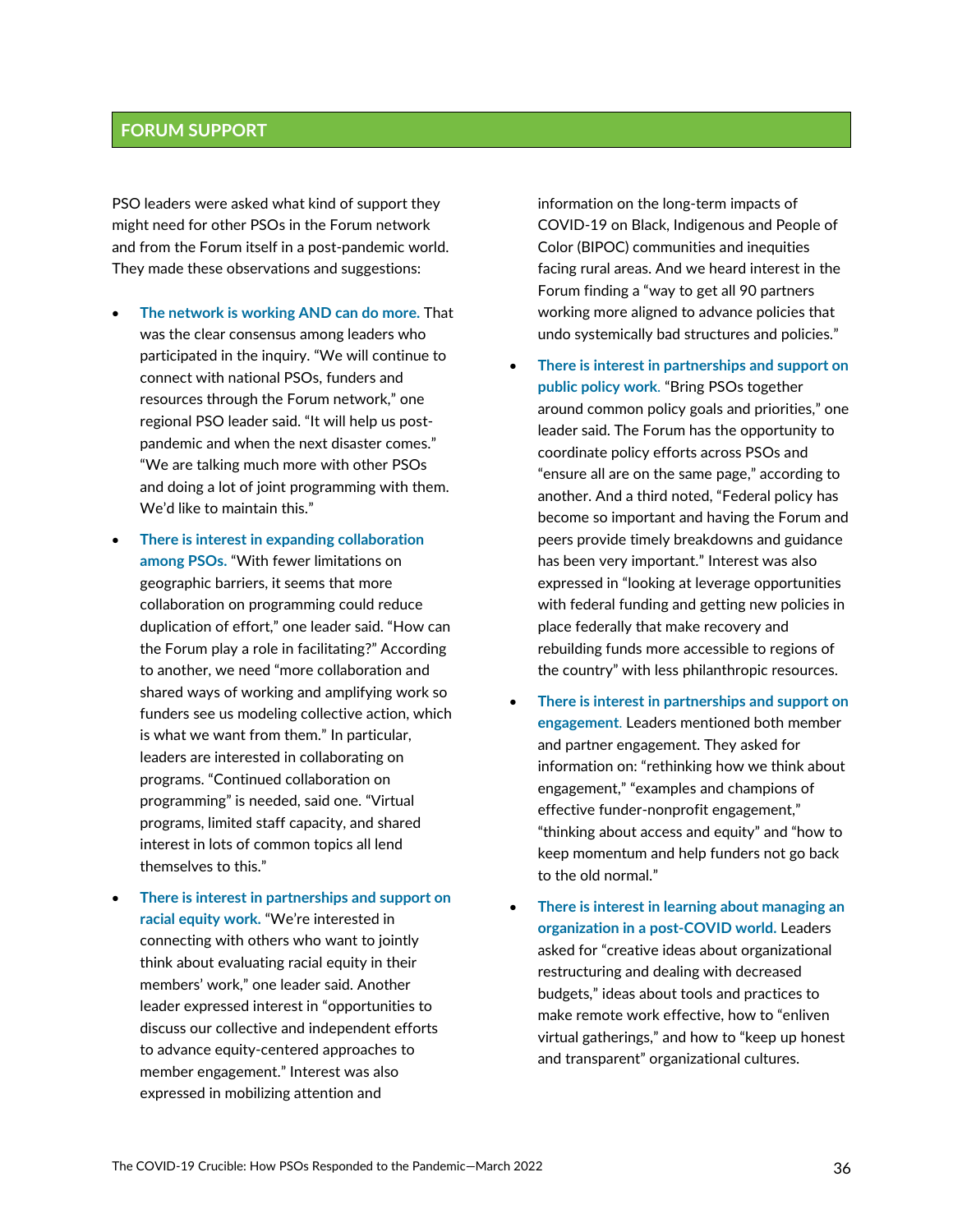### THE BOARD PERSPECTIVE

What did the PSO response look like to PSO board members? We asked PSO board chairs<sup>[5](#page-36-0)</sup> four questions designed to invite reflection on breakthroughs and challenges, future strategy, the role of philanthropy during a crisis, and helpful board moves as a PSO responds.

We noticed a set of themes woven throughout their answers. The crisis led them to ask questions about organizational identity—who are we?—and their answers tended to lead them to a more courageous and expansive view of PSO work. Context matters, too. Responding to the pandemic required understanding a PSO's role as part of a web of interdependent relationships, within the philanthropy sector and beyond it. Several board chairs touched on a counterintuitive point: how they responded when the storm hit was less important than how well they had grown relationships and organizational capacity when the weather was fine. It might not be clear what or when the next crisis will be. But there are things that can be done to prepare for it. A final theme wasn't said as much as shown. The interviewed board chairs bring a deep commitment to, ownership of, and pride in the PSOs they govern—supportive feelings that only seemed to have intensified during the pandemic.

Board chairs were asked to respond to these questions:

- 1. How would you describe the way your PSO showed up during the pandemic? What were you most proud of? Any big challenges emerge?
- 2. How did your PSO's response influence the way you think about its future strategy and roles?
- 3. From your experience on the board of a PSO, what did you learn about the role of philanthropy during a crisis that surprised you? What would you want stakeholders outside the sector to know about philanthropy's response?
- 4. What is one move that you think is essential for a board to make to effectively guide a PSO during a time of crisis?

Their answers are on the following pages.

<span id="page-36-0"></span><sup>5</sup> We interviewed 13 PSO board chairs. See the Methodology and Framework section for names and institutional affiliations.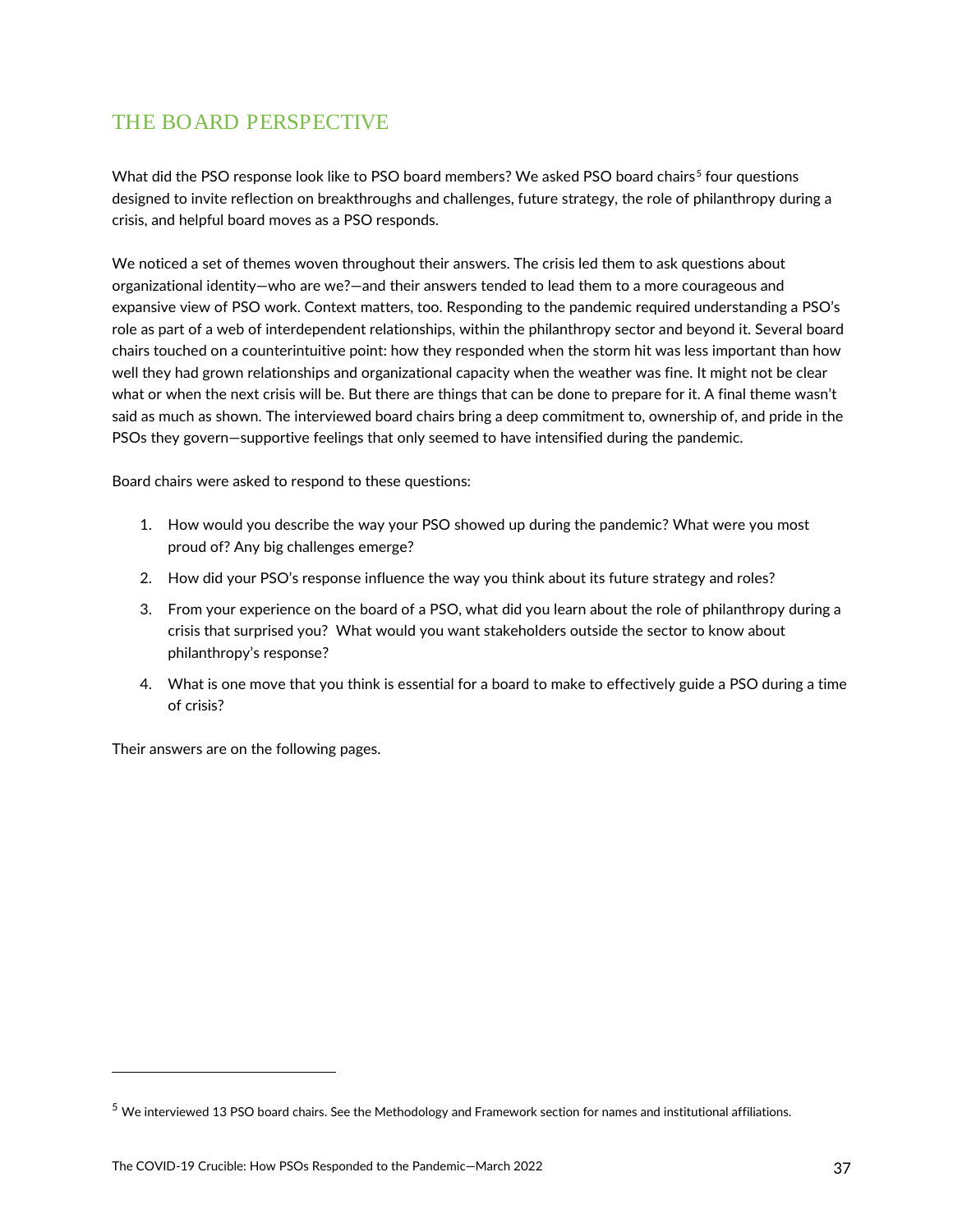### **Question 1: How would you describe the way your PSO showed up during the pandemic? What were you most proud of? Any big challenges emerge?**

Board chairs were struck by how quickly and nimbly PSOs were able to pivot and navigate in a changing landscape. They praised PSO resilience, carrying on with staff transitions, shifting to working virtually, listening to members, doubling down on member connection and collaboration. One "aha" consistently mentioned was how the groundwork laid during the good times paved the way for the tough work during the crisis. They relied on relationships built and staff investments made long before the trouble hit, including the existing connections of the Forum network that provided a way for good practice to be shared and learned without skipping a beat. Board chairs were universally proud of staff leadership and member response. And they noted the challenges posed by being in reaction mode and coming up against increasing Zoom fatigue.

### **Praise for Pivots**

"We're lucky to have an **incredibly resilient and nimble staff**. The CEO quickly grasped the magnitude of the crisis and pivoted to ensure staff was safe. He also recognized the urgent need from the field and set up a listserv to connect our networks and share ideas and support."

"I was very proud of the **speed and depth of this work**, which was all done in the midst of a leadership change and working remotely."

"When the pandemic started, (our) board was launching work with a consultant to address DEI within the organization and the broader field. That **work shifted during the pandemic** and after the murder of George Floyd to focus on what it means to be an anti-racist organization."

"For a staff that was accustomed to coordinating quarterly meetings for these groups, pivoting to every week or every other week, and still producing programming, was **an incredible amount of work**. And it wasn't as if we cut back in other areas!"

"[Our PSO] proved its worth as an agile leader through its **ability to quickly change course** and meet the needs of our members during the pandemic. This was done with grace, with empathy, and a tolerance for risk and ambiguity. The staff exhibited confidence and leadership in offering new formats for programming and communicating. I never once felt they were behind the eight ball."

"Our PSO was **highly agile and adaptive**. Our team listened well and made thoughtful pivots, fast. Communication ramped up quickly to check in with members, understand their challenges and opportunities, and share what staff were seeing and hearing from others around the state. As an example of that agility in action, staff heard need for curated resources to help members sift through all the information coming at foundations, and in turn within just days of the pandemic's onset launched a Resource Central website and a new policy-centered quick-read e-newsletter with need-to-know information."

### **PSOs Were Ready**

"The intense work over years to build strong relationships with individuals in our member foundations served as a critical connection. It helped to ensure that members turned to us, or responded to our outreach, as **a place to connect with peers early during the crisis**."

"We had, in the years leading up to 2020, made significant staffing investments and technological **investments that served us beautifully** during the crisis."

"It was a real testament to **the power of the Forum network** that our staff were able to connect with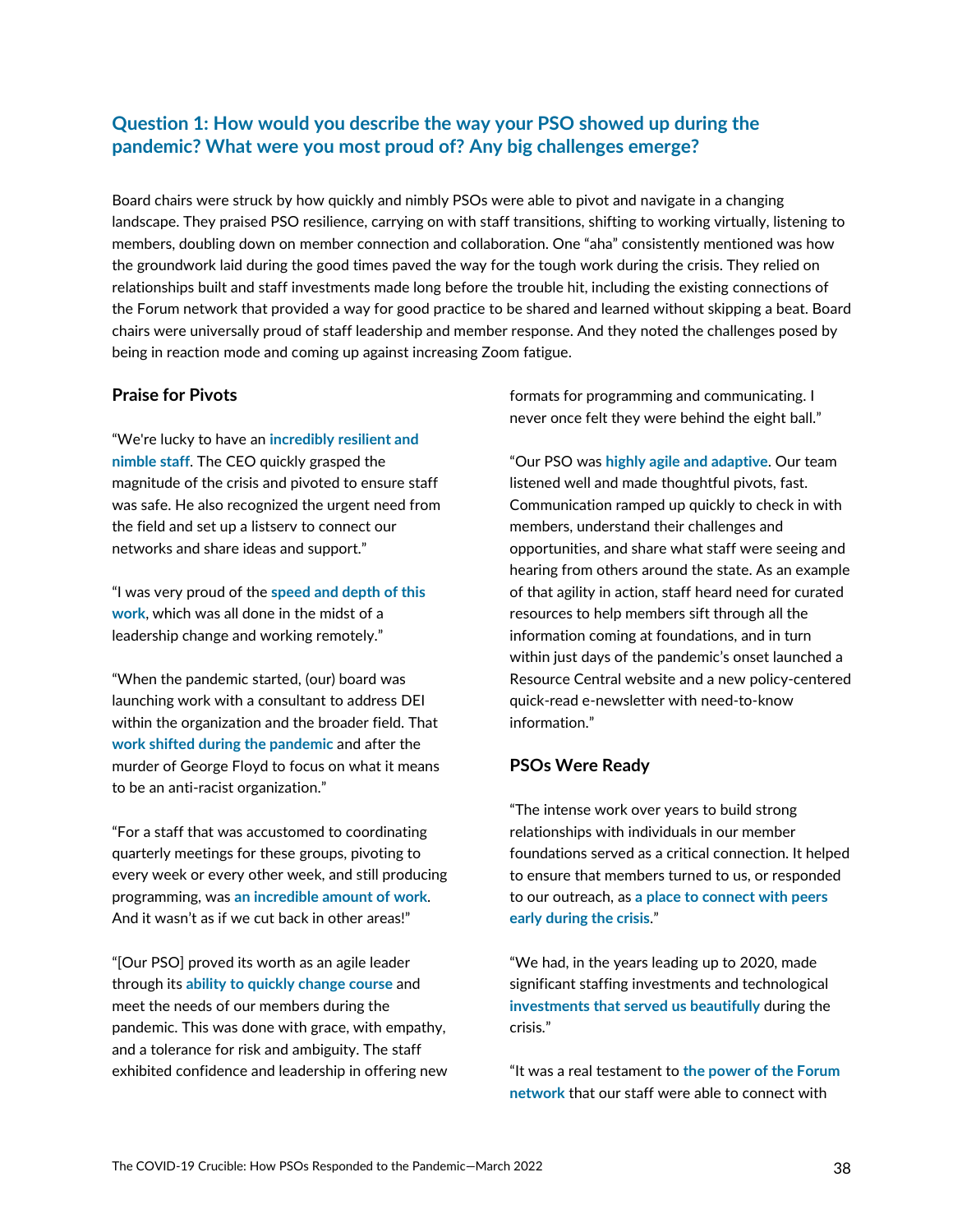peers who did remote learning all of the time and get up to speed very quickly on the tool and its use with groups. Well before May, the team had mastered the tech, figured out how to translate the learning and networking experience online, and they were teaching our members how to use it to host board and staff meetings. They did all of that in about four weeks."

"I remember feeling grateful that our then CEO had **spent years building goodwill** across the nonprofit sector with her peers and that we had a seat at those tables."

"While we could have never anticipated the challenges that the pandemic would present, **strong staff and board leadership and a clear sense of purpose** that existed before the crisis meant that we were poised to step into the leadership role that our members needed."

### **Proud of**

"I am most proud of how we **responded to the needs of our community**. We immediately partnered with a community foundation to raise funds from philanthropy that were regranted to organizations doing work on the ground to address the immediate impact of COVID-19 on underserved and marginalized communities."

"I could not be prouder of how hard our CEO and the staff worked, under pressure, to deliver **the communications lifeline and shared learning that members needed** to fuel their response to the COVID, racial equity, and economic crises."

"I'm perhaps most proud of the ways our CEO and staff showed **exceptional leadership in collaboration**, creating new and deeper opportunities for members to connect, and bringing together partners across the sector and the state in partnership, from policymakers to public health experts."

"I was proud that we pulled together members and various **member-related exchanges and sharing**."

"I am most proud that our community played such a pivotal role in the deployment of money at a time when humankind needed it more than ever. The swift and quick actions by the philanthropic community **allowed the membership to rise and show the various ways to distribute money** to new and different organizations immediately within the confines of their existing systems."

"I think as board members we were most proud of the nearly immediate shift to create space for programming that allowed our membership to get real-time information on the pandemic, how it was affecting our communities and grantees, and also hear from each other how we were shifting our funding strategies and priorities. Especially in the early months, it was just nice to **see and connect with each other**—that alone was worth the price of admission!"

### **Challenges**

"The unexpected challenge was **how much our partners turned to us and expected us to be a leader during this time**. We definitely stepped up to the challenge, but much of the work was reactionary without a lot of time to think through the long-term strategy."

"I think the challenge came as the pandemic lagged and **momentum and enthusiasm for the programming waned a bit**. But I think the staff and leadership did a good job of 'reading the room' and tempering the topics and frequency of virtual programs to the members' priorities and availability."

"As the pandemic wears on, there is **a fatigue setting in with virtual programming** exclusively, but that is where we are."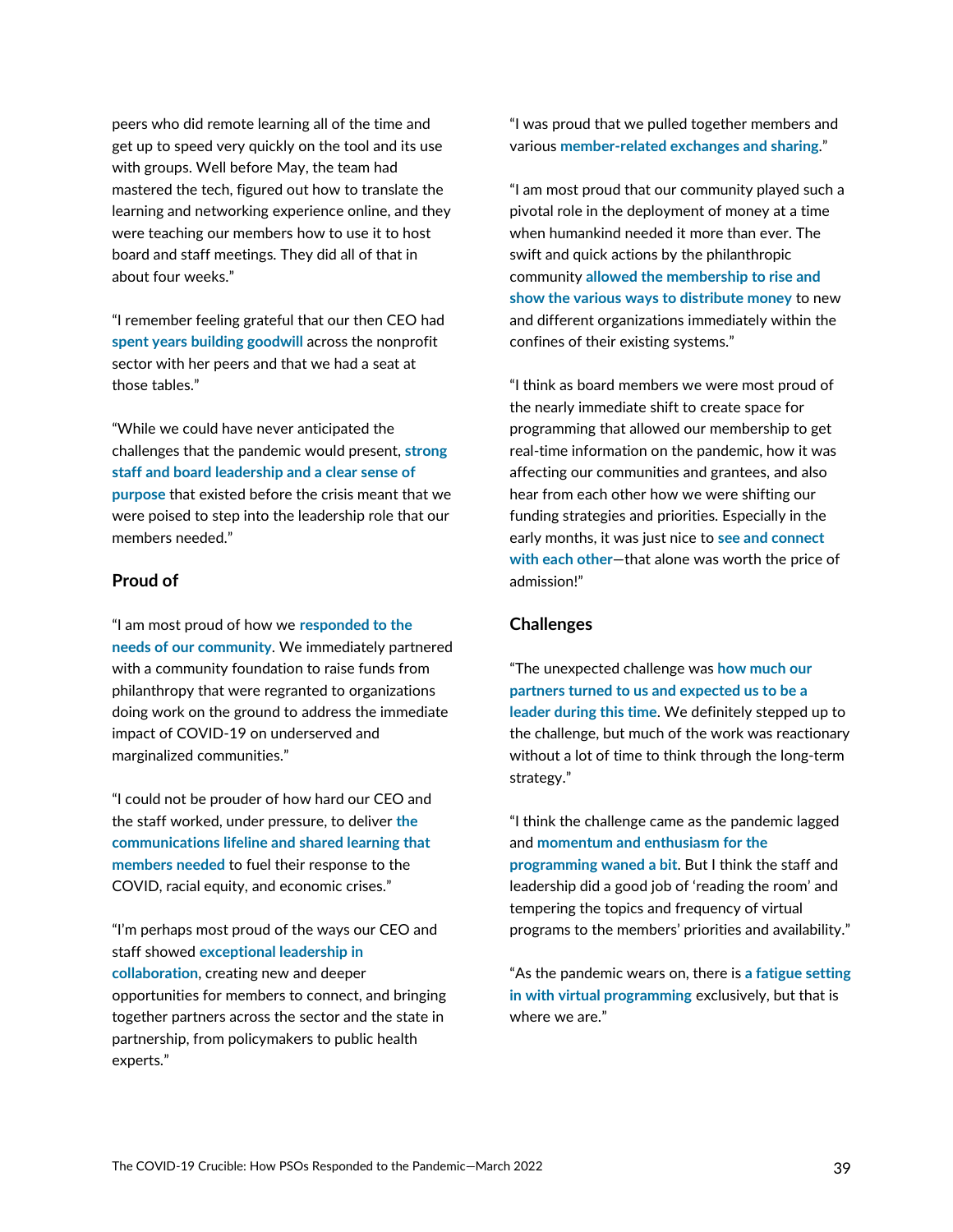**"The pandemic has presented significant challenges. Among them is the ability to keep our members connected without our usual ways of meeting. Through creativity and consistency, we supported our members to keep and grow their connections with others in the region. This is critical because our PSO is built on relationships."**

### **Question 2: How did your PSO's response influence the way you think about its future strategy and roles?**

Board chairs seemed to be thinking more boldly, expansively and courageously about the future strategy of their PSO in the wake of what was done and learned during the pandemic. The response was a natural experiment to test the viability of PSOs moving the sector forward on racial equity, exercising leadership, and adapting to unexpected twists and turns. And, at least as far as the interviewed board members were concerned, the experiment succeeded.

### **Racial Equity**

"We were in the midst of developing our strategic framework when the pandemic began in our state. The racial and economic disparities exacerbated by COVID-19 were stark from the early weeks of the pandemic's onset. It became even more clear through COVID-19 and the national reckoning for racial justice that philanthropy has a critical role to play in advancing equity, and **as a PSO, equity must be our imperative**."

"The crisis and ensuing on-the-ground community engagement **elevated equity issues**, and many of our member institutions have turned to us for support as they advance their equity work on a longer-term basis."

"In recent years, our PSO has embraced change. We adopted an equity framework and revised our guiding principles just before the pandemic hit. We were slow and methodical in adopting each of these changes. COVID, and the uprisings against racial injustice of the last year, introduced **a new sense of urgency for change**. Our PSO was called to move more quickly and to exhibit courage."

"The pandemic reinforced **our commitment to centering racial equity in the work we do**, to step more fully into our role as a resource and support for the sector as well as a leader in organizing philanthropy as a force for positive change."

### **Leadership**

"I believe we can and should **have an increasing voice and take more leadership**."

"I have been on the board for seven years and involved for longer than that. During that entire time, we have struggled with what it means to be a leader in this field, and to be honest, during much of my seven years, we were not playing a leading role. **During the past two years, that has shifted**. Not only did our members look to us to be a convener and leader, but other entities like the government turned to us as a natural partner. This shift has finally allowed us to lean into the words we have always stated. The work ahead is how do we harness what we have done over the past two years into our North Star."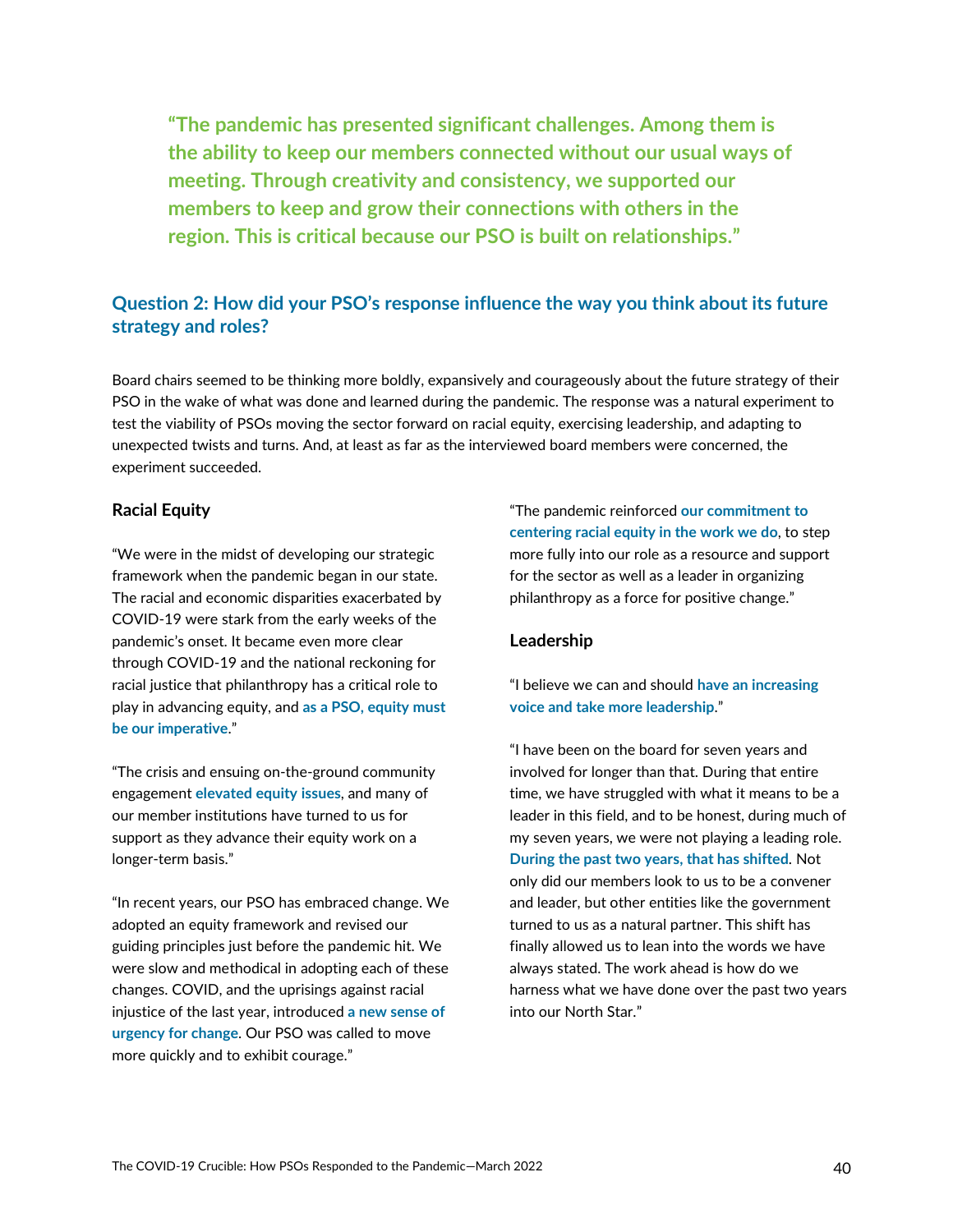"The world is changing around us. How, when and why we gather are all shifting. We're going to have to be responsive to these trends and lead the thinking of **how best to deliver value and content in this new paradigm**."

"It definitely has allowed us to think about **how we can use our networks and our influence to perhaps impact things beyond grantmaking**—awareness-raising, policy, partnering with local governments, etc."

#### **Adaptation**

"The response to the pandemic was **evidence that the organization has the ability to be responsive and relevant**. This understanding will inform decisions on future strategy and our drive to not only be relevant but indispensable to our membership and the sector."

"It reinforced my belief in the **importance of being nimble, flexible, and comfortable with some ambiguity**. To remain static is perilous in a world that is changing rapidly. Nonprofits that hold tight to business models that don't allow for flexibility and risk are surely going to be left behind."

"I became more convinced than ever that the networks that our PSO staffs and supports play **a crucial role in helping the sector both respond to a crisis and reimagine itself**. So, our PSO has proven its value proposition. Now a question is whether we can further monetize some of those services to become even more selfsustaining."

### **Question 3: From your experience on the board of a PSO, what did you learn about the role of philanthropy during a crisis that surprised you? What would you want stakeholders outside the sector to know about philanthropy's response?**

Board chairs were encouraged by philanthropy's response to the pandemic. They saw philanthropy react with agility. They were struck by unprecedented speed. They saw boundaries being crossed. When the pressure was on, they observed philanthropy demonstrate the ability to reduce burdens on nonprofits, have tough conversations, streamline processes, engage in public policy, make practices equitable, and get money out the door.

### **Responding to the Community**

"Foundations are inclined to stay narrowly within the lanes of their mission and their current strategic plan. During the time of crisis, philanthropy broke down silos, identifying a common agenda that crossed the individual goals of specific organizations and motivated collective action. Philanthropy came together to provide immediate relief and to invest in breaking down the systemic barriers to the success for individuals, communities, and businesses. **The moment created an imperative, and that imperative is not going away**."

"**There was very little hand wringing**. It was almost instantaneous: 'how do we help?' and 'where do we prioritize?' No sector pulls together faster and with more determination in a crisis than the nonprofit sector. Also, we have incredibly smart people who don't worry about who gets the credit; the focus is on the outcome."

"Philanthropy can sometimes be slow to move or evolve. I think **this crisis allowed us to see how nimble and responsive we can be**. I also think that as the impacts of COVID continue and will continue for a long time, it will be important for all aspects of our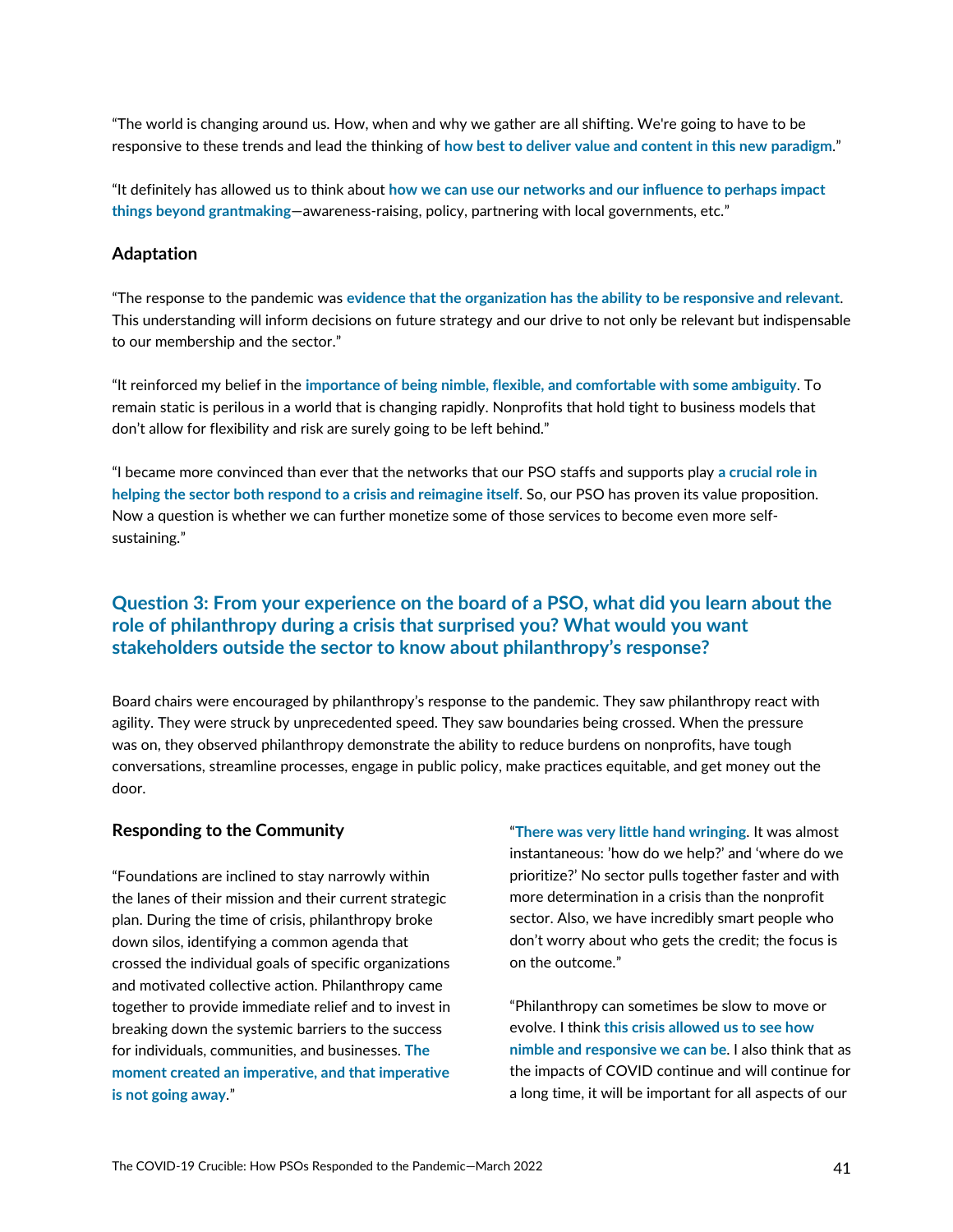community—public, private, nonprofit, corporate—to support and invest in communities and the nonprofit sector. We can't take our foot off the gas now that we're 18 months in. We have to move from crisis philanthropy to sustained growth and support philanthropy."

"**It was great to see funders give beyond their normal giving** during the pandemic and allow for already funded grant dollars to go towards operations."

"Philanthropy is not often known to be progressive or flexible. Because reality dictated change, we quickly adapted long-standing practices to get funds out the door to those communities most impacted. Many of us finally embraced general operating and suspended some of our long-standing due diligence and reporting requirements**. We were suddenly talking about community voice, shared power, and a reckoning with our past**. I would want stakeholders to know that at our heart, I believe we are trying to change our approach and belief about connecting with and listening to the community."

### **Lightening the Burden**

"I was impressed by **the level of humanity in the field**. Collectively we prioritized staff safety and pretty seamlessly made the transition to remote work. Grantmaking is the core of philanthropy, and in the midst of the crisis we were making more grants than ever before. Many foundations streamlined their application processes, and a lot of resources went immediately to frontline organizations, where it was most needed."

"Leaders of philanthropic institutions recognized they needed to **lessen the burden and bring equitable practices** as a result of the wake-up moment the pandemic brought us."

I would want external stakeholders to know "that philanthropy has the capacity to be timely, efficient, impactful and to lighten the burden on grantees. I would like philanthropy to make this a permanent

feature of our work rather than going back to old practices—though I fear going back is more likely than moving forward. **Philanthropy started to share power by giving grantees more freedom**,

particularly around general operating grants, and by granting more than the required 5%. Given the dire needs across the country, investing/spending more should become the norm and philanthropy has shown the capacity for more and should keep up the good work."

I would want external stakeholder to know "that we *can* be collaborative, and we *can* get money out fast with relatively few strings, when we need to. That **we can examine ourselves and our role in the power structure**. That we can have difficult conversations on such topics as race and privilege, and really learn from each other, even without being in the same room."

"Among our membership, the desire for connection and greater collaboration across organizations and **the willingness to adapt strategies and programs to meet the moment has been remarkable**. Foundations can be agile, responsive partners to communities, governments and businesses looking to address the most pressing issues of our time."

**Philanthropy started to share power by giving grantees more freedom, particularly around general operating grants, and by granting more than the required 5%. Given the dire needs across the country, investing/ spending more should become the norm and philanthropy has shown the capacity for more.**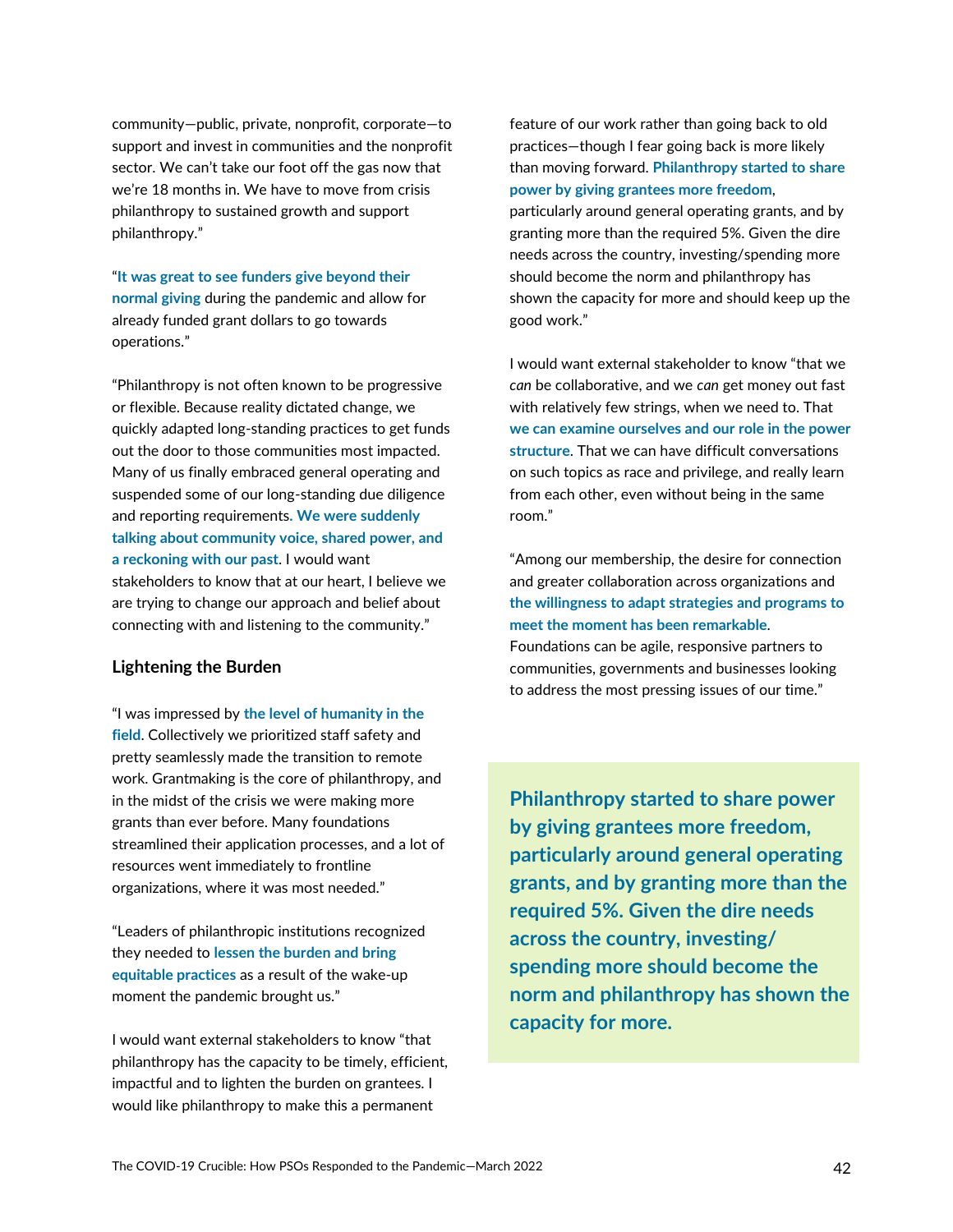### **Public Policy Engagement**

"It was pleasantly surprising that we could do more than just make grants. **We advocated for policy change**. We had members advocating for the release of prisoners to reduce the deadliness of the virus in prisons and jails. We had members advocating for the city government to find ways to support young people who wouldn't be able to take part in Summer Youth Employment programs. Our members were seemingly everywhere—not just getting out checks and working to release restrictions on grants. They were looking for every possible way to raise their voice about the issues that were resonating in communities and on the ground. Many of our members also provided emergency relief funding in response to the unanticipated needs of their grantees."

"It was remarkable how quickly we were able to mobilize efforts of policy and advocacy in meaningful ways. Our PSO served as a collective voice for members in letters, calls and virtual visits with policymakers to support communities and nonprofit partners from the earliest weeks of the pandemic. Many foundations were also able to leverage years of relationship building with state and local officials to serve as a critical resource and connector to their constituents. **We recognized this would be an opportunity to build back better and used the tools of policy and advocacy to put equity at the center**. The focus of our message that members and staff brought to policymakers during this year's Foundations on the Hill was that philanthropy is a partner in crisis and beyond."

### **Question 4: What is one move that you think is essential for a board to make to effectively guide a PSO during a time of crisis?**

PSO board chairs identified several moves in answering this question. They talked about trust and communication They told stories about PSO board members "stepping up" to the challenge, individually and collectively. They spoke to the multiple roles that board members can play. They highlighted the need to embrace diverse organization types within PSO memberships. And they encouraged PSO boards to attend to the fundamentals of relationship building, strategy development and organizational capacity building during the good times.

### **Trust**

"We recognized that early on, things were moving fast, and we would not always have time to convene the board on every decision. **We embraced trust in our leadership and staff** and employed constant and clear communication. Also, during this time, the board empowered and trusted the executive committee of the board to stand in as a proxy for the entire board to move things forward quickly."

"Empower and trust your staff and **be willing to act courageously**."

"**To get behind the staff 110%.** Managing a nonprofit is extremely difficult during times of crisis let alone a pandemic. Boards need to ask staff how they are doing, check on their mental health and not only ask what support they need, but actually provide support."

### **Stepping Up**

"First and foremost, our board stepped up to the challenge. From my perspective, Board members did everything they could to be supportive of our staff, while at the same time trying to manage the needs of their own organizations and staff! I think our board was excellent at being great ambassadors. If asked to serve on a panel, they said yes. If asked to show up for a peer network or help us corral a working group, they said yes. And we did not let the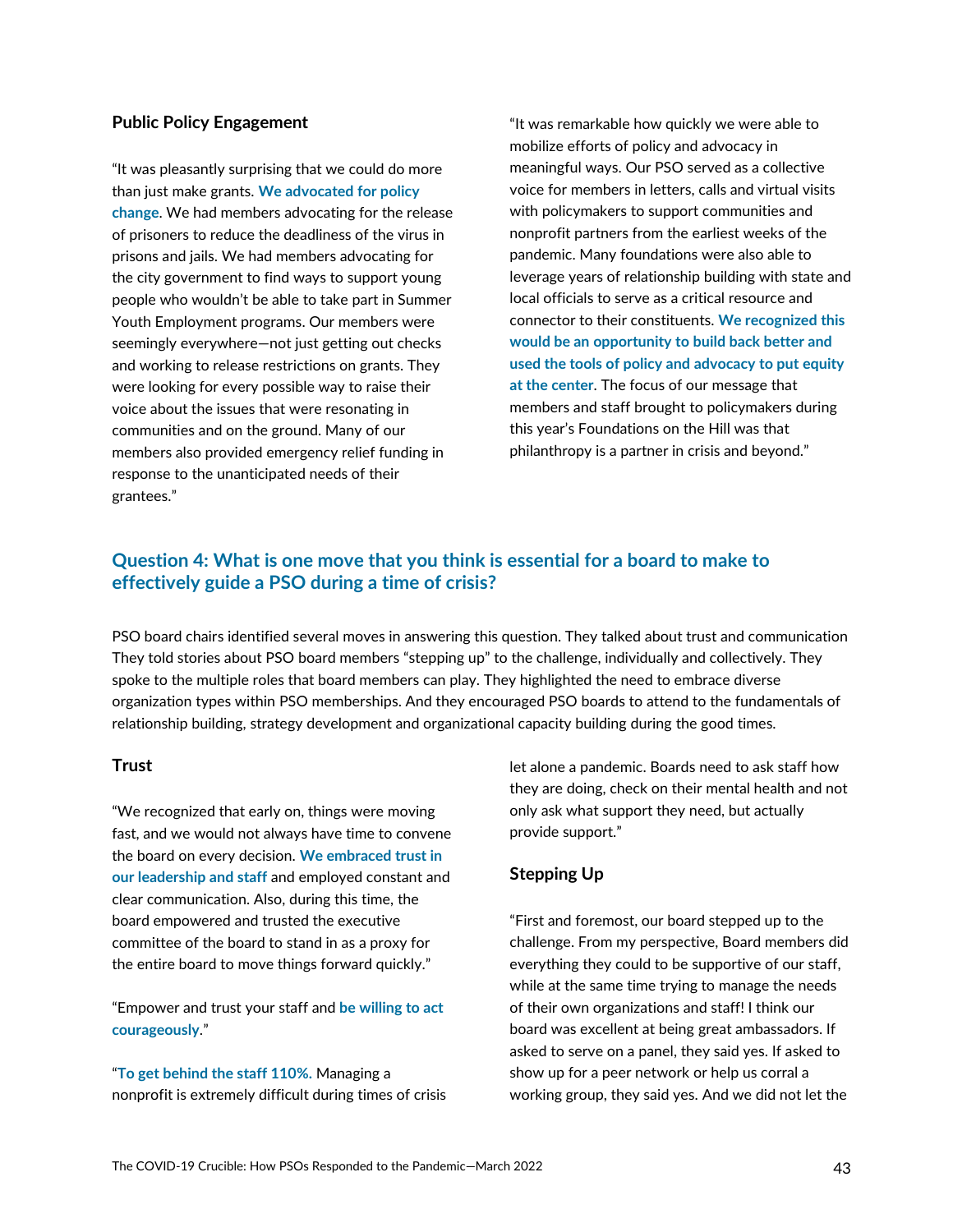pandemic stop our search for a new President and CEO! We moved forward, even in a moment when we were all constrained for time. So, **maybe that essential ingredient is one of giving of oneself** one's time and talent and not just one's treasure."

"**The board must be willing to embrace uncertainty, act bravely, and support staff** to deal with the tremendous stress and challenging circumstances present during a time of crisis. Board members should be ambassadors for the PSO and champions for its staff, providing advice, cover, and sustained support for the courageous actions that need to be taken."

### **Communication**

"**Constant communication** with, and support for, staff."

"Making sure that staff is **comfortable with and focused on organizational messaging**."

### **Member Diversity**

"Our board is comprised of a mix of various types of foundations—private, conversion, community, corporate. We need to work together, encourage nimbleness and innovation, respect the parameters of each other's philanthropic structures, and **focus the PSO on identifying ways to incorporate all types of philanthropy** in our learnings, convenings and membership offerings."

### **Don't Wait**

"**Work on relationship building now—don't wait for a crisis**. When communities and foundations are faced with crisis, PSO leadership may be required to make decisions quickly, to pivot and adapt, to pause one thing and begin something else. Without trust, respect and understanding already in place, those

pivots can be pitfalls. Our board had been on a shared learning journey together to strengthen our connections and relationships with one another, and our CEO has been very intentional about building trust."

"**Invest in strategy development and organizational capacity before a crisis hits** such that the PSO can step up quickly to help members deliver a high quality, coordinated response. This includes a cohesive board with strategic clarity, strong, empowered executive leadership, adequate program staff capacity, robust technological infrastructure, and adequate cash reserves. So, be ready and then lean in. PSOs are uniquely situated to do this. And then, coming out of the crisis, make sure we learn from it, e.g., 'never let a crisis go to waste.'"

### **Board Roles**

"Choose the right leader and then support that leader's work by **being committed ambassadors and leveraging board member connections** and networks to strengthen the organization."

"As board members, we bring multiple perspectives to our work—as governors, as representatives of member organizations, and as individual leaders. **Each of these identities is essential at the board table** of any membership organization."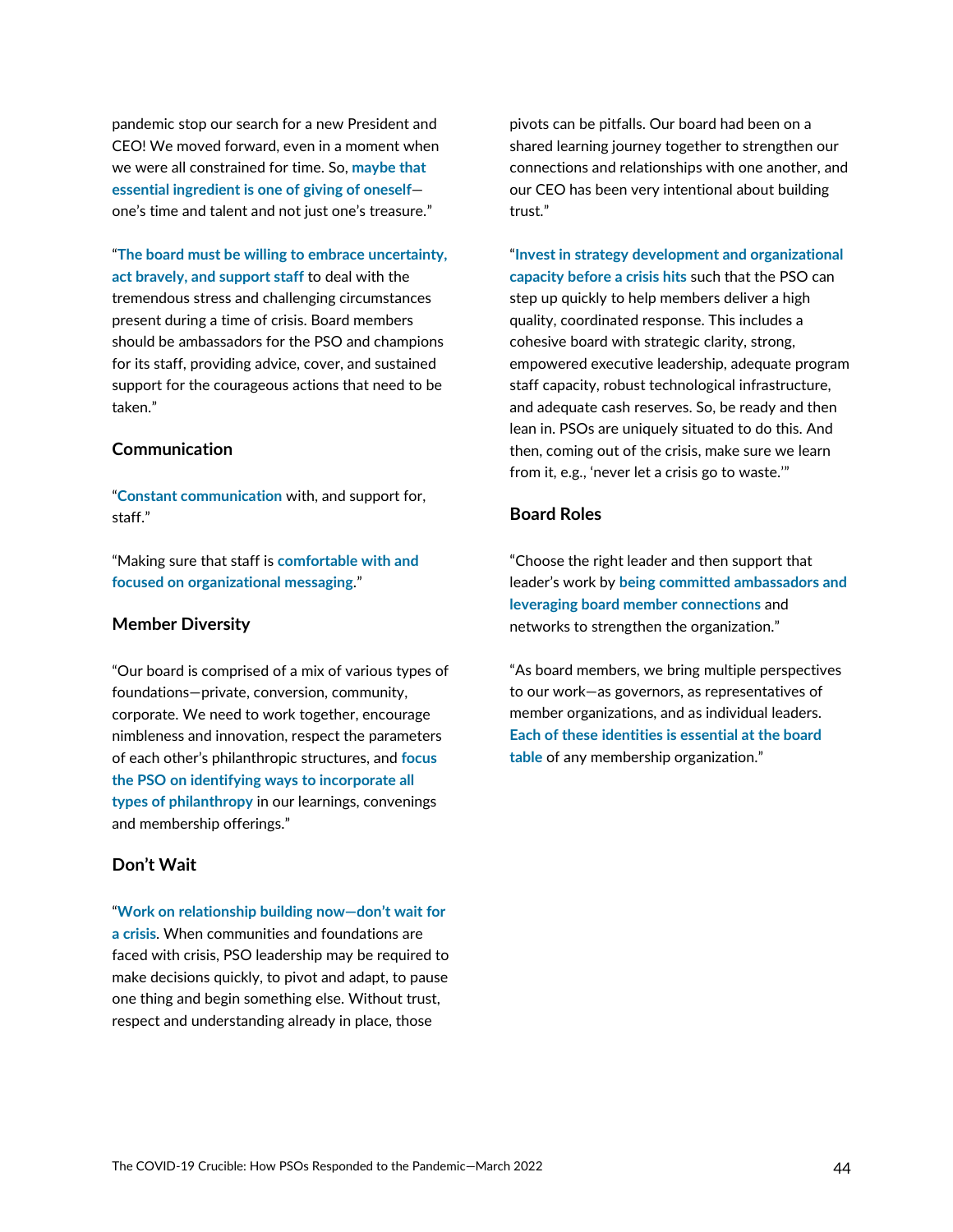## Conclusion THE NEXT DOORS

hat's next for PSOs in a post-pandemic world? The concept of the "adjacent possible" might help answer that question. It's an idea about how evolution happens, first introduced by biologist Stuart Kauffman and popularized by Steven Johnson in Where Good Ideas Come From. "One way to think about evolution is as a continual exploration of the adjacent possible," Johnson writes. Evolving into the adjacent possible, he says, is like opening the door to a room that has several other doors. Once you open one door, you enter another room with still more doors. Each room presents adjacent possibilities that were not possible before. W

This lens is clarifying because it helps us see change in terms of incremental building blocks. Consider United Philanthropy Forum as an example. Remember back to 2015, when the vision of bringing together national and regional PSOs into one network was just emerging. Now think about the Forum's current state in 2022. There were multiple steps in the evolution. The Forum could not have made one giant leap from then to today. Each step led to further "adjacent possibilities"—opening doors to the next rooms out.

Leaders of PSOs are thinking about those doors for their organizations and their work together as part of the Forum network. And they're determined to walk through them. During the inquiry for this project—scan, survey, focus groups—one consistent theme heard from PSO leaders was there's no going back. Leaders not only recognized that the postpandemic landscape in which PSOs and the philanthropies they serve now operate has fundamentally changed. They also acknowledged how much their organizations have changed, and they emphasized that those evolutions should be named, celebrated and extended. As one leader said, there shouldn't be a return to the "old normal."

We're seeing PSOs open several next doors.

**More Transformative, Less Transactional:** One door is to a more transformative, and less transactional, relationship with members. Indeed, PSO board and staff leaders increasingly think and talk about their PSO as a unified community rather than an organization and its members. In turn, more PSOs are approaching member financial support as investments in mission-critical efforts rather than dues in exchange for services. This shift parallels the increasing emphasis on PSOs' networking (collaborative level of work) and advocacy (collective level of work) roles during the pandemic. Members still looked to PSOs for information and resources, but they also saw PSOs as platforms for leadership and action, in the sector and beyond. "You can be part of the change you want to see in the sector through engagement with us," as one leader put it.

**A central focus on racial equity and accountability:** 

There might be no better example of this kind of mobilization for change than the work of PSOs during the pandemic on racial equity. The equity door is being thrown wide open. Leaders of PSOs increasingly recognize their important role in pushing philanthropy to center equity—racial equity in particular—in its work, practices and policies. The pandemic and its effects put the issue of racial equity in sharp relief. "The COVID journey and the equity journey have intersected and are bringing people to the table," one leader said. Another leader put it this way, "COVID was spring training for the big game of the equity conversation."

For many leaders, the racial equity conversation is ultimately an accountability conversation—not just for society but for the philanthropy sector. How can philanthropy hold itself accountable to its values, to taking the kinds of actions it expects from those it funds, to reckoning with power dynamics in the sector, and to generally meeting this moment? And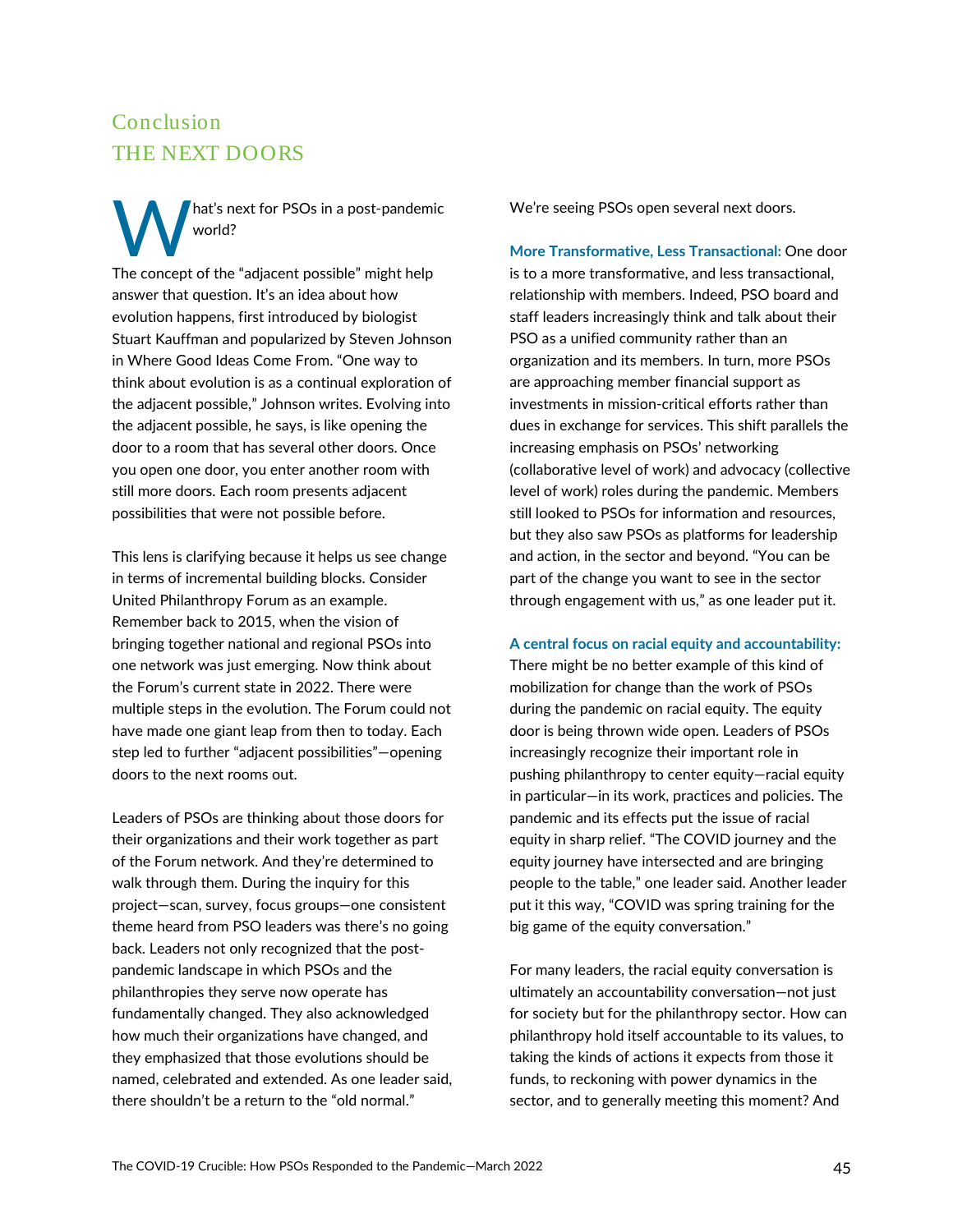PSOs are increasingly recognizing their potential roles in holding accountability conversation. Here's how one PSO leader framed it:

"There are questions rising up about accountability more today than I can recall. What role can the PSOs play in advancing the field here? We are all over the map, for sure, in what accountability will look like. But with a reckoning around equity and injustice and with lessons learned from COVID around, how philanthropy can do its work differently? PSOs could be leaders in the movement on this question."

The pandemic led foundations to make or accelerate some deep changes in what they fund and how they work. Expanding investments in racial equity work, trust-based philanthropy practices, partnerships with other sectors, new approaches to organizational culture—these and other shifts have swept through the sector. Leaders of PSOs are exploring how to work with members to sustain the innovation:

- "We saw so many funder behaviors change in a quick amount of time. I don't want to see us go back."
- "Our foundation partners don't want to revert to how they were operating before the pandemic. How can we help that conversation happen?"
- "Grantmakers are rooted in comfort, staying warm under their blankets. We need to stay in this uncomfortable space. What are the go-to moves to keep people in the discomfort zone?"

Keeping people in the "discomfort zone" wasn't exactly what PSOs were known for in decades past, but that is changing.

**New kinds of bold PSO leadership:** Another door being opened is to new kinds of bold leadership by PSOs. Outside the philanthropy sector, this

leadership is taking the form of increasing numbers of partnerships, with government but also the private sector. These partnerships multiplied and intensified in response to the pandemic and show no signs of going away. "We've always done crosssector work, but now there's lots of focus on weaving public sector, private sector and philanthropic dollars together," one leader said. "When philanthropy partners, communities can prosper," another said. "PSOs are the backbone to effective crisis response working with those with lived experience, genuine connections and expert knowledge."

With those inside the philanthropy sector, PSOs are stepping up to a unique challenge: finding the right balance between holding the whole and moving the whole. How to meet members where they are and then support them on a journey, whether on racial equity, public policy engagement or trust-based philanthropy? How to take a strong stand while keeping a big tent? Several developments have turned what was once experienced as an either/or dilemma into more of a both/and balance to strike. The pandemic and the racial justice movement increased the urgency for PSOs to take a leadership role. Members are increasingly looking to their PSOs to act and provide opportunities for them to help lead that action. Indeed, as a PSO leader put it, "leadership \_is\_ the member value." And PSOs are becoming uniquely adept, as another leader put it, "in our ability to create the space and trust for peerto-peer accountability."

**A renewed focus on networks:** The continued nurturing of PSO networks and their peer-to-peer connections is another next door being opened. The pandemic was a case study in the power of networks in responding to a crisis—and the need to build those networks in advance. "You can't build a network during a crisis," one leader said. "You have to invest in them on a sunny day."